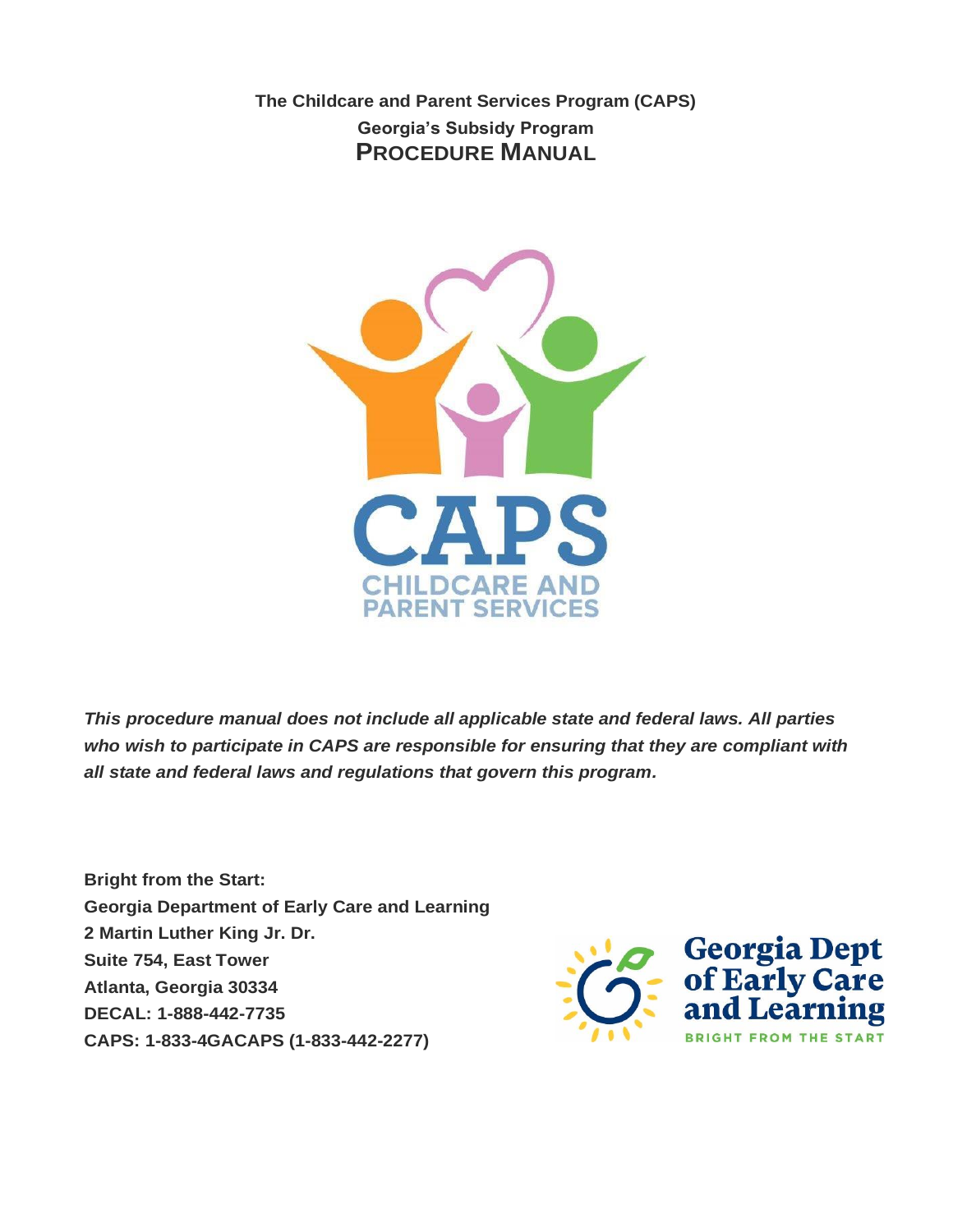# **Table of Contents**

| 3          |  |
|------------|--|
| 3.1        |  |
| 3.2        |  |
| 3.3        |  |
| 3.4        |  |
| 3.5        |  |
| 3.6        |  |
| 3.7        |  |
| 3.8<br>3.9 |  |
|            |  |
| 4          |  |
| 4.1        |  |
| 4.2        |  |
| 4.3        |  |
| 4.4<br>4.5 |  |
|            |  |
| 5          |  |
| 5.1        |  |
| 5.2<br>5.3 |  |
| 5.4        |  |
| 5.5        |  |
| 5.6        |  |
| 5.7        |  |
| 5.8        |  |
| 5.9        |  |
| 5.10       |  |
| 6          |  |
| 6.1        |  |
| 6.2        |  |
| 6.3        |  |
| 6.4        |  |
| 7          |  |
| 7.1        |  |
| 7.2        |  |
| 7.3        |  |
| 8          |  |
| 8.1        |  |
| 8.2        |  |
| 8.3        |  |
| 8.4        |  |
| 8.5        |  |
| 8.6        |  |
|            |  |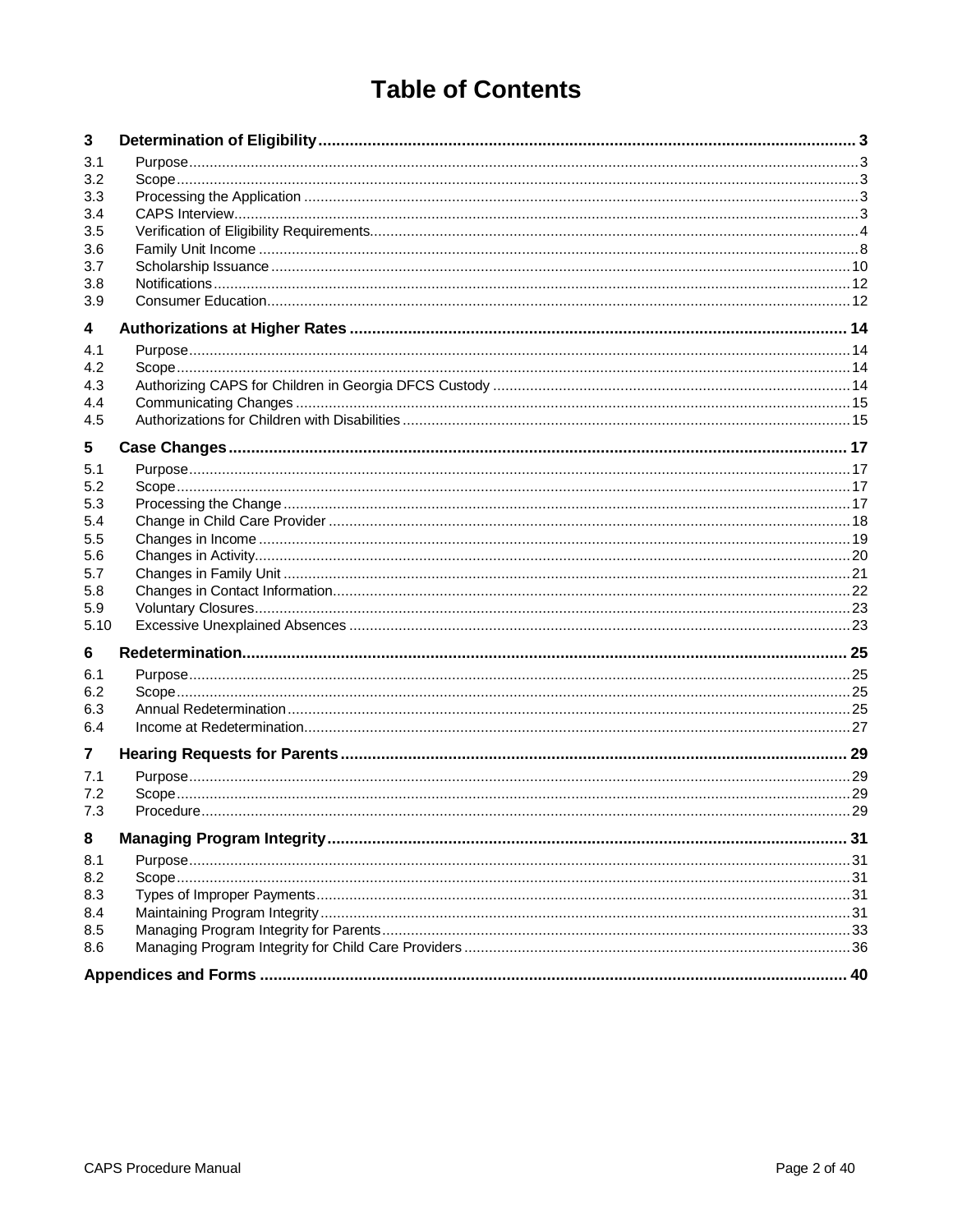| <b>CAPS Procedure –</b><br><b>Determination of Eligibility</b> |                       | <b>Effective Date:</b> | 10/01/2016 |
|----------------------------------------------------------------|-----------------------|------------------------|------------|
|                                                                | <b>No.: CAPS/01-3</b> | Revised:               | 05/01/2022 |
|                                                                |                       | Revision Effective:    | 05/01/2022 |

LEGAL AUTHORITY: Federal Register: 45 Code of Federal Regulation (CFR) 98 and 99.

Cross Reference/See Also: CAPS Application Process Policy (CAPS/00-4), CAPS Eligibility Requirements Policy (CAPS/00- 6), CAPS Priority Groups Policy (CAPS/00-7), CAPS Income Calculations Policy (CAPS/00-8)

**Note:** Definitions of words or phrases in **bold** are located i[n Definitions and Acronyms.](https://caps.decal.ga.gov/assets/downloads/CAPS/02-CAPS_Policy-Definitions%20and%20Acronyms.pdf) Only the first occurrence of the defined words or phrases are bolded.

## <span id="page-2-0"></span>**3 DETERMINATION OF ELIGIBILITY**

#### <span id="page-2-1"></span>**3.1 Purpose**

The purpose of this document is to define the procedures to be followed by CAPS staff when determining **eligibility** requirements for families applying for CAPS services.

**Note**: Use guidelines located throughout the [CAPS Policies](http://www.caps.decal.ga.gov/en/Policy/) [\(www.caps.decal.ga.gov\)](http://www.caps.decal.ga.gov/) for additional assistance. CAPS **application** process requirements can be found in the [CAPS Application Process Policy \(CAPS/00-4\).](https://caps.decal.ga.gov/assets/downloads/CAPS/04-CAPS_Policy-Application%20Process.pdf)

#### <span id="page-2-2"></span>**3.2 Scope**

This procedure applies to all employees of the **Department of Early Care and Learning (DECAL)**, all parties responsible for the administration of the CAPS program, **parents,** and child care **providers** who receive subsidies administered by DECAL, on behalf of parents.

#### <span id="page-2-3"></span>**3.3 Processing the Application**

The application process must be completed within 30 **calendar days** from the date the application is received.

**Note:** The application processing period may be extended beyond 30 **calendar days** for good cause, with supervisor approval, when verification is provided demonstrating a good faith effort by the parent to comply with a request for documentation.)

Make every attempt to process the application as follows:

| <b>Step</b>  | <b>CAPS Staff Action</b>                                                                                                                                                                                                       |
|--------------|--------------------------------------------------------------------------------------------------------------------------------------------------------------------------------------------------------------------------------|
|              | Make initial contact with the <b>applicant</b> on day 1 to schedule an interview and to issue the Appointment Letter and<br>Verification Checklist (Appendix N) to the parent, detailing what is needed to verify eligibility. |
| $\mathbf{2}$ | Request that the parent submit all required documentation within 10 calendar days of receipt of the Form 66.                                                                                                                   |
| 3            | Complete the interview by day 10.                                                                                                                                                                                              |
| 4            | Issue <b>denial</b> notification by day 11 for applicants determined ineligible during the interview.                                                                                                                          |
| 5            | Complete eligibility determination by day 20.                                                                                                                                                                                  |
| 6            | Forward eligibility disposition by day 21 for applicants determined eligible.                                                                                                                                                  |

#### <span id="page-2-4"></span>**3.4 CAPS Interview**

The purpose of the interview is to (1) determine if the family meets eligibility for a priority group, using guidelines located in the [CAPS Priority Groups Policy \(CAPS/00-7\);](https://caps.decal.ga.gov/assets/downloads/CAPS/07-CAPS_Policy-Priority%20Groups.pdf) and (2) ensure that all aspects of the family's circumstances have been recorded; and (3) ensure that all needed verification documents have been received. Interviews should be completed by the  $10<sup>th</sup>$  day after the application has been received but may occur at any time during the 30-day application review period. Interviews should be conducted by phone, in person, or virtually.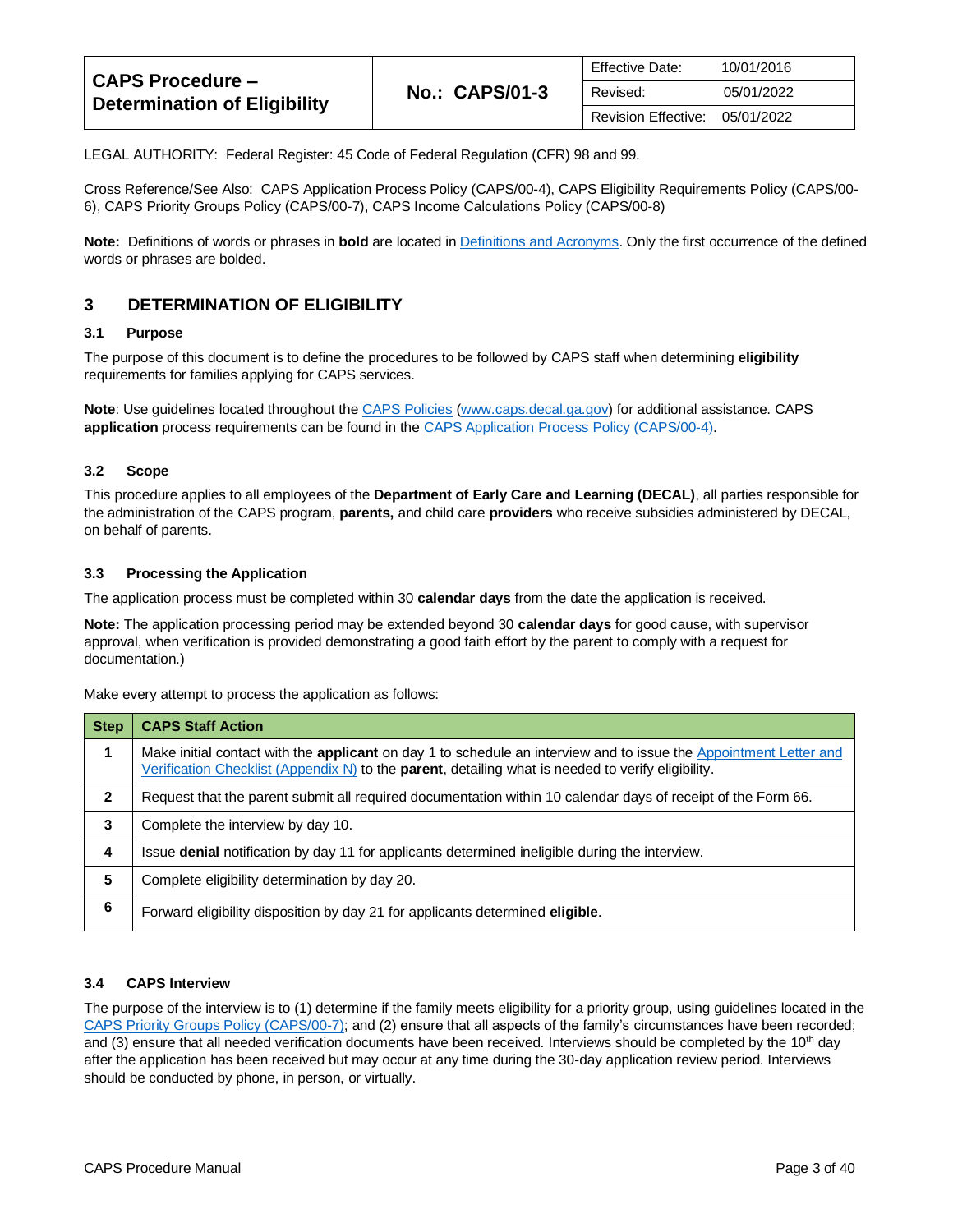#### <span id="page-3-0"></span>**3.5 Verification of Eligibility Requirements**

#### **3.5.1 90-day grace period**

Families who meet eligibility requirements for certain priority groups may be granted a 90-day grace period to return verification documentation, as prescribed i[n CAPS Priority Groups Policy \(CAPS/00-7\).](https://caps.decal.ga.gov/assets/downloads/CAPS/07-CAPS_Policy-Priority%20Groups.pdf) In addition, all families may be granted a 90-day grace period for (a) selecting a child care provider; and (b) verification of child's citizenship/qualified alien status and immunization, as prescribed in [CAPS Application Process Policy \(CAPS/00-4\)](https://caps.decal.ga.gov/assets/downloads/CAPS/04-CAPS_Policy-Application%20Process.pdf) an[d CAPS Eligibility Requirements Policy](https://caps.decal.ga.gov/assets/downloads/CAPS/06-CAPS_Policy-Eligibility%20Requirements.pdf)  [\(CAPS/00-6\).](https://caps.decal.ga.gov/assets/downloads/CAPS/06-CAPS_Policy-Eligibility%20Requirements.pdf) The grace period for providing verification will not postpone the eligibility determination. However, if verification documents are not received by the end of the 90-day grace period, the case will be determined ineligible for ongoing child care assistance.

| <b>Step</b>    | <b>CAPS Staff Action</b>                                                                                                                                                                                                                                                                             |
|----------------|------------------------------------------------------------------------------------------------------------------------------------------------------------------------------------------------------------------------------------------------------------------------------------------------------|
| 1              | Verification documents should be requested as outlined in the steps below. The 90-day grace period should only<br>be provided for verification documents the family is unable to provide within 10 calendar days.                                                                                    |
| $\overline{2}$ | If the 90-day grace period is needed, the family should be provided a custom Disposition and Parent Information<br><u>form (Appendix L)</u> that includes the following language:                                                                                                                    |
|                | You have been authorized for CAPS for 90 calendar days pending the receipt of the following documentation: [list<br>missing documentation].                                                                                                                                                          |
|                | As discussed, these verification documents must be received by CAPS by [90 days from date of notice]. If<br>verification documents are not received within 90 days from the date of this notice [due date], your child care case<br>will be determined ineligible for ongoing child care assistance. |
| 3              | If the 90-day grace period is provided for income verification, applicable family fee shall be calculated based on<br>the parent's verbal attestation of income.                                                                                                                                     |
| 4              | In cases where a grace period has been provided, scholarships should be created for 90 days only, including no<br>care scholarships. If authorizing a no care scholarship, staff are required to send the no care consumer statement<br>to the family.                                               |
| 5              | In cases where a grace period has been provided, CAPS staff completing the action must ensure case notes<br>indicate which documents are missing. In addition, the family should be contacted at the recommended intervals<br>of 30, 60, and 85 days to determine if documentation is available.     |

#### **3.5.2 Residency**

Use guidelines located in th[e CAPS Eligibility Requirements Policy \(CAPS/00-6\)](https://caps.decal.ga.gov/assets/downloads/CAPS/06-CAPS_Policy-Eligibility%20Requirements.pdf) to determine the residency requirement for the **family unit**.

| <b>Step</b>  | <b>CAPS Staff Action</b>                                                                                                                                                                                                                          |
|--------------|---------------------------------------------------------------------------------------------------------------------------------------------------------------------------------------------------------------------------------------------------|
| 1            | Use one of the following to verify the family's residence:                                                                                                                                                                                        |
|              | Current Georgia government issued driver's license/I.D. card                                                                                                                                                                                      |
|              | Current lease or mortgage statement<br>$\bullet$                                                                                                                                                                                                  |
|              | Notarized statement from landlord or person with whom applicant resides (statement does not need to<br>$\bullet$<br>be notarized for those who meet eligibility for the families who lack fixed, regular, and adequate housing<br>priority group) |
|              | Children's school records within current school year<br>$\bullet$                                                                                                                                                                                 |
|              | Voter registration card                                                                                                                                                                                                                           |
|              | Motor vehicle registration card with a Georgia residence address                                                                                                                                                                                  |
|              | <b>Wage</b> stubs with residence address                                                                                                                                                                                                          |
|              | Work or school I.D. with residence address                                                                                                                                                                                                        |
| $\mathbf{2}$ | If the family meets residency requirement, proceed with verification of the child's age requirement.                                                                                                                                              |
| 3            | If the family does not verify residency requirement, do the following:                                                                                                                                                                            |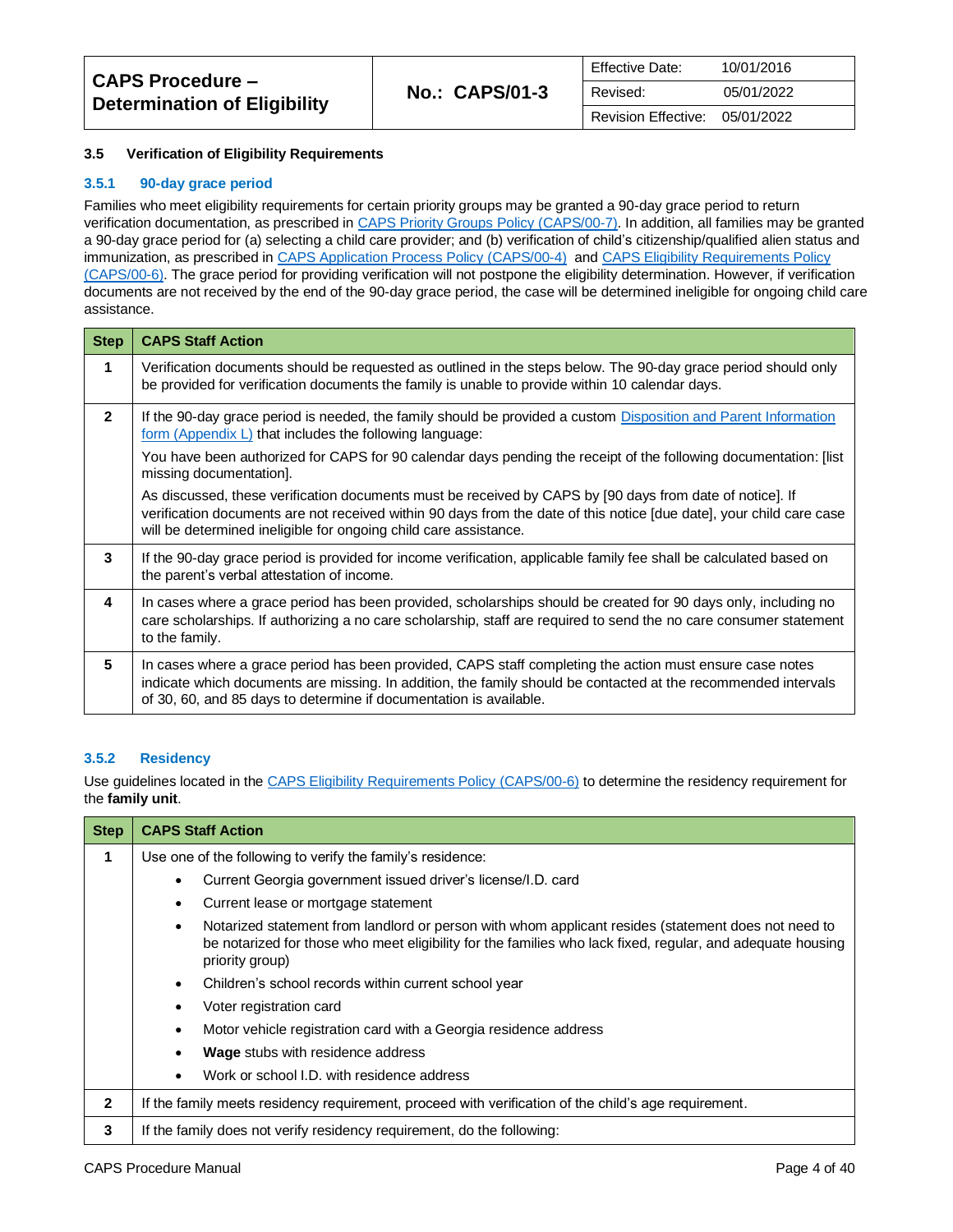| <b>CAPS Procedure -</b><br><b>Determination of Eligibility</b> | <b>No.: CAPS/01-3</b> | <b>Effective Date:</b> | 10/01/2016 |
|----------------------------------------------------------------|-----------------------|------------------------|------------|
|                                                                |                       | Revised:               | 05/01/2022 |
|                                                                |                       | Revision Effective:    | 05/01/2022 |

| <b>Step</b> | <b>CAPS Staff Action</b>                                                                                                    |
|-------------|-----------------------------------------------------------------------------------------------------------------------------|
|             | (A) Contact the parent to determine if residency can be verified.                                                           |
|             | (B) If residency verification cannot be obtained, dispose the application and send notification within one<br>business day. |

#### **3.5.3 Age Requirement**

Use guidelines located in th[e CAPS Eligibility Requirements Policy \(CAPS/00-6\)\)](https://caps.decal.ga.gov/assets/downloads/CAPS/06-CAPS_Policy-Eligibility%20Requirements.pdf) to determine the age requirement for all children in the family unit needing care.

| <b>Step</b>  | <b>CAPS Staff Action</b>                                                                                                 |
|--------------|--------------------------------------------------------------------------------------------------------------------------|
| 1            | Use one of the following to verify the age for all children needing care:                                                |
|              | <b>Birth certificate</b>                                                                                                 |
|              | Court records                                                                                                            |
|              | U.S. Passport                                                                                                            |
|              | State issued I.D.                                                                                                        |
|              | Hospital certificate of live birth<br>٠                                                                                  |
|              | Immigration card<br>$\bullet$                                                                                            |
|              | Social Security Administration records                                                                                   |
|              | Immigration court order                                                                                                  |
|              | Homeland Security documents<br>٠                                                                                         |
| $\mathbf{2}$ | If the children meet age requirement, proceed with verification of the children's citizenship requirement.               |
| 3            | If there is no verification that children in the family unit meets age requirement, do the following:                    |
|              | Contact the parent to determine if children's age can be verified.<br>(A)                                                |
|              | If age verification cannot be obtained, dispose the application and send notification within one business<br>(B)<br>day. |

#### **3.5.4 Child's Citizenship or qualified alien status**

Use guidelines located in th[e CAPS Eligibility Requirements Policy \(CAPS/00-6\)](https://caps.decal.ga.gov/assets/downloads/CAPS/06-CAPS_Policy-Eligibility%20Requirements.pdf) to determine the citizenship requirement for all children in the family unit needing care.

| <b>Step</b> | <b>CAPS Staff Action</b>                                                                                               |
|-------------|------------------------------------------------------------------------------------------------------------------------|
| 1           | Use one of the following to verify citizenship for all children needing care:                                          |
|             | <b>Birth Certificate</b>                                                                                               |
|             | Certificate of Citizenship<br>٠                                                                                        |
|             | <b>Naturalization Certificate</b>                                                                                      |
|             | Vital records                                                                                                          |
|             | Report of Birth from Abroad of a U.S. Citizen                                                                          |
|             | U.S. Citizen I.D. card                                                                                                 |
|             | U.S. Passport                                                                                                          |
|             | Consoler's report of birth                                                                                             |
|             | American Indian Card (first issued by USCIS in 1983)                                                                   |
|             | Court records of parentage, juvenile proceedings, or <b>child support</b> indicating place of birth                    |
|             | Religious record of birth recorded in the U.S. or its territories within three months of birth<br>٠                    |
|             | The document must show either the date of birth or the individual's age at the time the record<br>$\circ$<br>was made. |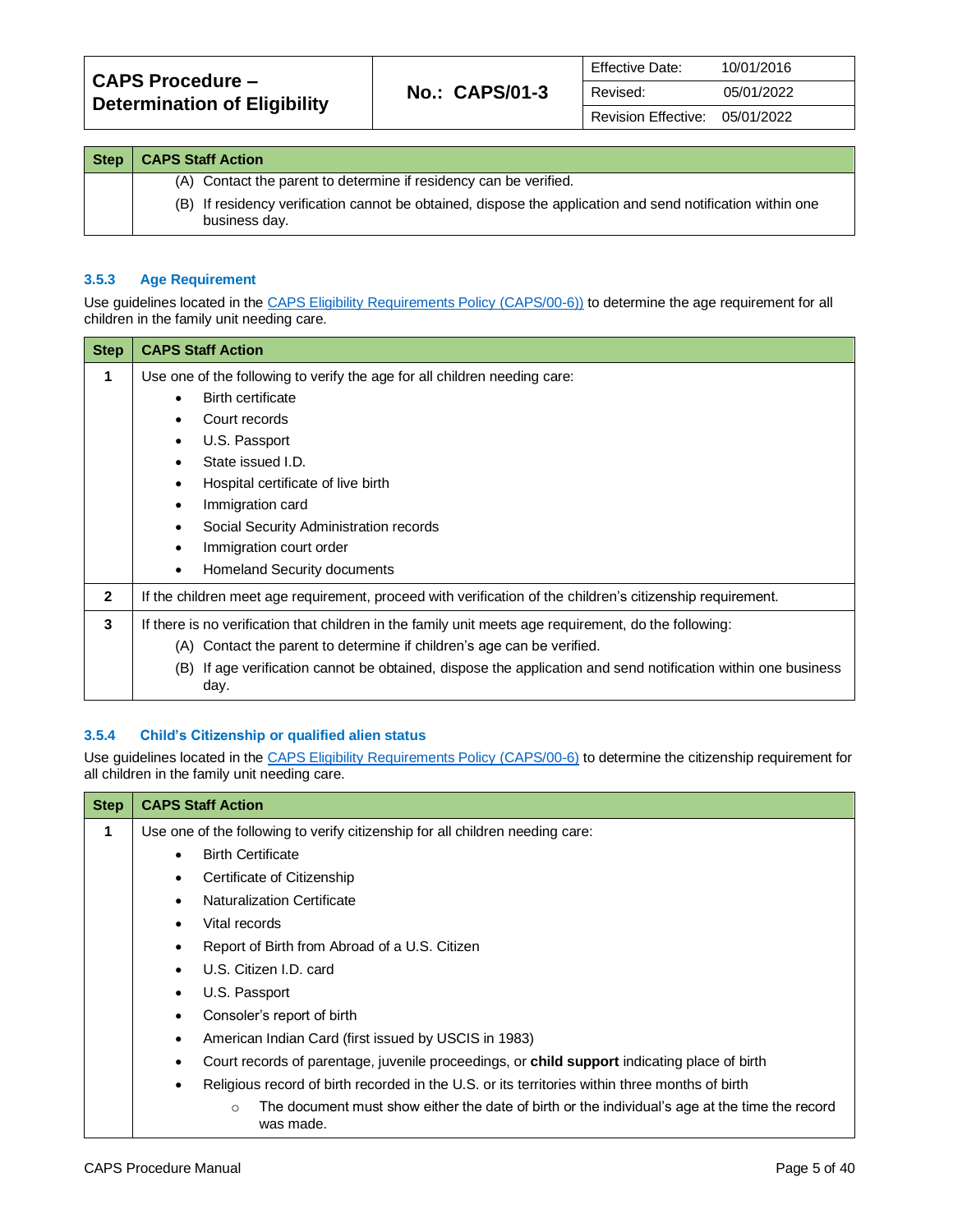| <b>CAPS Procedure -</b>             |  |
|-------------------------------------|--|
| <b>Determination of Eligibility</b> |  |

 $\mathbf{I}$ 

| <b>Step</b>    | <b>CAPS Staff Action</b>                                                                                                                                                                                                                                                                                                                                                                  |  |  |
|----------------|-------------------------------------------------------------------------------------------------------------------------------------------------------------------------------------------------------------------------------------------------------------------------------------------------------------------------------------------------------------------------------------------|--|--|
|                | Any document that establishes place of birth or U.S. citizenship, such as, records from Social Security<br>٠<br>Administration, Veterans Administration, local government agencies, hospitals or clinic's record of birth<br>or parentage                                                                                                                                                 |  |  |
|                | Early school records showing the date of admission to the school, the child's date and place of birth,<br>$\bullet$<br>and the names and place of birth of the parents                                                                                                                                                                                                                    |  |  |
|                | Census record showing the name, U.S. citizenship, or a U.S. place of birth and date of birth or age of<br>$\bullet$<br>the individual                                                                                                                                                                                                                                                     |  |  |
|                | Adoption finalization papers showing the child's name and place of birth in one of the 50 states, the<br>$\bullet$<br>District of Columbia, Puerto Rico, Guam, U.S. Virgin Islands (St. Thomas, St. John, St. Croix), Northern<br>Marianna Islander (Saipan, Rota, Tinian), American Samoa or Swains Island                                                                               |  |  |
| $\overline{2}$ | If all children meet citizenship requirements, proceed to child's immunization requirement.                                                                                                                                                                                                                                                                                               |  |  |
| 3              | Care must be denied for any children that do not meet the citizenship requirement.                                                                                                                                                                                                                                                                                                        |  |  |
|                | (A) Deny the eligibility for the children that do not meet the citizenship requirement and send notification<br>within one business day.                                                                                                                                                                                                                                                  |  |  |
| 4              | If there is no verification for all children in the family unit, do the following:                                                                                                                                                                                                                                                                                                        |  |  |
|                | (A) Contact the parent to determine if citizenship can be verified.                                                                                                                                                                                                                                                                                                                       |  |  |
|                | (B) If citizenship verification cannot be obtained for any child needing care, an additional 90 calendar days<br>from the date the application was processed may be granted. The additional 90 days does not affect<br>approval of eligibility unless verification cannot be granted after the 90-day period. For extenuating<br>circumstances beyond 90 days, a waiver may be requested. |  |  |

#### **3.5.5 Child's Immunization**

Use guidelines located in th[e CAPS Eligibility Requirements Policy \(CAPS/00-6\)](https://caps.decal.ga.gov/assets/downloads/CAPS/06-CAPS_Policy-Eligibility%20Requirements.pdf) to determine the immunization requirements for all children in the family unit needing care.

| <b>Step</b>  | <b>CAPS Staff Action</b>                                                                                                                                                                                                                                                                                                                                                                                 |
|--------------|----------------------------------------------------------------------------------------------------------------------------------------------------------------------------------------------------------------------------------------------------------------------------------------------------------------------------------------------------------------------------------------------------------|
| 1            | Current immunizations or a notarized Affidavit of Religious Objection to Immunization (DPH Form 2208) is<br>required for children to receive CAPS. Verification of immunization must be completed using the Certificate of<br>Immunization (Form 3231) as issued by the child's physician. If a child has a medical exemption, it must be<br>marked on the Georgia Immunization Certificate (Form 3231). |
|              | A Certificate of Immunization is not required to be present in the CAPS record and no verification is needed for:                                                                                                                                                                                                                                                                                        |
|              | Children enrolled in school settings<br>$\bullet$                                                                                                                                                                                                                                                                                                                                                        |
|              | Children receiving Temporary Assistance for Needy Families (TANF)<br>$\bullet$                                                                                                                                                                                                                                                                                                                           |
|              | Children in care at licensed child care providers                                                                                                                                                                                                                                                                                                                                                        |
|              | The immunization requirements are already met based on school/child care licensing and TANF requirements.                                                                                                                                                                                                                                                                                                |
|              | A Certificate of Immunization is required to be kept in the CAPS case record for:                                                                                                                                                                                                                                                                                                                        |
|              | Children who are receiving child care through an <b>informal caregiver</b>                                                                                                                                                                                                                                                                                                                               |
|              | Non-school-aged children enrolled in license-exempt programs<br>$\bullet$                                                                                                                                                                                                                                                                                                                                |
| $\mathbf{2}$ | If all children in the family unit meet immunization requirement, proceed to the verification of the applicant's<br>identity.                                                                                                                                                                                                                                                                            |
| 3            | If any children do not meet immunization requirement, an additional 90 calendar days from the date the<br>application is processed may be granted. The additional 90 days does not affect approval of eligibility unless<br>verification cannot be granted after the 90-day period. For extenuating circumstances beyond 90 days, a waiver<br>may be requested.                                          |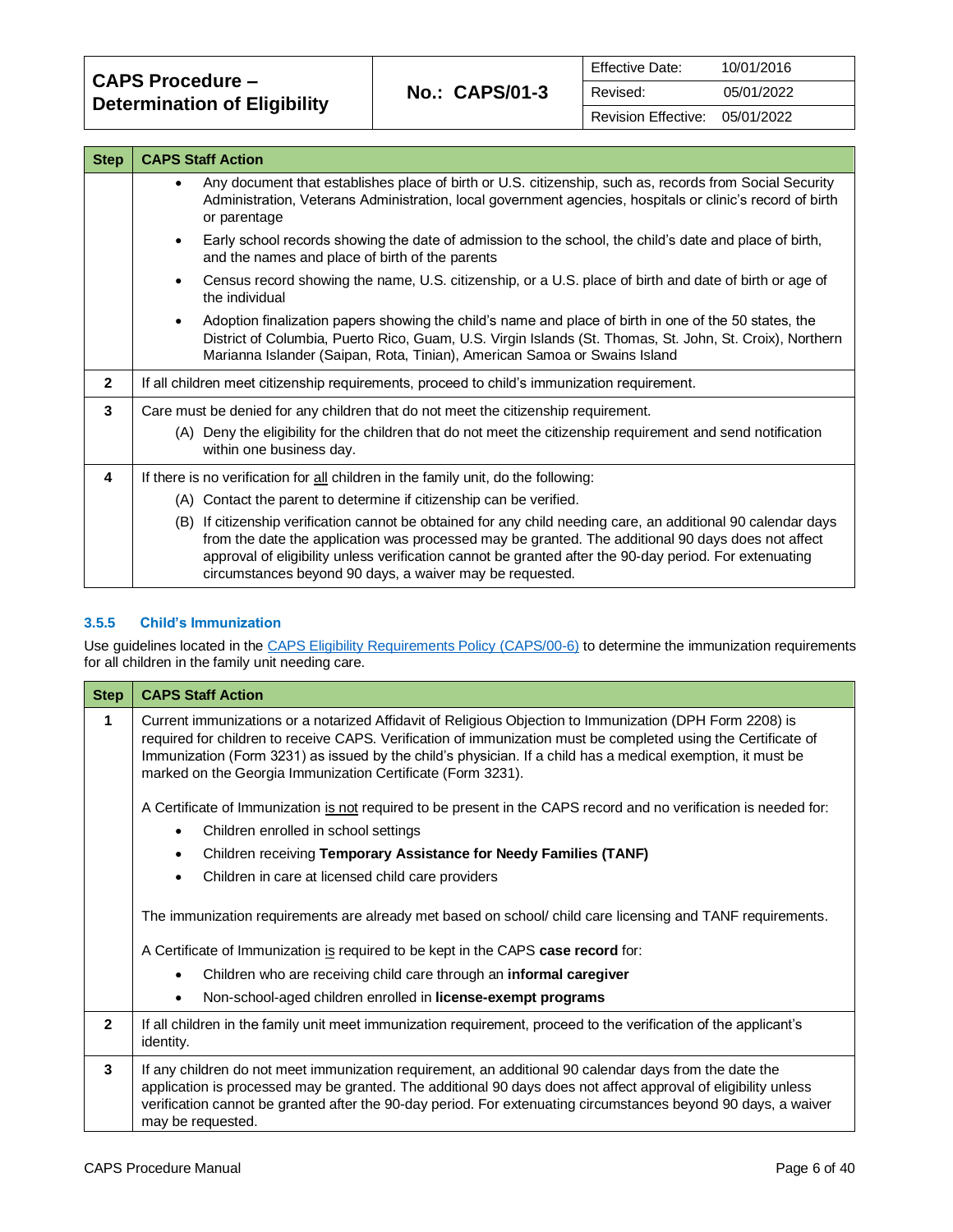| <b>CAPS Procedure –</b><br><b>Determination of Eligibility</b> |                       | <b>Effective Date:</b> | 10/01/2016 |
|----------------------------------------------------------------|-----------------------|------------------------|------------|
|                                                                | <b>No.: CAPS/01-3</b> | Revised:               | 05/01/2022 |
|                                                                |                       | Revision Effective:    | 05/01/2022 |

| <b>Step</b> | <b>CAPS Staff Action</b>                                                                                                               |  |  |
|-------------|----------------------------------------------------------------------------------------------------------------------------------------|--|--|
| 4           | Continue with the application process.                                                                                                 |  |  |
| 5           | If the Certificate of Immunization has not been provided by the end of the 90-day period, do the following:                            |  |  |
|             | (A) Contact the parent to determine if immunization can be verified for children needing care.                                         |  |  |
|             | (B) Approve the eligibility for all children who meet immunization requirement.                                                        |  |  |
|             | (C) Deny the eligibility for any child whose current immunization cannot be verified and send notification<br>within one business day. |  |  |

**Note (1)**: Refer to th[e CAPS Eligibility Requirements Policy \(CAPS/00-6\)](https://caps.decal.ga.gov/assets/downloads/CAPS/06-CAPS_Policy-Eligibility%20Requirements.pdf) for instances when immunizations may be waived. Written documentation of the waiver is required and must be maintained in the **case record**.

**Note (2)**: If immunizations are not current at redetermination, staff must request updated immunization verification.

#### **3.5.6 Identity**

Use guidelines located in th[e CAPS Eligibility Requirements Policy \(CAPS/00-6\)](https://caps.decal.ga.gov/assets/downloads/CAPS/06-CAPS_Policy-Eligibility%20Requirements.pdf) to determine the parent's identity.

| <b>Step</b>  | <b>CAPS Staff Action</b>                                                                                      |  |  |
|--------------|---------------------------------------------------------------------------------------------------------------|--|--|
| 1            | Use one of the following documents to verify the parent's identity:                                           |  |  |
|              | Federal or state issued identification card                                                                   |  |  |
|              | Military issued identification card<br>$\bullet$                                                              |  |  |
|              | Current school identification card                                                                            |  |  |
|              | U.S. Passport<br>$\bullet$                                                                                    |  |  |
|              | Medicare/Medicaid recipient card<br>$\bullet$                                                                 |  |  |
|              | Social Security award letter<br>$\bullet$                                                                     |  |  |
|              | Declaration of citizenship<br>$\bullet$                                                                       |  |  |
|              | <b>Naturalization Certificate</b>                                                                             |  |  |
|              | Federal, state, or court documents granting citizenship or asylum<br>$\bullet$                                |  |  |
|              | Work/school Visa                                                                                              |  |  |
|              | Voter Registration Card<br>٠                                                                                  |  |  |
| $\mathbf{2}$ | If the parent meets identity requirement, proceed with verification of the state approved activities.         |  |  |
| 3            | If the parent does not meet the identity requirement, do the following:                                       |  |  |
|              | (A) Contact the parent to determine if identity can be verified.                                              |  |  |
|              | If identity cannot be verified, dispose the application and send notification within one business day.<br>(B) |  |  |

#### **3.5.7 State-approved Activities**

The parent(s) must participate in one, or a combination of activities as prescribed in the CAPS Eligibility Requirements Policy [\(CAPS/00-6\).](https://caps.decal.ga.gov/assets/downloads/CAPS/06-CAPS_Policy-Eligibility%20Requirements.pdf) Most parents must participate in the stated activity in th[e CAPS Eligibility Requirements Policy \(CAPS/00-6\)](https://caps.decal.ga.gov/assets/downloads/CAPS/06-CAPS_Policy-Eligibility%20Requirements.pdf) an average of at least 24 hours per week to meet the activity requirement, except as noted in the policy. CAPS staff will use the guidelines located in the [CAPS Eligibility Requirements Policy \(CAPS/00-6\)](https://caps.decal.ga.gov/assets/downloads/CAPS/06-CAPS_Policy-Eligibility%20Requirements.pdf) an[d CAPS Priority Group Policy \(CAPS/00-7\)](https://caps.decal.ga.gov/assets/downloads/CAPS/07-CAPS_Policy-Priority%20Groups.pdf) to determine eligible **state approved activities**.

| <b>Step</b> | <b>CAPS Staff Action</b>                                                                                                                                                                                                |
|-------------|-------------------------------------------------------------------------------------------------------------------------------------------------------------------------------------------------------------------------|
|             | If the applicant is participating in one, or a combination of state-approved activities listed in CAPS Eligibility<br>Requirements Policy (CAPS/00-6), staff must confirm the activity hours for the verified activity. |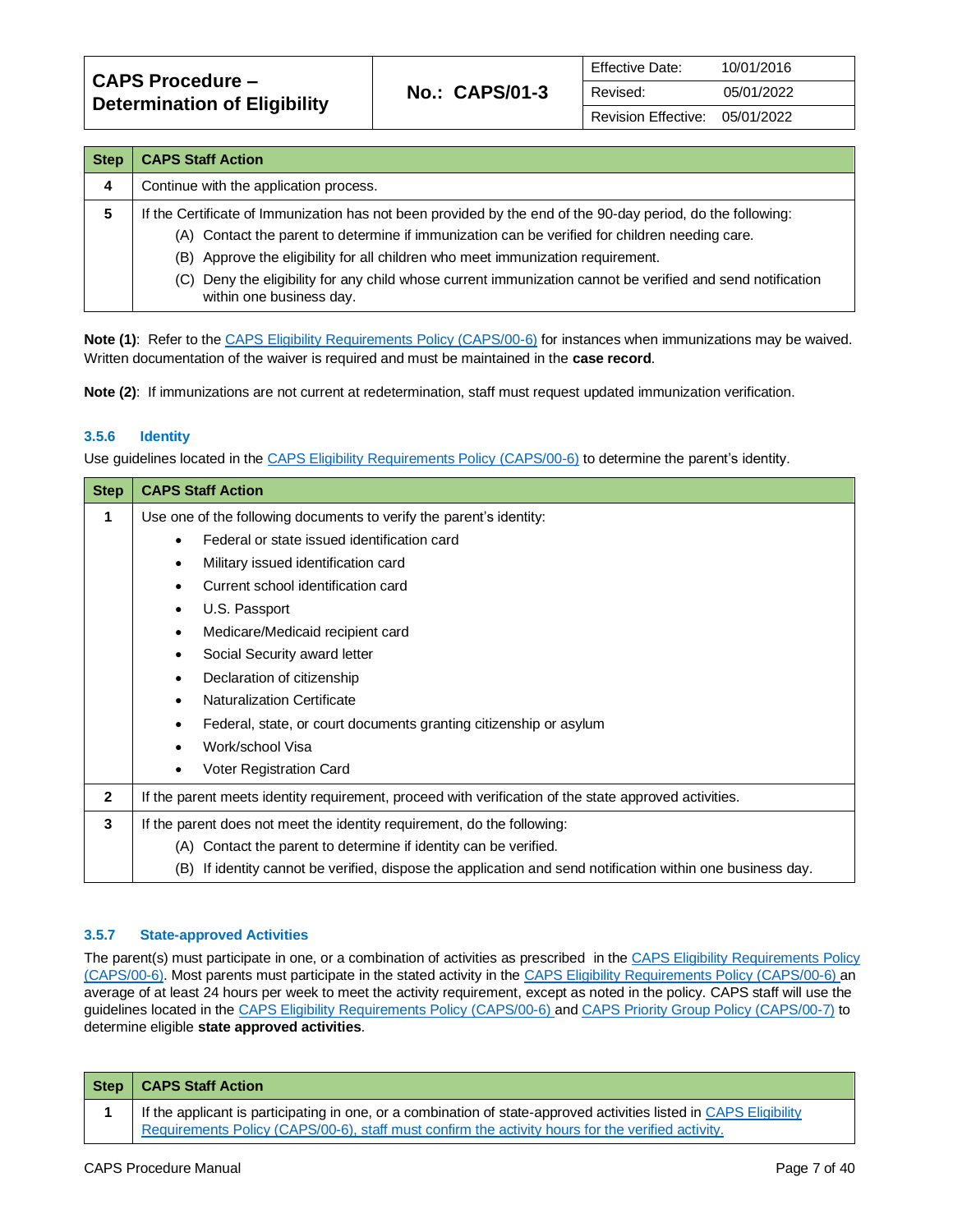| <b>CAPS Procedure –</b><br><b>Determination of Eligibility</b> | <b>No.: CAPS/01-3</b> | <b>Effective Date:</b> | 10/01/2016 |
|----------------------------------------------------------------|-----------------------|------------------------|------------|
|                                                                |                       | Revised:               | 05/01/2022 |
|                                                                |                       | Revision Effective:    | 05/01/2022 |

| <b>Step</b>  | <b>CAPS Staff Action</b>                                                                                                                                                                                                                                                                                                                                                                                                                                                                                                                                     |                                          |                              |  |
|--------------|--------------------------------------------------------------------------------------------------------------------------------------------------------------------------------------------------------------------------------------------------------------------------------------------------------------------------------------------------------------------------------------------------------------------------------------------------------------------------------------------------------------------------------------------------------------|------------------------------------------|------------------------------|--|
|              | (A) Calculating employment hours: Staff will use the wage information for the most recent four weeks of<br>earnings and convert the hours to a weekly amount based on the pay frequency.<br>(B) Calculating self-employment hours: Staff will calculate the monthly hours and convert the hours to a<br>weekly amount.<br>(C) If the pay frequency is in a manner other than a weekly basis, staff will apply the following calculation to<br>convert the hours to a weekly amount:                                                                          |                                          |                              |  |
|              | <b>Pay Frequency</b>                                                                                                                                                                                                                                                                                                                                                                                                                                                                                                                                         | <b>Calculation</b>                       |                              |  |
|              |                                                                                                                                                                                                                                                                                                                                                                                                                                                                                                                                                              | <b>Add hours for</b>                     | <b>Divide total hours by</b> |  |
|              | Weekly                                                                                                                                                                                                                                                                                                                                                                                                                                                                                                                                                       | Most recent 4 pay periods/pay stubs      | $\overline{4}$               |  |
|              | Bi-weekly (every other week)                                                                                                                                                                                                                                                                                                                                                                                                                                                                                                                                 | Most recent 2 pay periods/pay stubs      | 4                            |  |
|              | Semi-monthly (twice a month)                                                                                                                                                                                                                                                                                                                                                                                                                                                                                                                                 | Most recent 2 pay periods/pay stubs      | 4.3333                       |  |
|              | Monthly                                                                                                                                                                                                                                                                                                                                                                                                                                                                                                                                                      | No addition required - use monthly hours | 4.3333                       |  |
|              | (D) Calculating education/training hours: Staff will multiply the parent's confirmed credit hours by 2 to<br>determine the education/training weekly hours. For self-paced education/training program with no<br>confirmed in-class instruction or online course hours, six (6) credit hours will be applied towards the<br>activity hour requirement which equates to 12 hours. The parent, if applicable, must supplement the<br>education/training activity with other state-approved activities (such as employment) to meet the 24-hour<br>requirement. |                                          |                              |  |
| $\mathbf{2}$ | If the applicant meets state approved activity and hour requirement, proceed with computation of income for<br>eligibility determination.                                                                                                                                                                                                                                                                                                                                                                                                                    |                                          |                              |  |
| 3            | If the applicant does not meet the activity requirement, do the following:                                                                                                                                                                                                                                                                                                                                                                                                                                                                                   |                                          |                              |  |
|              | (A) Contact the parent to determine if there are additional circumstances impacting the activity level.                                                                                                                                                                                                                                                                                                                                                                                                                                                      |                                          |                              |  |
|              | (B) Deny the application and send notification within one business day.                                                                                                                                                                                                                                                                                                                                                                                                                                                                                      |                                          |                              |  |

## <span id="page-7-0"></span>**3.6 Family Unit Income**

## **3.6.1 Reviewing Income Verification**

Use policy guidelines located in the [CAPS Income Calculations Policy \(CAPS/00-8\)](https://caps.decal.ga.gov/assets/downloads/CAPS/08-CAPS_Policy-Income%20Calculations.pdf) to determine income eligibility requirements for families.

| <b>Step</b>  | <b>CAPS Staff Action</b>                                                                                                                                          |  |  |
|--------------|-------------------------------------------------------------------------------------------------------------------------------------------------------------------|--|--|
| 1            | Request a minimum of four weeks of income for all family unit members 18 years of age or older to determine<br>eligibility.                                       |  |  |
| $\mathbf{2}$ | Review all income and <b>employment</b> documentation to determine if there are any discrepancies or alterations and<br>if the document(s) appear to be credible. |  |  |
|              | Review of income and employment documentation should include consideration of the following questions:                                                            |  |  |
|              | Do pay stubs contain employee and employer information?<br>$\bullet$                                                                                              |  |  |
|              | Does year-to-date totals reflect earnings?<br>$\bullet$                                                                                                           |  |  |
|              | Do current pay stubs appear to be photocopies of previous pay stubs?<br>$\bullet$                                                                                 |  |  |
|              | Do pay stubs include typical deductions, taxes, FICA, etc.?<br>٠                                                                                                  |  |  |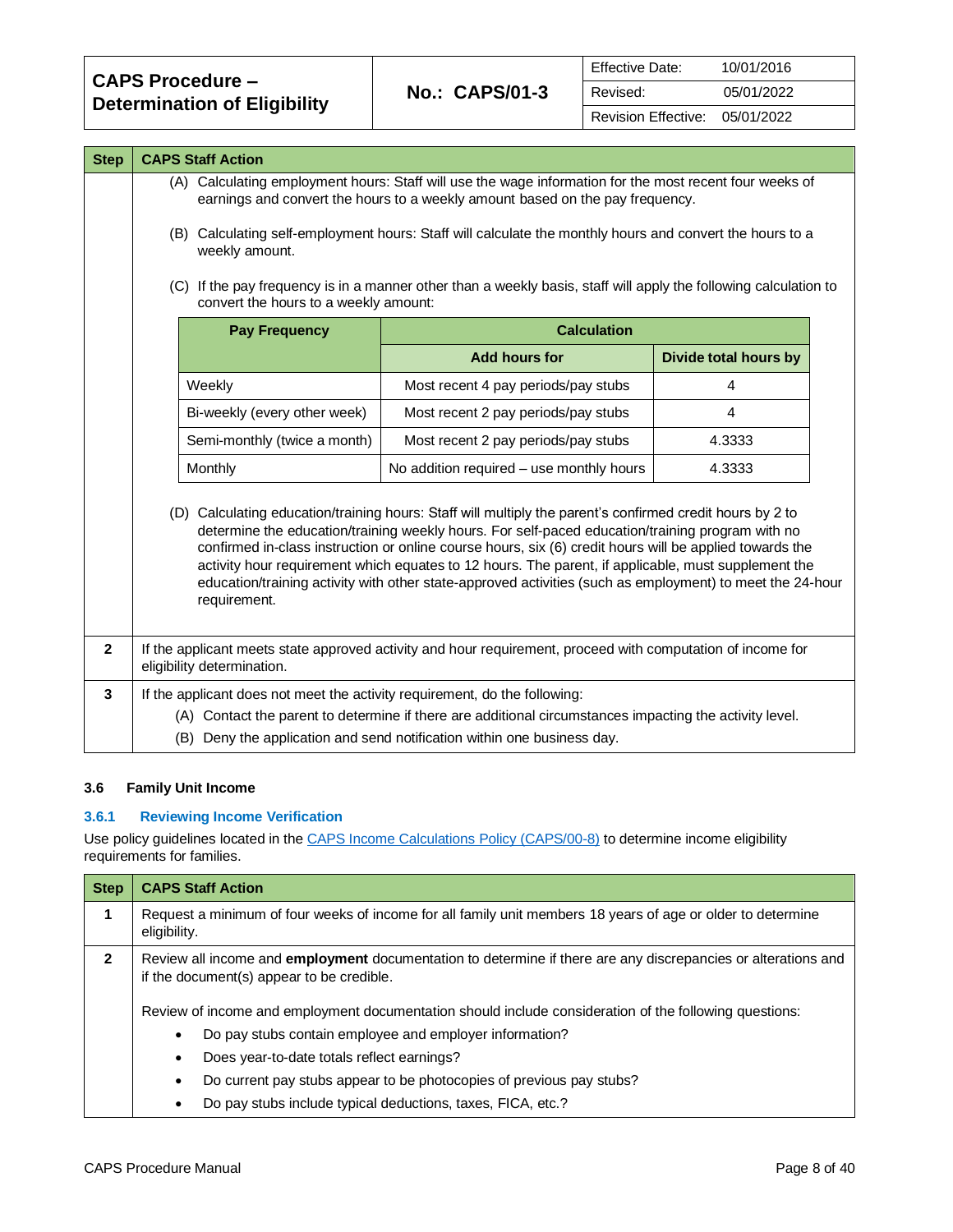| <b>CAPS Procedure -</b><br><b>Determination of Eligibility</b> | <b>No.: CAPS/01-3</b> | <b>Effective Date:</b> | 10/01/2016 |
|----------------------------------------------------------------|-----------------------|------------------------|------------|
|                                                                |                       | Revised:               | 05/01/2022 |
|                                                                |                       | Revision Effective:    | 05/01/2022 |

| <b>Step</b> | <b>CAPS Staff Action</b>                                                                                                                                                   |  |  |
|-------------|----------------------------------------------------------------------------------------------------------------------------------------------------------------------------|--|--|
|             | Are there other discrepancies that would appear to show possible tampering with names, amounts, time<br>٠<br>periods, etc. that indicate discrepancies in the document(s)? |  |  |
|             | Are letters/statements from employers on company letterhead and contain name/contact information for<br>$\bullet$<br>employer?                                             |  |  |
| 3           | If there are discrepancies with the information provided by the parent, contact the employer for clarification and/or<br>request additional verification.                  |  |  |
|             | Information can also be verified through other sources, including but not limited to:                                                                                      |  |  |
|             | Department of Labor Databases<br>٠                                                                                                                                         |  |  |
|             | Eligibility documents submitted to other programs, i.e., TANF, SNAP, Medicaid, etc.<br>$\bullet$                                                                           |  |  |
|             | Other databases where employment/income can be used to verify eligibility                                                                                                  |  |  |
| 4           | If further inconsistencies exist and income/employment cannot be verified, do the following:                                                                               |  |  |
|             | (A) Contact the parent to determine if income can be verified.                                                                                                             |  |  |
|             | (B) If income cannot be verified, dispose the application and send notification within one business day.                                                                   |  |  |
| 5           | Document all contacts in the case record.                                                                                                                                  |  |  |

**Note (1)**: Income should not be older than four weeks from the date of request.

**Note (2)**: **Public assistance** benefits are not included when calculating income for CAPS eligibility. The following public assistance programs should be recorded for reporting purposes, but excluded from the gross income calculation:

- TANF
- SNAP
- Benefits from the Social Security Administration
- Adoption supplement

#### **3.6.2 Calculation of Family Income**

Use guidelines located in th[e CAPS Income Calculations Policy \(CAPS/00-8\)](https://caps.decal.ga.gov/assets/downloads/CAPS/08-CAPS_Policy-Income%20Calculations.pdf) to calculate income for families.

| <b>Step</b> | <b>CAPS Staff Action</b>                                                                                       |                                                                                                                                                                                                                                                                                                                       |  |
|-------------|----------------------------------------------------------------------------------------------------------------|-----------------------------------------------------------------------------------------------------------------------------------------------------------------------------------------------------------------------------------------------------------------------------------------------------------------------|--|
| 1           | Review the following types of income to determine if pay is representative of the applicant's normal earnings: |                                                                                                                                                                                                                                                                                                                       |  |
|             | $\bullet$                                                                                                      | <b>Regular Income</b>                                                                                                                                                                                                                                                                                                 |  |
|             | $\circ$                                                                                                        | <b>Unearned Income:</b> Verify and determine the type, amount, and frequency of countable<br>unearned income.                                                                                                                                                                                                         |  |
|             | $\circ$                                                                                                        | <b>Earned Income:</b> Verify the applicant's most recent four weeks of income and number of hours<br>worked for those weeks. If the applicant is self-employed, a completed CAPS Self-employment<br>Report is required.                                                                                               |  |
|             | $\circ$                                                                                                        | New Employment (less than four weeks) or cash paying employment: A statement from<br>the employer or $Employment Verification (Appendix F)$ is required. The statement should<br>include number of hours and gross earnings, the employer's contact name and phone number,<br>and the parent's employment start date. |  |
|             |                                                                                                                | Irregular Income                                                                                                                                                                                                                                                                                                      |  |
|             | $\circ$                                                                                                        | Pay periods that include inconsistent or irregular overtime or unpaid leave that affect the<br>amount of earned income are considered non-representative of the applicant's normal<br>earnings; these may be disregarded if pay or hours are inconsistent.                                                            |  |
|             | $\circ$                                                                                                        | The remaining pay periods that are representative can be used to calculate an average of the<br>applicant's monthly income.                                                                                                                                                                                           |  |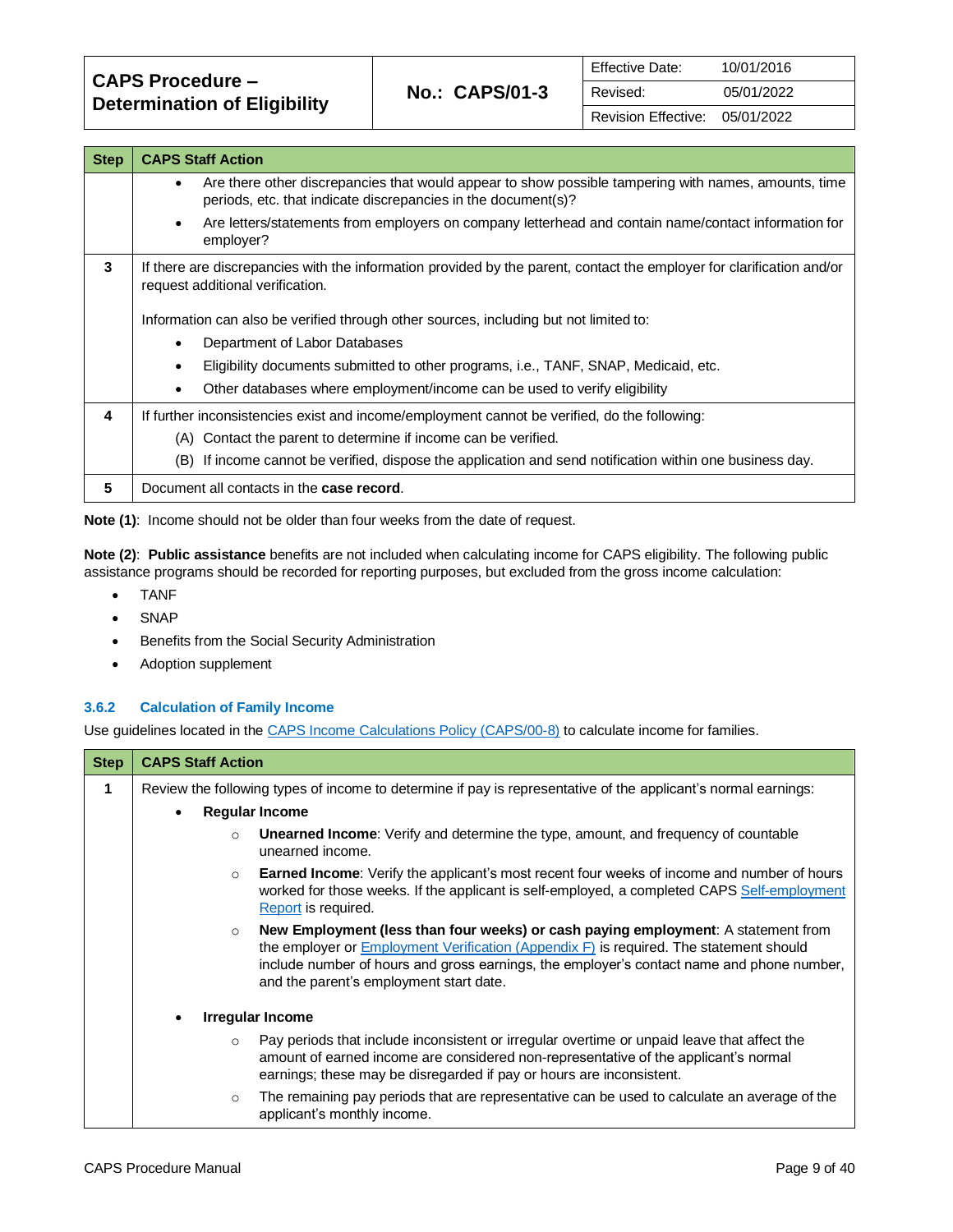| <b>CAPS Procedure –</b><br><b>Determination of Eligibility</b> | <b>No.: CAPS/01-3</b> | <b>Effective Date:</b>         | 10/01/2016 |
|----------------------------------------------------------------|-----------------------|--------------------------------|------------|
|                                                                |                       | Revised:                       | 05/01/2022 |
|                                                                |                       | Revision Effective: 05/01/2022 |            |

| <b>Step</b>  | <b>CAPS Staff Action</b>                                                                                                                                                                                                                |                                                                                                                                           |                          |  |
|--------------|-----------------------------------------------------------------------------------------------------------------------------------------------------------------------------------------------------------------------------------------|-------------------------------------------------------------------------------------------------------------------------------------------|--------------------------|--|
|              | Additional pay stubs or verification can be obtained to determine true representation of pay or<br>$\circ$<br>hours worked.<br>To determine representative pay, the applicants' pay stubs from the previous three months, or<br>$\circ$ |                                                                                                                                           |                          |  |
|              |                                                                                                                                                                                                                                         | up to six months, may be requested.                                                                                                       |                          |  |
| $\mathbf{2}$ |                                                                                                                                                                                                                                         | When calculating income for all individuals, use the following guide to convert income to a monthly amount:                               |                          |  |
|              |                                                                                                                                                                                                                                         | <b>How Often Paid</b>                                                                                                                     | <b>Calculation</b>       |  |
|              |                                                                                                                                                                                                                                         | Weekly                                                                                                                                    | Multiply by 4.3333       |  |
|              |                                                                                                                                                                                                                                         | Bi-weekly (every other week)                                                                                                              | Multiply by 2.1666       |  |
|              |                                                                                                                                                                                                                                         | Semi-monthly (twice a month)                                                                                                              | Multiply the amount by 2 |  |
|              |                                                                                                                                                                                                                                         | Note: Calculations are based on the gross amount (before all deductions) listed on pay stubs.                                             |                          |  |
| 3            | Convert the monthly amount to an annual amount by multiplying the monthly income by 12 for each type of<br>income source.                                                                                                               |                                                                                                                                           |                          |  |
| 4            | Once calculated, the family's gross applicable income is compared to the maximum allowable income chart<br>(Appendix A).                                                                                                                |                                                                                                                                           |                          |  |
|              | The family meets the CAPS income eligibility requirements if the income is equal to or less than the<br>$\bullet$<br>maximum income for the size of the family unit.                                                                    |                                                                                                                                           |                          |  |
|              | $\bullet$                                                                                                                                                                                                                               | The family does not meet the CAPS income eligibility requirements if the income exceeds the maximum<br>income for the size of the family. |                          |  |

<span id="page-9-0"></span>**Note**: Income determination is the final eligibility requirement. Once the family has met all eligibility requirements, the application can be approved.

#### **3.7 Scholarship Issuance**

When a family is determined eligible or approved for the CAPS program, the 12-month **eligibility period** begins. The **child care scholarship** authorizes the use of subsidies during the eligibility period. Scholarships are the authorization of CAPS services and are issued for each child receiving subsidy.

Refer to th[e CAPS Eligibility Requirements Policy \(CAPS/00-6\)](https://caps.decal.ga.gov/assets/downloads/CAPS/06-CAPS_Policy-Eligibility%20Requirements.pdf) [, CAPS Annual Redetermination Policy \(CAPS/00-14\)](https://caps.decal.ga.gov/assets/downloads/CAPS/14-CAPS_Policy-Annual%20Redetermination.pdf) and the [CAPS Participating Providers Policy \(CAPS/00-11\).](https://caps.decal.ga.gov/assets/downloads/CAPS/11-CAPS_Policy-Participating%20Providers.pdf)

Complete the following steps to issue a scholarship:

| <b>Step</b> | <b>CAPS Staff Action</b>                                                                                                              |
|-------------|---------------------------------------------------------------------------------------------------------------------------------------|
|             | Ensure the selected provider is eligible to participate in CAPS as prescribed in CAPS Participating Providers<br>Policy (CAPS/00-11). |
|             | <b>Provider Type</b><br><b>Action</b>                                                                                                 |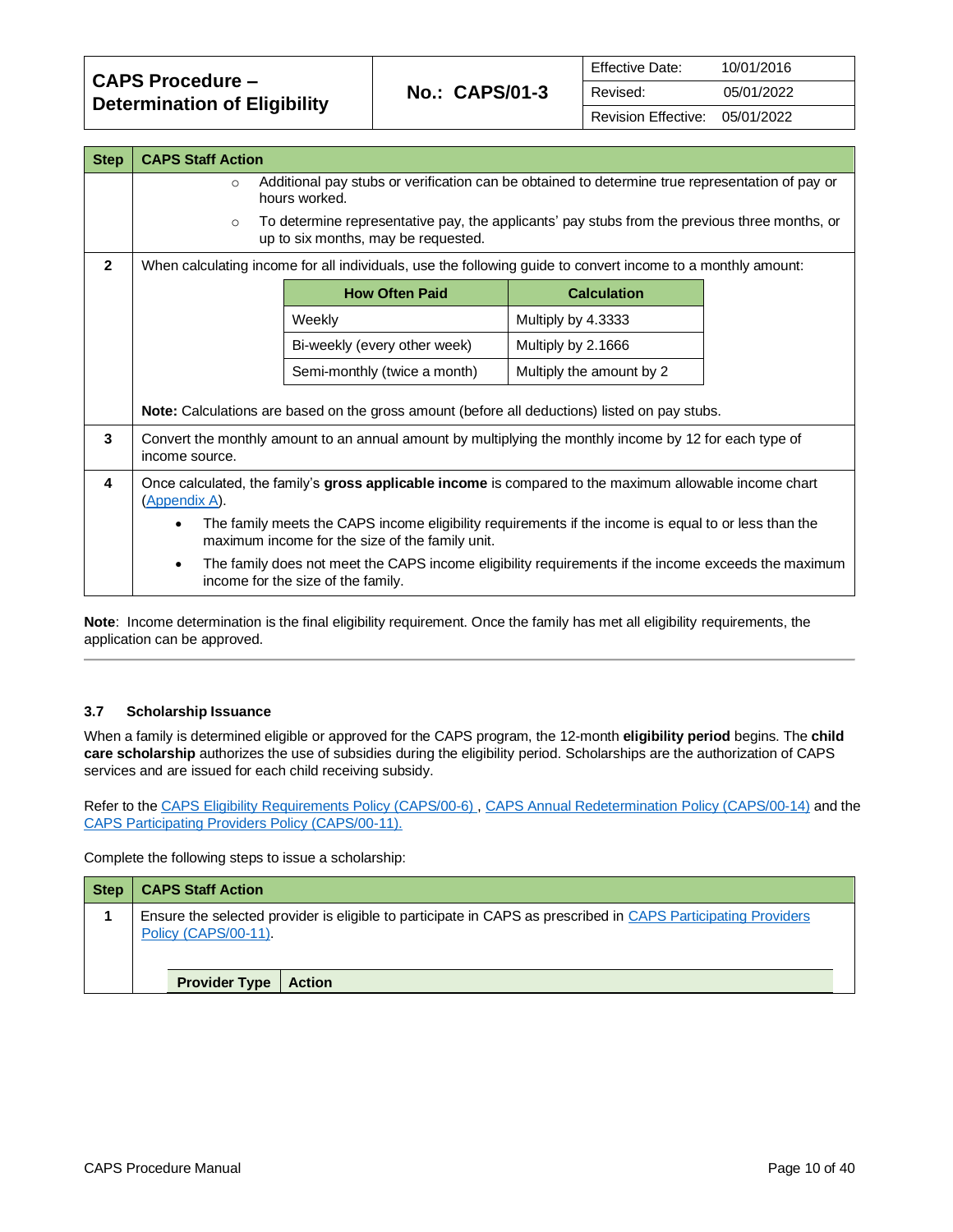| <b>CAPS Procedure -</b>             |  |
|-------------------------------------|--|
| <b>Determination of Eligibility</b> |  |

| Effective Date:                | 10/01/2016 |
|--------------------------------|------------|
| Revised:                       | 05/01/2022 |
| Revision Effective: 05/01/2022 |            |

| <b>Step</b> | <b>CAPS Staff Action</b>                                                                                                  |                                                                                                                                                                                                                                                                                                                                                                                                                                                                                                                                                                                                                                                                                                                                                                                                                                                                                                                                                                                                                                                                                |
|-------------|---------------------------------------------------------------------------------------------------------------------------|--------------------------------------------------------------------------------------------------------------------------------------------------------------------------------------------------------------------------------------------------------------------------------------------------------------------------------------------------------------------------------------------------------------------------------------------------------------------------------------------------------------------------------------------------------------------------------------------------------------------------------------------------------------------------------------------------------------------------------------------------------------------------------------------------------------------------------------------------------------------------------------------------------------------------------------------------------------------------------------------------------------------------------------------------------------------------------|
|             | Licensed-                                                                                                                 | (A) Determine if the provider is already enrolled in the CAPS program.                                                                                                                                                                                                                                                                                                                                                                                                                                                                                                                                                                                                                                                                                                                                                                                                                                                                                                                                                                                                         |
|             | <b>Includes Child</b><br>Care Learning<br>Homes<br>(CCLC) and<br><b>Family Child</b><br>Care Learning<br>Homes<br>(FCCLH) | If the provider is enrolled and active (not dismissed) in CAPS, confirm<br>$\circ$<br>via the CAPS Workflow Portal if they are a Quality Rated Provider<br>which includes providers who are Star Rated, in CAPS/Quality Rated<br>Probationary Status, or in CAPS/Quality Rated Provisional Status.,<br>If the provider is not considered Quality Rated under one of the<br>following three (3) criteria: Star Rated, CAPS/Quality Rated<br>Probationary Status, or CAPS/Quality Rated Provisional Status,<br>they cannot be issued a CAPS scholarship. For additional information on<br>Quality Rated refer to CAPS Quality Rated Guidelines and<br>Requirements (Appendix II).<br>(B) If the provider is not enrolled in CAPS, explain to the family that CAPS will contact<br>the provider to start the enrollment process, but the provider may choose not to<br>enroll in CAPS. If the provider choose not to enroll in CAPS, notify the family of<br>the provider's decision to not enroll in CAPS and assist them with locating a<br>program that is enrolled with CAPS. |
|             | License-                                                                                                                  | (A) Review the exemption type and ensure care is only authorized within the<br>exemption guidelines as follows:                                                                                                                                                                                                                                                                                                                                                                                                                                                                                                                                                                                                                                                                                                                                                                                                                                                                                                                                                                |
|             | exempt -<br>Includes<br>Government<br>owned and                                                                           | Government owned and operated (category 1) programs that participate in<br>$\circ$<br>CAPS are most commonly before and after care provided by local school<br>systems. However, this exemption type also includes some full day programs<br>(for example, child care programs operating during the customary school day<br>on military bases or on college campuses).                                                                                                                                                                                                                                                                                                                                                                                                                                                                                                                                                                                                                                                                                                         |
|             | operated<br>(Category 1)<br>and Day                                                                                       | Day camps (category 7) can only provide care for children five years of age<br>$\circ$<br>and older when school is not in session.                                                                                                                                                                                                                                                                                                                                                                                                                                                                                                                                                                                                                                                                                                                                                                                                                                                                                                                                             |
|             | camps                                                                                                                     | (B) Determine if the provider is already enrolled in the CAPS program.                                                                                                                                                                                                                                                                                                                                                                                                                                                                                                                                                                                                                                                                                                                                                                                                                                                                                                                                                                                                         |
|             | (Category 7)                                                                                                              | (C) If the provider is not enrolled in CAPS, explain to the family that CAPS will contact<br>the provider to start the enrollment process, but the provider may choose not to<br>enroll in CAPS.                                                                                                                                                                                                                                                                                                                                                                                                                                                                                                                                                                                                                                                                                                                                                                                                                                                                               |
|             |                                                                                                                           | (A) Determine if the family meets the criteria for using an informal provider (based on<br>their verbal attestation).                                                                                                                                                                                                                                                                                                                                                                                                                                                                                                                                                                                                                                                                                                                                                                                                                                                                                                                                                          |
|             |                                                                                                                           | (B) Determine if the informal provider they selected is already enrolled in the CAPS<br>program.                                                                                                                                                                                                                                                                                                                                                                                                                                                                                                                                                                                                                                                                                                                                                                                                                                                                                                                                                                               |
|             | <b>Informal</b><br><b>Providers</b>                                                                                       | (C) If the provider is not enrolled in CAPS, explain to the family that CAPS will contact<br>the provider to start the enrollment process, but the provider may choose not to<br>enroll in CAPS. Also, explain that the provider will not be eligible for payment from<br>CAPS until all household members 17 years of age or older have completed<br>background check requirements as prescribed in CAPS Health and Safety<br>Standards Policy (CAPS/00-15).                                                                                                                                                                                                                                                                                                                                                                                                                                                                                                                                                                                                                  |
| $\mathbf 2$ | Determine the type of care needed.                                                                                        |                                                                                                                                                                                                                                                                                                                                                                                                                                                                                                                                                                                                                                                                                                                                                                                                                                                                                                                                                                                                                                                                                |
| 3           |                                                                                                                           | Collect the provider rates for each child needing care and either save a copy of the rates in the electronic case<br>record or enter rates and how they were obtained (e.g., KOALA, over the phone from the provider) in case notes.                                                                                                                                                                                                                                                                                                                                                                                                                                                                                                                                                                                                                                                                                                                                                                                                                                           |
| 4           |                                                                                                                           | Issue scholarships for 12 months of eligibility (or 90 days if grace period was provided) based on the following:                                                                                                                                                                                                                                                                                                                                                                                                                                                                                                                                                                                                                                                                                                                                                                                                                                                                                                                                                              |
|             | Provider rate<br>$\bullet$                                                                                                |                                                                                                                                                                                                                                                                                                                                                                                                                                                                                                                                                                                                                                                                                                                                                                                                                                                                                                                                                                                                                                                                                |
|             | CAPS payment zone<br>٠                                                                                                    |                                                                                                                                                                                                                                                                                                                                                                                                                                                                                                                                                                                                                                                                                                                                                                                                                                                                                                                                                                                                                                                                                |
|             |                                                                                                                           | CAPS maximum reimbursement rate                                                                                                                                                                                                                                                                                                                                                                                                                                                                                                                                                                                                                                                                                                                                                                                                                                                                                                                                                                                                                                                |
|             | Child's age<br>$\bullet$                                                                                                  |                                                                                                                                                                                                                                                                                                                                                                                                                                                                                                                                                                                                                                                                                                                                                                                                                                                                                                                                                                                                                                                                                |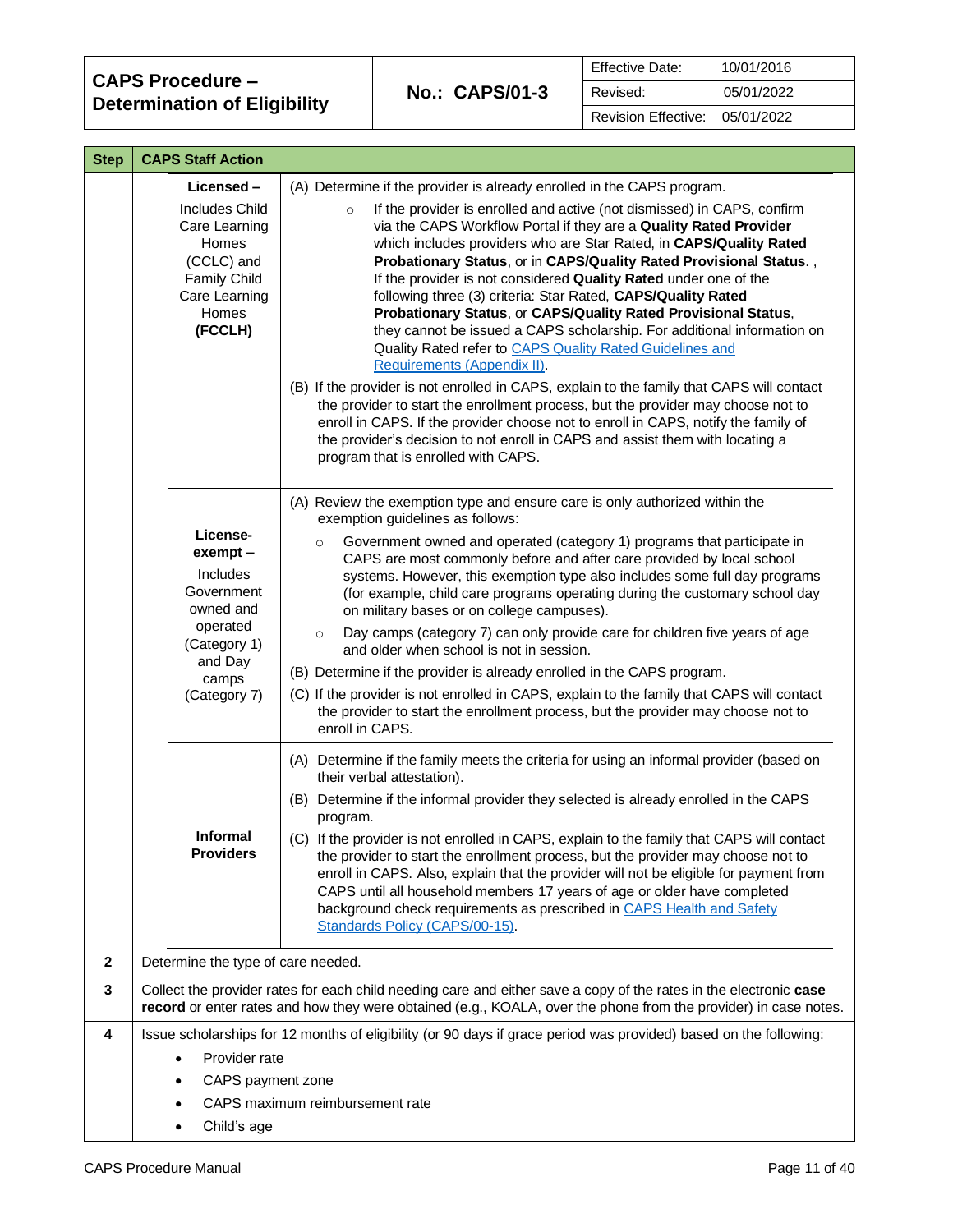| <b>CAPS Procedure –</b><br><b>Determination of Eligibility</b> | <b>No.: CAPS/01-3</b> | <b>Effective Date:</b> | 10/01/2016 |
|----------------------------------------------------------------|-----------------------|------------------------|------------|
|                                                                |                       | Revised:               | 05/01/2022 |
|                                                                |                       | Revision Effective:    | 05/01/2022 |

| <b>Step</b> | <b>CAPS Staff Action</b>                                                                                                                                                                                                                                                                                                                                                                                                                                                              |
|-------------|---------------------------------------------------------------------------------------------------------------------------------------------------------------------------------------------------------------------------------------------------------------------------------------------------------------------------------------------------------------------------------------------------------------------------------------------------------------------------------------|
|             | Type of care authorized<br>$\bullet$                                                                                                                                                                                                                                                                                                                                                                                                                                                  |
|             | <b>Note:</b> For children in Georgia's Division of Family and Children Services (DFCS) custody who have been<br>determined eligible for CAPS, CAPS will reimburse up to the provider's published rate. For children with qualifying<br>disabilities, CAPS will reimburse up to the provider's published rate, but the family may be assessed a fee based<br>on the family's gross income. Refer to CAPS Family Fee Policy (CAPS/00-9) regarding when CAPS will assess<br>family fees. |
| 5           | Send the scholarships to the parent and the selected child care provider.                                                                                                                                                                                                                                                                                                                                                                                                             |
| 6           | Document the case record with all actions and include copies of all correspondence between parent, child care<br>provider, and CAPS staff.                                                                                                                                                                                                                                                                                                                                            |

**Note**: Do not expire or create multiple scholarships during the **eligibility period** for children due to:

- Age change (child turns 1 or 3)
- Temporary breaks in parent activity

In the situations above, no new scholarship is required until the family is re-determined for eligibility at the end of the 12-month eligibility period.

#### <span id="page-11-0"></span>**3.8 Notifications**

All notifications of eligibility must be sent to the parent within one business day of the eligibility determination.

Changes that negatively impact the parent must include a 14-day adverse action period to allow for receipt and review and include a request for an administrative hearing.

- The change cannot take place prior to the end of the **service week** after the 14<sup>th</sup> day has expired.
- In cases where the action positively impacts the family unit, the change can take place on the  $1<sup>st</sup>$  day of the next service week following the change.

When a case has been determined eligible and services have begun with a child care provider, the child care provider must also receive notice within one business day of the determination.

The child care scholarship will be generated through system automation.

- The scholarship will be forwarded to the child care provider and the parent no later than the 1<sup>st</sup> week of care and serve as authorization for child care services along with the [Disposition and Parent Information form \(Appendix L\)](https://caps.decal.ga.gov/assets/downloads/CAPS/AppendixL-Form%2062_Disposition_and_Parent%20Information.pdf) or other system generated notice informing the parent of eligibility for CAPS.
- Any new child care scholarship will be forwarded to the child care provider and the parent within seven calendar days of the effective date of the new child care scholarship.

**Note**: All changes to the child care scholarship must comply with CAPS policy and changes must be documented by the CAPS staff member in the electronic case file.

#### <span id="page-11-1"></span>**3.9 Consumer Education**

After an application has been approved, CAPS staff will provide the parent information on the following:

- Goals of the subsidy program
- Parent rights and responsibilities
- Types of child care **providers**
- Child care options, assessing quality, and **Quality Rated** providers
- Health and safety information and how to make a complaint concerning a child care provider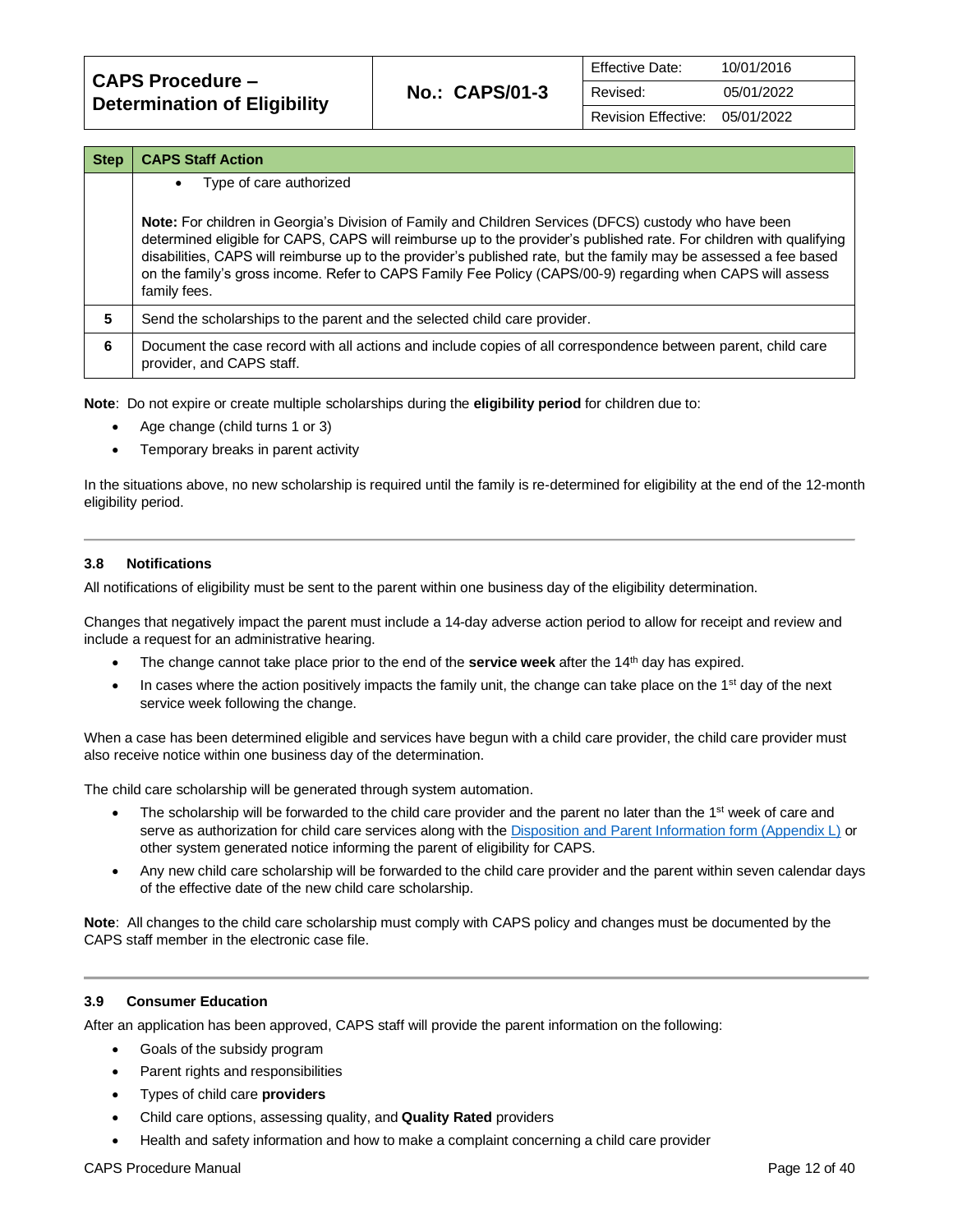- Developmental screenings
- Child development
- Family engagement
- Healthy eating and physical activity
- State supports for social, emotional, and behavioral health of children
- Information about programs for children with disabilities
- Information about preschool special education and early intervention programs
- Other assistance programs for which families may be eligible
- Voter registration
- Family Support Guide [\(Appendix AA\)](https://caps.decal.ga.gov/assets/downloads/CAPS/Appendix_AA-CAPS%20Family%20Support%20Guide.pdf)
- How to read a **child care scholarship**
- Requirements for signing their child in and out each day the child attends care
- Other child care resources

## **PROCEDURE REVISION HISTORY**

| <b>Date</b> | <b>Description of Change</b>                                                                                                                                                                                                                                                                      |
|-------------|---------------------------------------------------------------------------------------------------------------------------------------------------------------------------------------------------------------------------------------------------------------------------------------------------|
| 03/26/2018  | Removed references to Graduated Phase-out and income limits in section 3.7.                                                                                                                                                                                                                       |
| 07/02/2018  | Revised section 3.4 to reflect the limited scope of the interview and added section 3.9 regarding the<br>Family Support welcome call.                                                                                                                                                             |
| 10/01/2018  | Revised section 3.4 to note that each family's circumstances must be assessed to determine if they<br>meet eligibility for a priority group during the CAPS interview; added procedures for the 90-grace period<br>for verification documents.                                                    |
| 10/01/2019  | Revised language to note that CAPS will provide 14 days' notice of adverse actions and renamed the<br>section previously titled Welcome Call to Consumer Education.                                                                                                                               |
| 05/15/2020  | Revised language related to case dispositions and provider rate sheets. Added language related to<br>eligible child care providers.                                                                                                                                                               |
| 11/02/2020  | Revised section 3.5.1 to note that families may be granted 90-day grace period for selecting a child<br>care provider.                                                                                                                                                                            |
| 07/01/2021  | Added language related to CAPS/Quality Rated milestones.                                                                                                                                                                                                                                          |
| 10/01/2021  | Revised language to state the interview can be conducted via phone, in person, or virtually. Removed<br>milestone language regarding CAPS/Quality Rated goal. Added additional information on Quality Rated<br>can be viewed in the CAPS/Quality Rated Guidelines and Requirements (Appendix II). |
| 05/01/2022  | Revised language to clarify how staff will confirm participation in a state-approved activity and hour<br>requirement. Added language for calculating activity hours.                                                                                                                             |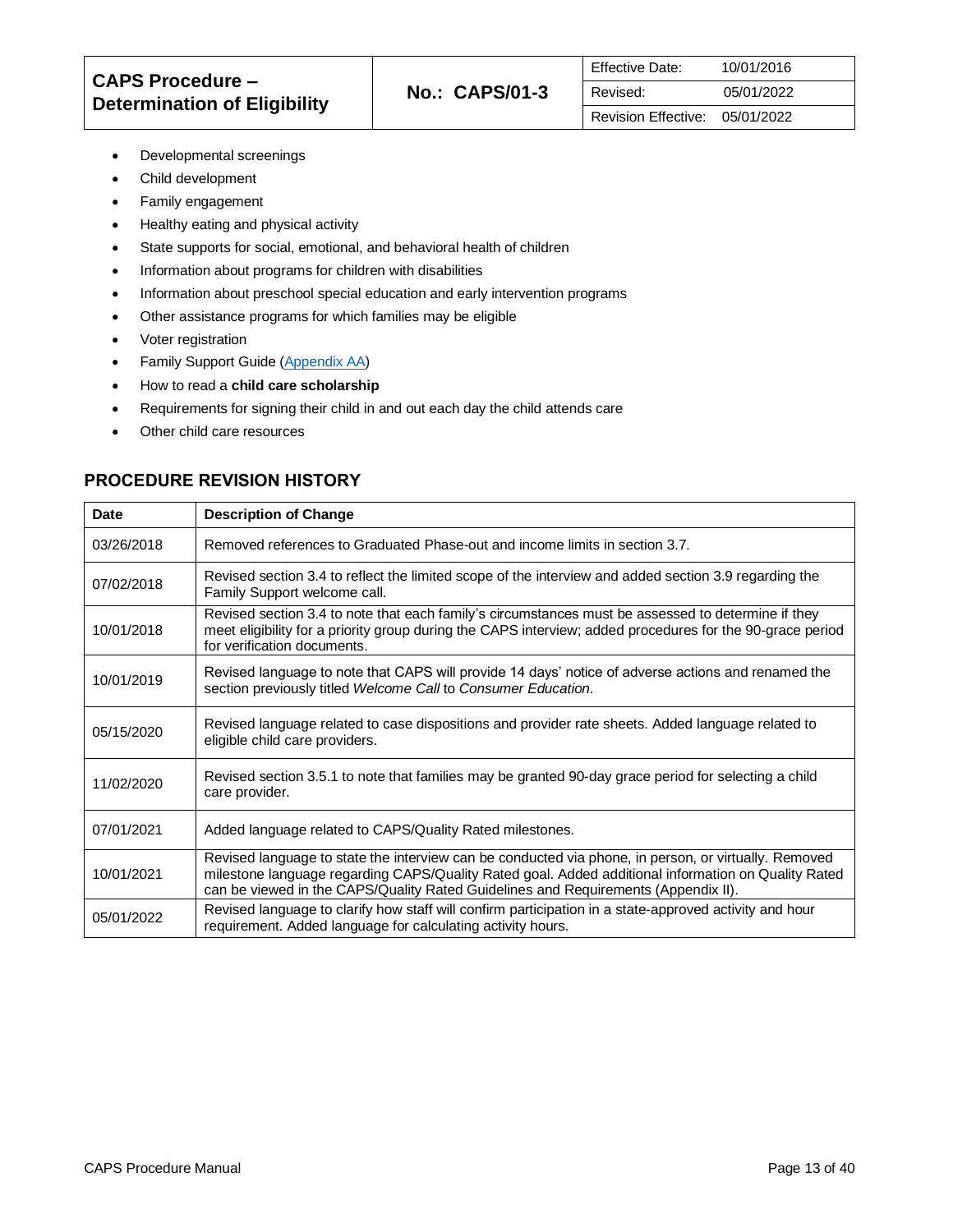| <b>CAPS Procedure -</b><br><b>Authorizations at Higher Rates</b> | <b>No.: CAPS/01-4</b> | <b>Effective Date:</b>     | 10/01/2016 |
|------------------------------------------------------------------|-----------------------|----------------------------|------------|
|                                                                  |                       | Revised:                   | 10/01/2018 |
|                                                                  |                       | <b>Revision Effective:</b> | 10/01/2018 |

LEGAL AUTHORITY: Federal Register: 45 Code of Federal Regulation (CFR) 98 and 99.

Cross Reference/See Also: CAPS Family Unit Policy (CAPS/00-5), CAPS Priority Groups Policy (CAPS/00-7)

**Note:** Definitions of words or phrases in **bold** are located i[n Definitions and Acronyms.](https://caps.decal.ga.gov/assets/downloads/CAPS/02-CAPS_Policy-Definitions%20and%20Acronyms.pdf) Only the first occurrence of the defined words or phrases are bolded.

## <span id="page-13-0"></span>**4 AUTHORIZATIONS AT HIGHER RATES**

#### <span id="page-13-1"></span>**4.1 Purpose**

The CAPS program provides increased financial support for children in DFCS custody and **children with disabilities** under specific conditions. The purpose of this procedure is to define the requirements and process for CAPS staff to authorize higher reimbursement rates for these children.

#### <span id="page-13-2"></span>**4.2 Scope**

This procedure applies to all employees of the **Department of Early Care and Learning (DECAL)**, all parties responsible for the administration of the CAPS program, **parents,** and child care **providers** who receive subsidies administered by DECAL, on behalf of **parents**.

#### <span id="page-13-3"></span>**4.3 Authorizing CAPS for Children in Georgia DFCS Custody**

#### **4.3.1 Georgia Division of Family and Children Services (DFCS) Social Services Responsibilities**

Georgia DFCS Social Services Staff determines the following:

- The risk level of each child in Georgia DFCS custody with a **Child Protective Service (CPS)** case.
- Whether the child is in imminent danger if he or she was to remain in the current living environment.
- If the need for care is due to a temporary emergency situation or if the need for care is regular and ongoing.

**Note**: Regular and ongoing care is defined as child care needed for a child placement of four (4) consecutive weeks or longer.

The Georgia DFCS Social Services Case Manager (SSCM) may submit a referral to CAPS when:

- On-going child care is needed rather than temporary or short term (less than 4 weeks) child care.
- Child care services are included in an open CPS case, safety/case plan, or court order and no other funding is available.
- The court orders child care services for the protection of the child.

#### **4.3.2 CAPS Staff Responsibilities**

Care may be authorized at rates higher than the state maximum reimbursement rate for children in DFCS custody.

After the SSCM completes and submits a [\(Child Welfare Child Care Services Referral From\)](https://caps.decal.ga.gov/assets/downloads/CAPS/AppendixH-Form%2057%20Social%20Services%20DFCS%20Custody%20Referral.pdf) or system generated referral to CAPS, do the following:

| <b>Step</b>      | <b>CAPS Staff Action</b>                                                                                                                                                                                                                           |
|------------------|----------------------------------------------------------------------------------------------------------------------------------------------------------------------------------------------------------------------------------------------------|
|                  | When received, date stamp the Form 57 from the DFCS Social Services Case Manager; as well as, the copy of<br>the case plan indicating child care is needed to support stabilization with the child's placement.                                    |
| $\boldsymbol{c}$ | Review Form 57 or the system generated referral to ensure all required information is contained in order to<br>determine eligibility for the case.                                                                                                 |
| 3                | Using the information contained on Child Welfare Child Care Services Referral From, contact the child care<br>provider listed to obtain a copy of the provider's published rates or have the provider complete a Provider Rate<br>Sheet (Form 61). |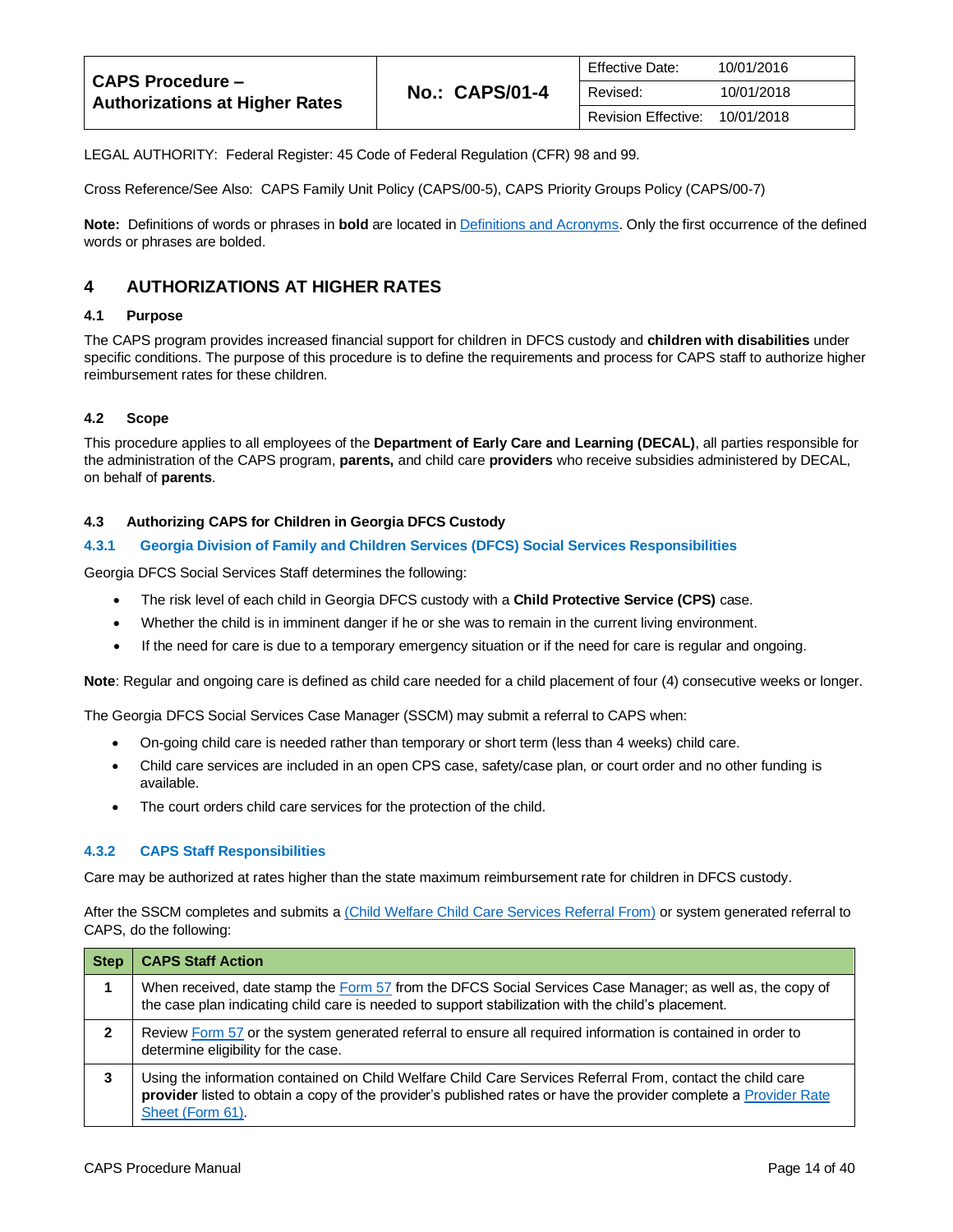**CAPS Procedure – Authorizations at Higher Rates No.: CAPS/01-4**

| <b>Step</b> | <b>CAPS Staff Action</b>                                                                                                                                                                                                                                                                       |  |  |
|-------------|------------------------------------------------------------------------------------------------------------------------------------------------------------------------------------------------------------------------------------------------------------------------------------------------|--|--|
|             | The published rate is the cost of care that the child care provider distributes as public record and<br>$\bullet$<br>submits to the State Provider Management Agent (SPMA) as its typical cost of child care.                                                                                  |  |  |
| 4           | Create a scholarship authorizing care beginning from the point at which the Form 57 was received by CAPS. If<br>the child care provider's rate exceeds the state maximum reimbursement rate, authorize the scholarship at a rate<br>that is equal to the child care provider's published rate. |  |  |
|             | Due to the time-sensitive nature of DFCS custody cases, CAPS eligibility should be completed and<br>$\bullet$<br>scholarships issued within five (5) calendar days of receipt of the Child Welfare Child Care Services<br>Referral Form.                                                       |  |  |
| 5           | Send a copy of the scholarship to the foster parent and child care provider.                                                                                                                                                                                                                   |  |  |

**Note**: The Social Services and CAPS Staff must follow the same referral process for children in Georgia DFCS custody who are placed with a relative, Child Placement Agency (CPA), or family foster home.

#### <span id="page-14-0"></span>**4.4 Communicating Changes**

#### **4.4.1 Georgia DFCS Responsibilities**

DFCS SSCM should notify CAPS within five (5) calendar days of all changes to the social service case vi[a Form 57](https://caps.decal.ga.gov/assets/downloads/CAPS/AppendixH-Form%2057%20Social%20Services%20DFCS%20Custody%20Referral.pdf) or system generated referral. Changes include, but are not limited to:

- Closure of the CPS case
- New placement for children in case
- Transfer of custody arrangements
- Changes in the CPS case plan

#### **4.4.2 CAPS Staff Responsibilities**

When notification of changes are received, complete the following within ten (10) calendar days:

| Step | <b>CAPS Staff Action</b>                                                 |
|------|--------------------------------------------------------------------------|
|      | Review the change received.                                              |
|      | Determine if the family/child is eligible for on-going CAPS eligibility. |
| 3    | Expire and re-issue scholarships based on the new need for care.         |
| 4    | Document the case activity log.                                          |

#### <span id="page-14-1"></span>**4.5 Authorizations for Children with Disabilities**

#### **4.5.1 CAPS Staff Responsibilities**

Care may be authorized at rates higher than the state maximum reimbursement rate for children who have a disability that impacts their learning. Use guidelines located in the [CAPS Priority Groups Policy \(CAPS/00-7\)](https://caps.decal.ga.gov/assets/downloads/CAPS/07-CAPS_Policy-Priority%20Groups.pdf) to determine if the child meets CAPS requirements for the children with disabilities priority group.

| <b>Step</b> | <b>CAPS Staff Action</b>                                                                                                               |
|-------------|----------------------------------------------------------------------------------------------------------------------------------------|
|             | Determine if the family meets eligibility for services for a child with a disability.                                                  |
|             | When eligibility is determined for the child with a disability, all siblings in the child's family unit may be<br>authorized for care. |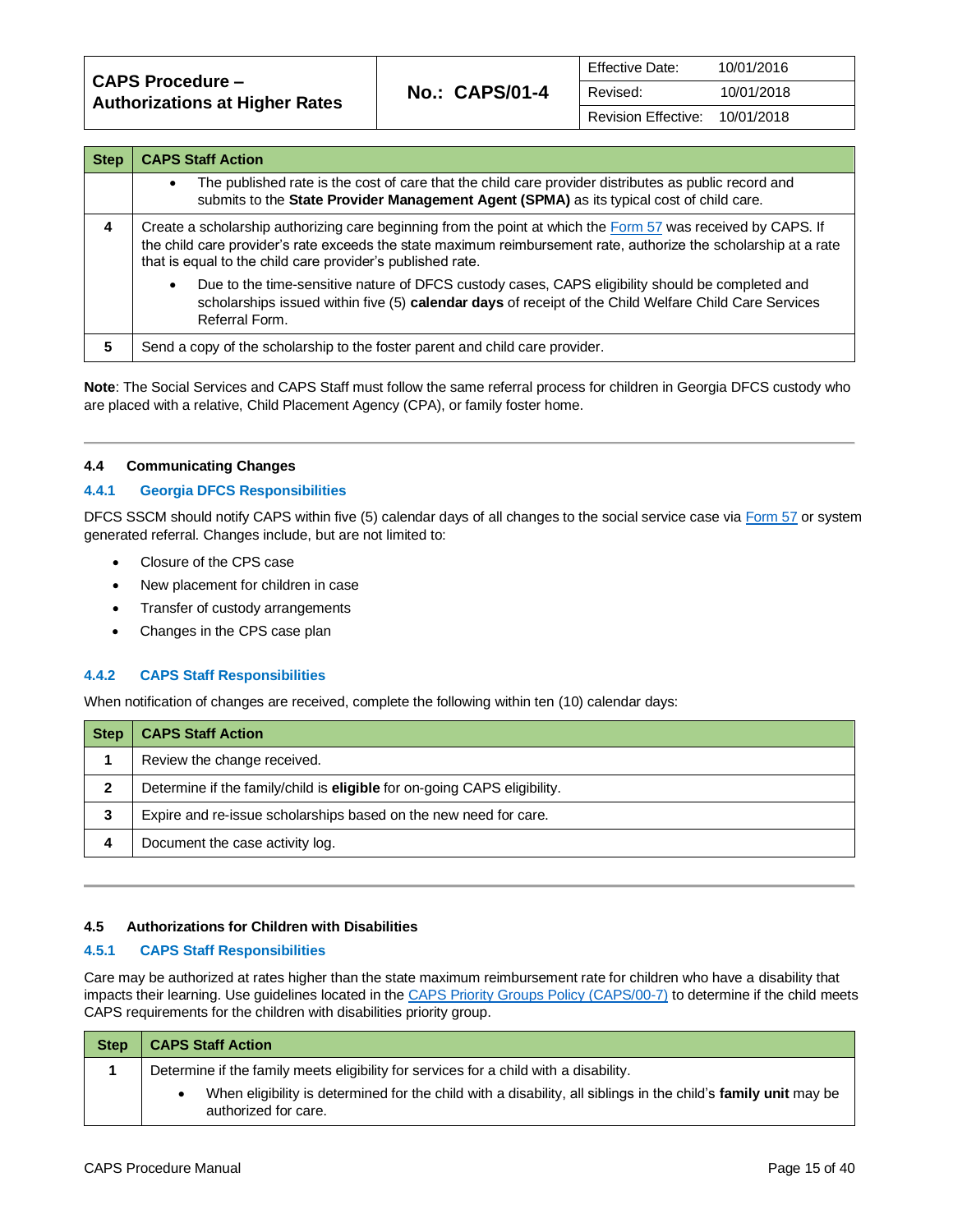| <b>CAPS Procedure –</b><br><b>Authorizations at Higher Rates</b> |                       | <b>Effective Date:</b> | 10/01/2016 |
|------------------------------------------------------------------|-----------------------|------------------------|------------|
|                                                                  | <b>No.: CAPS/01-4</b> | Revised:               | 10/01/2018 |
|                                                                  |                       | Revision Effective:    | 10/01/2018 |

| <b>Step</b>  | <b>CAPS Staff Action</b>                                                                                                                                                                                                                                                                                                                                     |
|--------------|--------------------------------------------------------------------------------------------------------------------------------------------------------------------------------------------------------------------------------------------------------------------------------------------------------------------------------------------------------------|
| $\mathbf{2}$ | If the child care provider's rate exceeds the state maximum reimbursement rate for the child with a<br>disability, authorize a scholarship that is equal to the provider's published rate. The published rate is<br>the cost of care that the child care provider distributes as public record and submits to the SPMA as its<br>typical cost of child care. |
| 3            | Issue scholarships for remaining children in the family unit as dictated by the need for care.                                                                                                                                                                                                                                                               |

**Note**: If needed, child care may be provided for children with disabilities through the end of the certification period in which the child turns 18 years of age.

## **PROCEDURE REVISION HISTORY**

| <b>Date</b> | <b>Description of Change</b>                                                                                                                                                                                                               |
|-------------|--------------------------------------------------------------------------------------------------------------------------------------------------------------------------------------------------------------------------------------------|
| 10/01/2018  | Revised language to clarify that care may be authorized at rates higher than the state maximum<br>reimbursement rate for children in DFCS custody and children with disabilities for all provider types<br>(including informal providers). |
|             |                                                                                                                                                                                                                                            |
|             |                                                                                                                                                                                                                                            |
|             |                                                                                                                                                                                                                                            |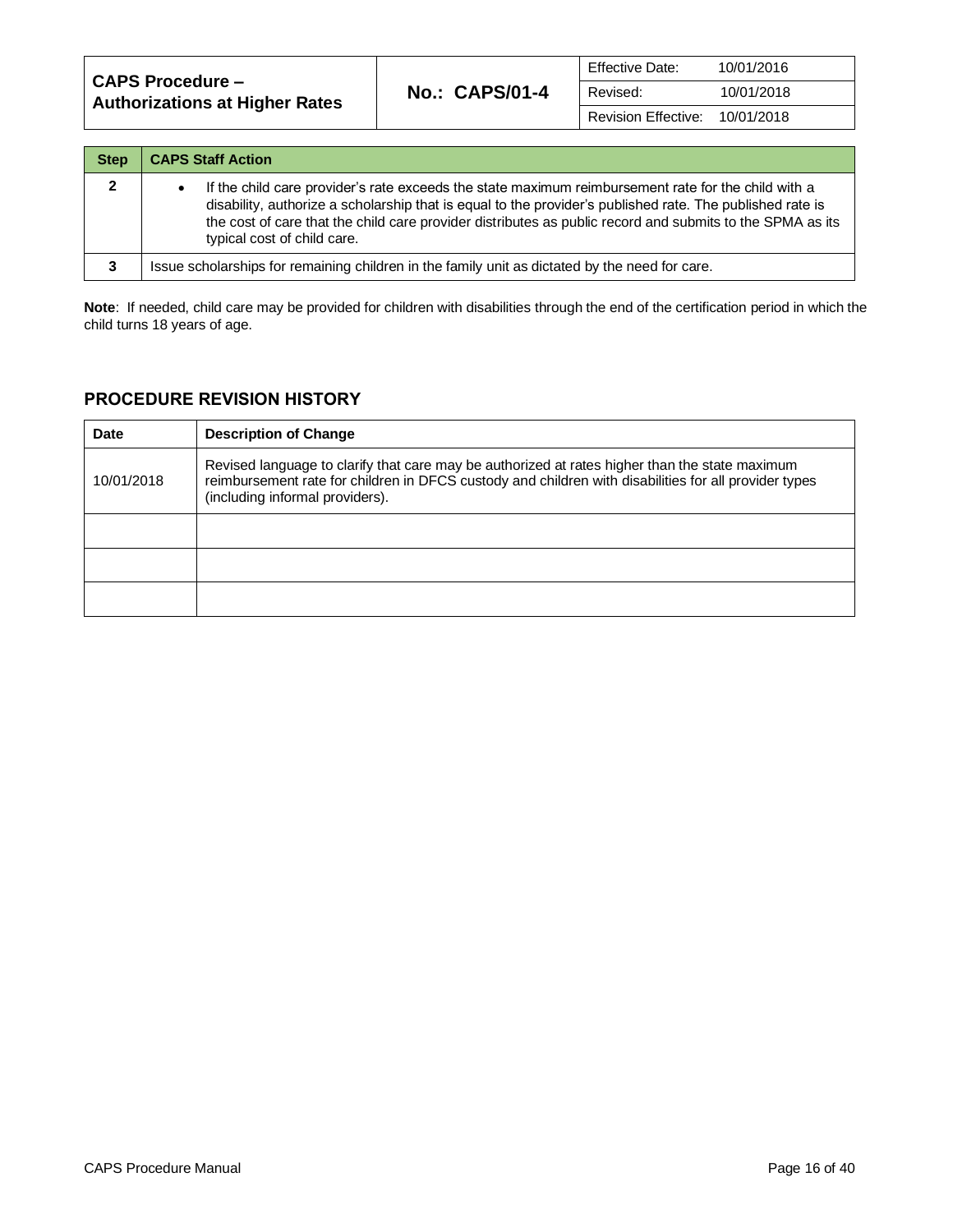| <b>CAPS Procedure - Case</b><br><b>Changes</b> | <b>Effective Date:</b><br><b>No.: CAPS/01-5</b><br>Revised: |                     | 10/01/2016 |
|------------------------------------------------|-------------------------------------------------------------|---------------------|------------|
|                                                |                                                             |                     | 10/01/2021 |
|                                                |                                                             | Revision Effective: | 10/01/2021 |

LEGAL AUTHORITY: Federal Register: 45 Code of Federal Regulation (CFR) 98 and 99.

Cross Reference/See Also: CAPS Purchase of Child Care thru Certificates Policy (CAPS/00-10), CAPS Case Change and Documentation Policy (CAPS/00-13), CAPS Redetermination Procedure (CAPS/01-6)

**Note:** Definitions of words or phrases in **bold** are located i[n Definitions and Acronyms.](https://caps.decal.ga.gov/assets/downloads/CAPS/02-CAPS_Policy-Definitions%20and%20Acronyms.pdf) Only the first occurrence of the defined words or phrases are bolded.

## <span id="page-16-0"></span>**5 CASE CHANGES**

#### <span id="page-16-1"></span>**5.1 Purpose**

At any time during the **eligibility period**, there may be changes in the circumstance of the **family unit** or child care arrangements that affect eligibility or benefits. The purpose of this document is to define the procedures to ensure case changes are processed according to **Childcare and Parent Services (CAPS)** policy.

**Note**: Follow guidelines outlined in th[e CAPS Case Change and Documentation Policy \(CAPS/00-13\)](https://caps.decal.ga.gov/assets/downloads/CAPS/13-CAPS_Policy-Case%20Changes%20and%20Documentation.pdf) for information about child care case changes.

#### <span id="page-16-2"></span>**5.2 Scope**

This procedure applies to all employees of the **Department of Early Care and Learning (DECAL)**, all parties responsible for the administration of the CAPS program, **parents,** and child care **providers** who receive subsidies administered by DECAL, on behalf of **parents**.

#### <span id="page-16-3"></span>**5.3 Processing the Change**

The change request must be completed within 14 **calendar days** from the date the request is received by CAPS.

Make every attempt to process the change as follows:

| <b>Step</b>  | <b>CAPS Staff Action</b>                                                                                                                                                                                                                                                                                                                                                                           |
|--------------|----------------------------------------------------------------------------------------------------------------------------------------------------------------------------------------------------------------------------------------------------------------------------------------------------------------------------------------------------------------------------------------------------|
| 1            | Initiate 3 separate contact attempts once the change request is assigned with the parent by phone, SMS text<br>message, or email.                                                                                                                                                                                                                                                                  |
|              | (A) The first contact attempt must occur within 24 business hours.<br>The second contact attempt must occur within 48 business hours following the first contact attempt.<br>(B)<br>The third and final contact attempt must occur within 24 business hours following the second contact<br>(C)<br>attempt.                                                                                        |
|              | Note: CAPS staff must document all details of each contact attempt in the case record.                                                                                                                                                                                                                                                                                                             |
| $\mathbf{2}$ | If verification documents are needed to process the change, email the parent the Appointment Letter and<br>Verification Checklist (Appendix N) detailing the documents needed to process the change request. Request that<br>the parent submit all required documentation within 3 business days from the date on the Appointment Letter and<br>Verification Checklist (Appendix N).               |
|              | Note: due to the time allowed to submit verification documents, the Appointment Letter and Verification Checklist<br>(Appendix N) must be emailed to the parent (if email is available). If email is not available, the Appointment<br>Letter and Verification Checklist (Appendix N) must be mailed. The parent will have 7 calendar days from the mail<br>date to submit verification documents. |
| 3            | Complete the change request by day 14.                                                                                                                                                                                                                                                                                                                                                             |
|              | (A) The change request will be withdrawn if the parent does not respond to CAPS after the third and final<br>contact attempt or submit the requested documents by the verification documents due date.                                                                                                                                                                                             |
| 4            | Notify parent of the change status or disposition by day 14.                                                                                                                                                                                                                                                                                                                                       |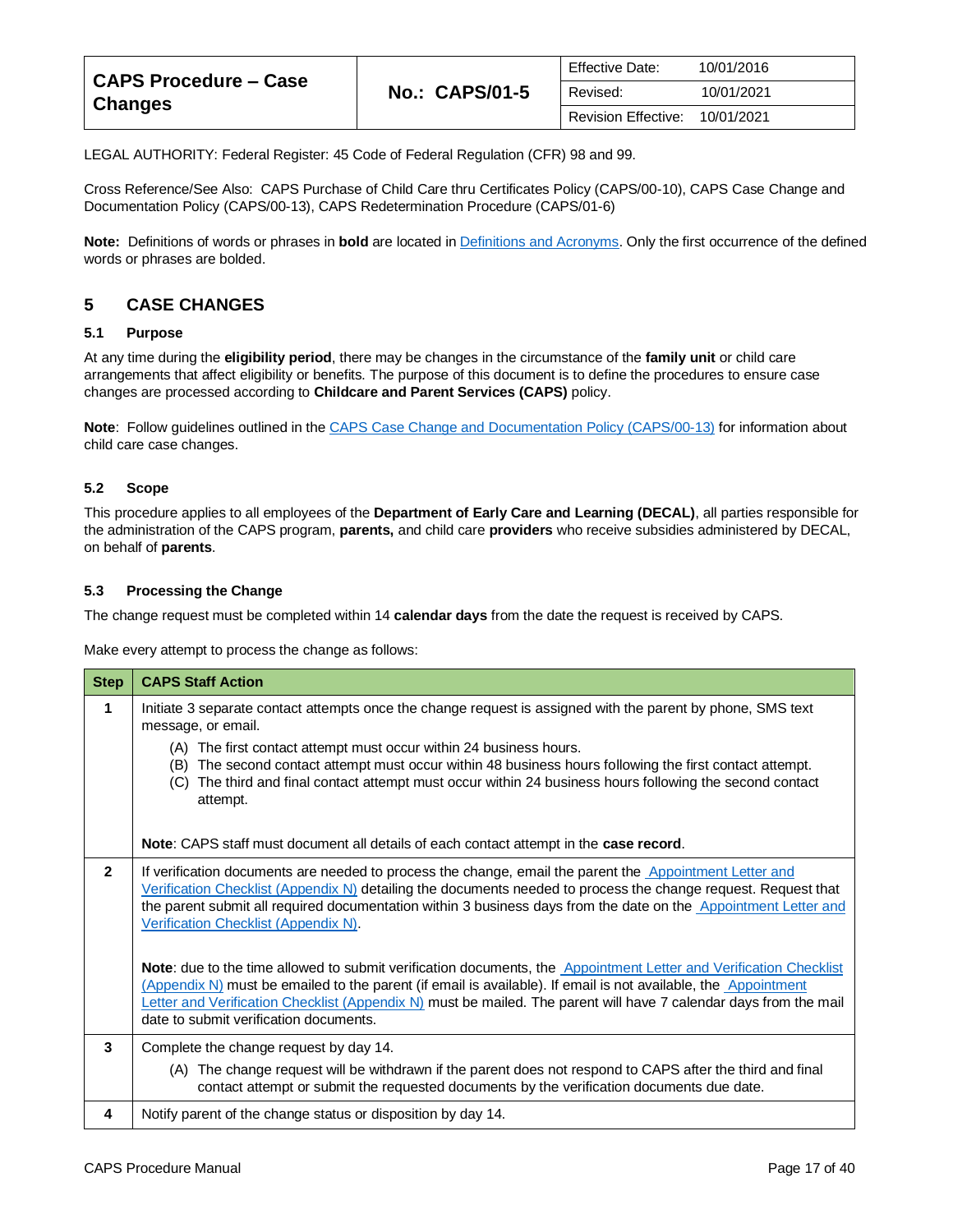| <b>Step</b> | <b>CAPS Staff Action</b>                                                                                                                                                                                                                                                                      |
|-------------|-----------------------------------------------------------------------------------------------------------------------------------------------------------------------------------------------------------------------------------------------------------------------------------------------|
|             | Note: if staff are unable to process the change due to the parent failing to submit verification documents, the<br>request will be withdrawn, and the parent will need to submit a new change request. Staff must inform the parent<br>in writing of the need to submit a new change request. |

#### <span id="page-17-0"></span>**5.4 Change in Child Care Provider**

A parent may request a change in provider arrangements, including changes in providers or the location where care is given, or the need for care. Licensed providers must be a **Quality Rated Provider**, which includes providers who are Star Rated, in **CAPS/Quality Rated Probationary Status**, or in **CAPS/Quality Rated Provisional Status**. For additional information on Quality Rated refer to [CAPS Quality Rated Guidelines and Requirements \(Appendix II\)](https://caps.decal.ga.gov/assets/downloads/CAPS/Appendix_II-CAPS%20Quality%20Rated%20Guidelines%20and%20Requirements.pdf).

| <b>Step</b>                                                         | <b>CAPS Staff Action</b>                          |                                                                                                                                                                                                                                                |  |  |  |
|---------------------------------------------------------------------|---------------------------------------------------|------------------------------------------------------------------------------------------------------------------------------------------------------------------------------------------------------------------------------------------------|--|--|--|
| $\mathbf 1$                                                         |                                                   | Contact the parent to determine the following:                                                                                                                                                                                                 |  |  |  |
|                                                                     | <b>New provider</b><br><b>Action</b><br>selected? |                                                                                                                                                                                                                                                |  |  |  |
|                                                                     | <b>Yes</b>                                        | (A) Confirm the type of provider (i.e., licensed, license-exempt, or informal)                                                                                                                                                                 |  |  |  |
|                                                                     |                                                   | (B) If the new provider is a licensed provider, confirm the provider is a Quality Rated<br><b>Provider</b> via the CAPS Workflow Portal.                                                                                                       |  |  |  |
|                                                                     |                                                   | If the licensed provider is a Quality Rated Provider, complete the steps<br>$\Omega$<br>in C through F below.<br>If the licensed provider is a Non-Quality Rated provider, complete the<br>$\circ$<br>steps in "No/Non-Quality Rated Provider. |  |  |  |
|                                                                     |                                                   | (C) Expire the scholarships at the previous child care provider.                                                                                                                                                                               |  |  |  |
|                                                                     |                                                   | (D) Notify the previous child care provider using the Disposition and Parent<br>Information Form (Appendix L) or other state approved letter indicating the last<br>date of <b>eligible</b> payment.                                           |  |  |  |
|                                                                     |                                                   | (E) Create the appropriate scholarship authorizing care with the new child care<br>provider.                                                                                                                                                   |  |  |  |
|                                                                     |                                                   | (F) Notify the new child care provider using the Disposition and Parent Information<br>Form (Appendix L) or other state approved letter of start of service.                                                                                   |  |  |  |
|                                                                     |                                                   | (G) Send copies of the new scholarships to the <b>parent</b> and new provider.<br>(H) Proceed to Step 2.                                                                                                                                       |  |  |  |
| (A) Inform the parent of the child care provider options available. |                                                   |                                                                                                                                                                                                                                                |  |  |  |
|                                                                     | No/Non-<br><b>Quality Rated</b>                   | (B) Refer parent to DECAL website to review provider type's available, provider<br>health and safety reports, and quality ratings.                                                                                                             |  |  |  |
|                                                                     |                                                   | (C) Refer parent to ALLGAKIDS for possible referral.                                                                                                                                                                                           |  |  |  |
|                                                                     |                                                   | (D) Proceed to Step 2.                                                                                                                                                                                                                         |  |  |  |
| 2                                                                   |                                                   | Document the case record of all actions taken.                                                                                                                                                                                                 |  |  |  |

When a parent requests a change in the provider arrangement, complete the following steps:

<span id="page-17-1"></span>**Note (1):** A review for eligibility does not have to be completed for a case when there is a change in providers unless the **parent** also reports a change in circumstance that significantly impacts his/her eligibility. Reviews for on-going eligibility will be conducted at the annual redetermination or during reported case changes.

**Note (2):** When a **parent** initiates a change in providers without notifying CAPS and there is not a **child care scholarship** that authorizes subsidies with the new provider, the **parent** is responsible for the full cost of the child care. CAPS will not pay for services retroactively for any period prior to authorization. Refer to th[e CAPS Purchase of Child Care through](https://caps.decal.ga.gov/assets/downloads/CAPS/10-CAPS_Policy-Purchase%20of%20Child%20Care%20through%20Scholarships.pdf)  Scholarships [Policy \(CAPS/00-10\).](https://caps.decal.ga.gov/assets/downloads/CAPS/10-CAPS_Policy-Purchase%20of%20Child%20Care%20through%20Scholarships.pdf)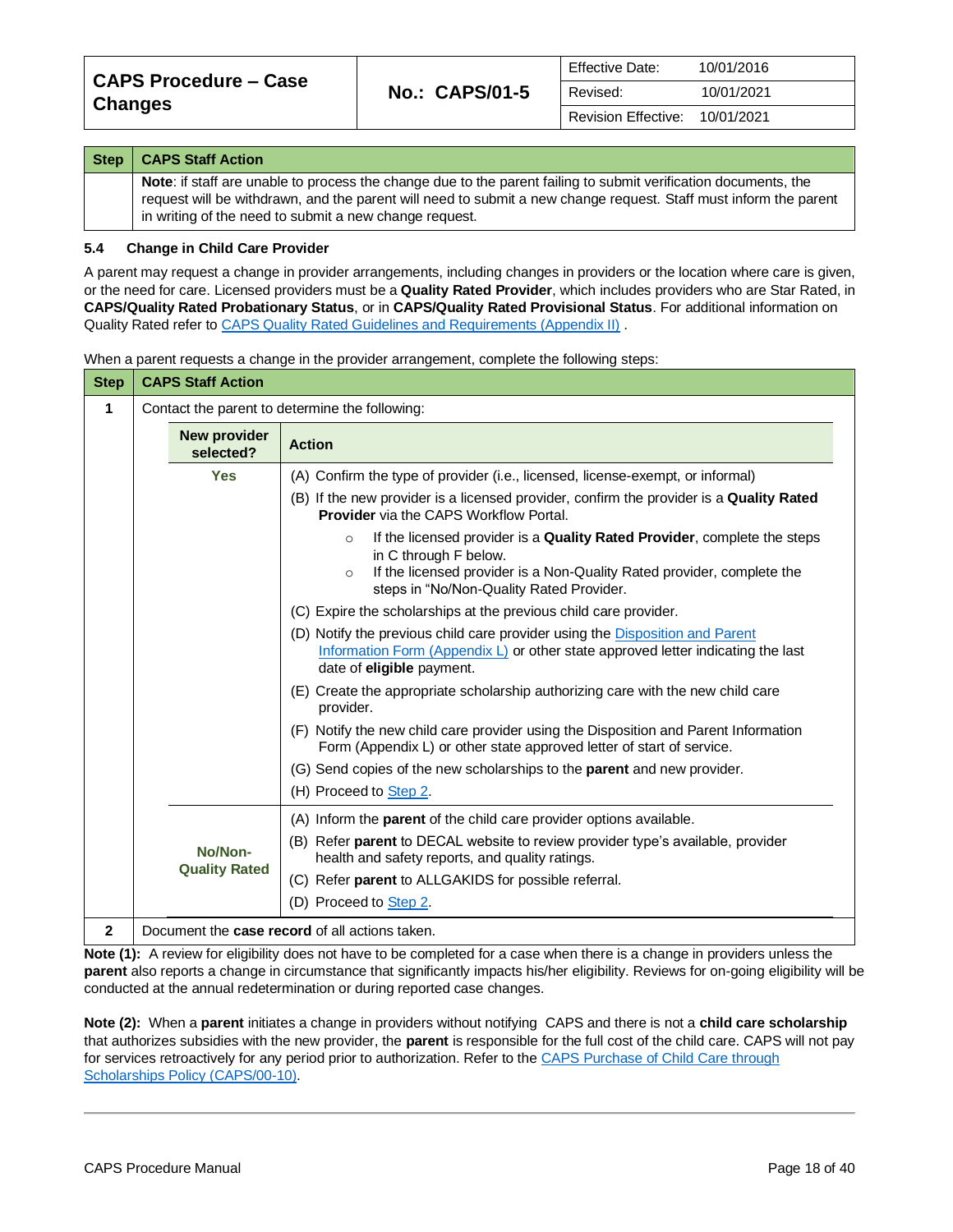| CAPS Procedure – Case<br>  Changes |                       | <b>Effective Date:</b>     | 10/01/2016 |
|------------------------------------|-----------------------|----------------------------|------------|
|                                    | <b>No.: CAPS/01-5</b> | Revised:                   | 10/01/2021 |
|                                    |                       | <b>Revision Effective:</b> | 10/01/2021 |

#### <span id="page-18-0"></span>**5.5 Changes in Income**

**Parents** may report when there are changes in family income; however, reporting shall be mandatory if the family income exceeds 85% SMI. Changes in income include reductions or increases in **earned income** or countable **unearned income** within the family unit.

#### **5.5.1 Change Resulting in Positive Impact**

If there is a reduction in the income of the family unit that results in a positive impact in services (e.g., reduced **family assessed fees** or reduced out of pocket expenses for the **parent**):

| <b>Step</b>  | <b>CAPS Staff Action</b>                                                                                                                                                 |
|--------------|--------------------------------------------------------------------------------------------------------------------------------------------------------------------------|
| 1            | Review the documents received to determine if the new income is correct. The case change must be made within<br>14 calendar days of the receipt of the change in income. |
| $\mathbf{2}$ | Expire and re-issue scholarships.                                                                                                                                        |
| 3            | Send the Disposition and Parent Information form (Appendix L) to the <b>parent</b> and child care provider within one<br>business day of the determination.              |
| 4            | Change that positively impact families should be effective the first day of the new <b>service week</b> following the<br>determination.                                  |
| 5            | Document the <b>case record</b> of all actions taken.                                                                                                                    |

#### **5.5.2 Change Resulting in Negative Impact**

If there is an increase in the income that results in a negative impact in services (i.e., increased family fees due to income, increased out of pocket expenses). The change must be reviewed.

• If the new income exceeds 85% of the **State Median Income (SMI)**, do the following:

| <b>Step</b>  | <b>CAPS Staff Action</b>                                                                                                                                                                                                                                                                                             |
|--------------|----------------------------------------------------------------------------------------------------------------------------------------------------------------------------------------------------------------------------------------------------------------------------------------------------------------------|
|              | Review the documents received to determine if the new income is correct.                                                                                                                                                                                                                                             |
| $\mathbf{2}$ | Expire all scholarships and close the case.                                                                                                                                                                                                                                                                          |
| 3            | Send the Disposition and Parent Information form (Appendix $L$ ) to the <b>parent</b> and child care provider<br>within one business day of determination. Send the Disposition and Parent Information form (Appendix<br>$\Box$ at least 14 calendar days prior to the effective date of the <b>adverse action</b> . |
| 4            | Terminate care no earlier than the end of the service week after the 14 <sup>th</sup> day has expired.                                                                                                                                                                                                               |
| 5            | Document the case record of all actions taken.                                                                                                                                                                                                                                                                       |

• If it is determined that the family unit's **gross applicable income** remains at or below 85% of the SMI, do the following:

| Step | <b>CAPS Staff Action</b>                                   |
|------|------------------------------------------------------------|
|      | Document the case record, including capture of new income. |
|      | No further action is needed.                               |

**Note**: All actions relating to increases in income below 85% SMI will be reviewed and implemented at redetermination. Refer to the [CAPS Redetermination Procedure \(CAPS/01-6\)](https://caps.decal.ga.gov/assets/downloads/CAPS/06-CAPS_Procedures-Redetermination.pdf) for more information.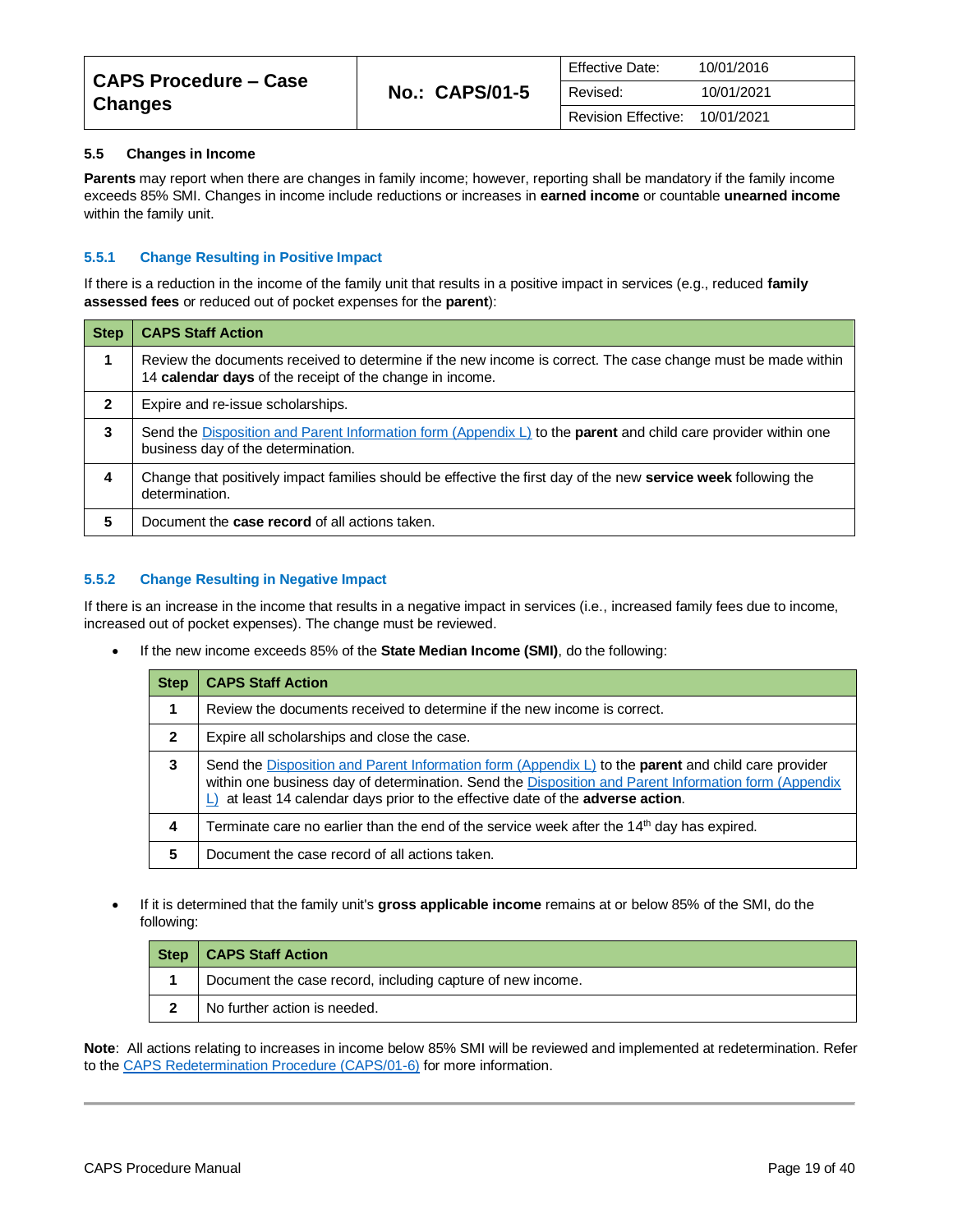| CAPS Procedure – Case<br><b>Changes</b> | <b>Effective Date:</b><br><b>No.: CAPS/01-5</b><br>Revised: | 10/01/2016                 |            |
|-----------------------------------------|-------------------------------------------------------------|----------------------------|------------|
|                                         |                                                             |                            | 10/01/2021 |
|                                         |                                                             | <b>Revision Effective:</b> | 10/01/2021 |

#### <span id="page-19-0"></span>**5.6 Changes in Activity**

**Parents** may report when there are changes in activity. Changes in activity include breaks or loss of **employment**, school, training, or educational activity.

#### **5.6.1 Temporary Change**

Temporary change in activity is defined as any time-limited absence from work for an employed **parent** due to such reasons as the need to care for a family member or an illness; any interruption in work for a seasonal worker who is not working; any student holiday or break for a **parent** participating in a training or educational program; any reduction in work, training, or education hours, as long as the parent is still working or attending a training or educational program; any other time-limited cessation of work or attendance at a training or educational program that does not exceed 13 weeks.

If a temporary change in the **parent's employmen**t, school, training, or educational activity is reported, do the following:

| <b>Step</b> | <b>CAPS Staff Action</b>                                                                                                                             |
|-------------|------------------------------------------------------------------------------------------------------------------------------------------------------|
|             | Document the case record.                                                                                                                            |
|             | No further action is needed for temporary changes in activity. Care for children will continue during breaks to<br>allow for continuity of services. |

#### **5.6.2 Non-temporary Change**

Non-temporary changes in activity include, but are not limited to, the following:

- Loss of employment supported by a separation notice or termination letter from employer
- Graduation from school or training program supported by diploma, graduation certificate(s), graduation letter from program

If there is a change in activity due to a non-temporary change, do the following:

| <b>Step</b>    |        | <b>CAPS Staff Action</b>                                                                                   |                                                                                                                                                                                                                                                                                                |
|----------------|--------|------------------------------------------------------------------------------------------------------------|------------------------------------------------------------------------------------------------------------------------------------------------------------------------------------------------------------------------------------------------------------------------------------------------|
| 1              |        | needed for temporary changes in activity.                                                                  | Review the documents received to determine if the change is temporary or non-temporary. If the change is non-<br>temporary, proceed to Step 2 below. If the change is temporary, document in the case record. No further action is                                                             |
| $\overline{2}$ |        | the activity ended.                                                                                        | If the change is non-temporary, determine the number of weeks remaining in the eligibility period from the date                                                                                                                                                                                |
|                |        | Is there 13 weeks<br>or more<br>remaining in<br>eligibility period<br>from the date the<br>activity ended? | <b>Action</b>                                                                                                                                                                                                                                                                                  |
|                |        | <b>Yes</b>                                                                                                 | (A) Proceed to Step 3                                                                                                                                                                                                                                                                          |
|                |        | <b>No</b>                                                                                                  | Inform the <b>parent</b> that care can continue through the end of the current<br>(A)<br>eligibility period and that at annual redetermination, the parent must meet<br>applicable state-approved activity requirements. Adjust the family fee, if<br>applicable. Document in the case record. |
| 3              | ended. |                                                                                                            | Contact the parent to discuss job search as an allowed activity for up to 13 weeks from the date the activity                                                                                                                                                                                  |
| 4              |        |                                                                                                            | Send notification to the <b>parent</b> within one day of the confirmation of change. The notification must include:<br>Continued eligibility for up to 13 weeks for job search from the date the activity ended.                                                                               |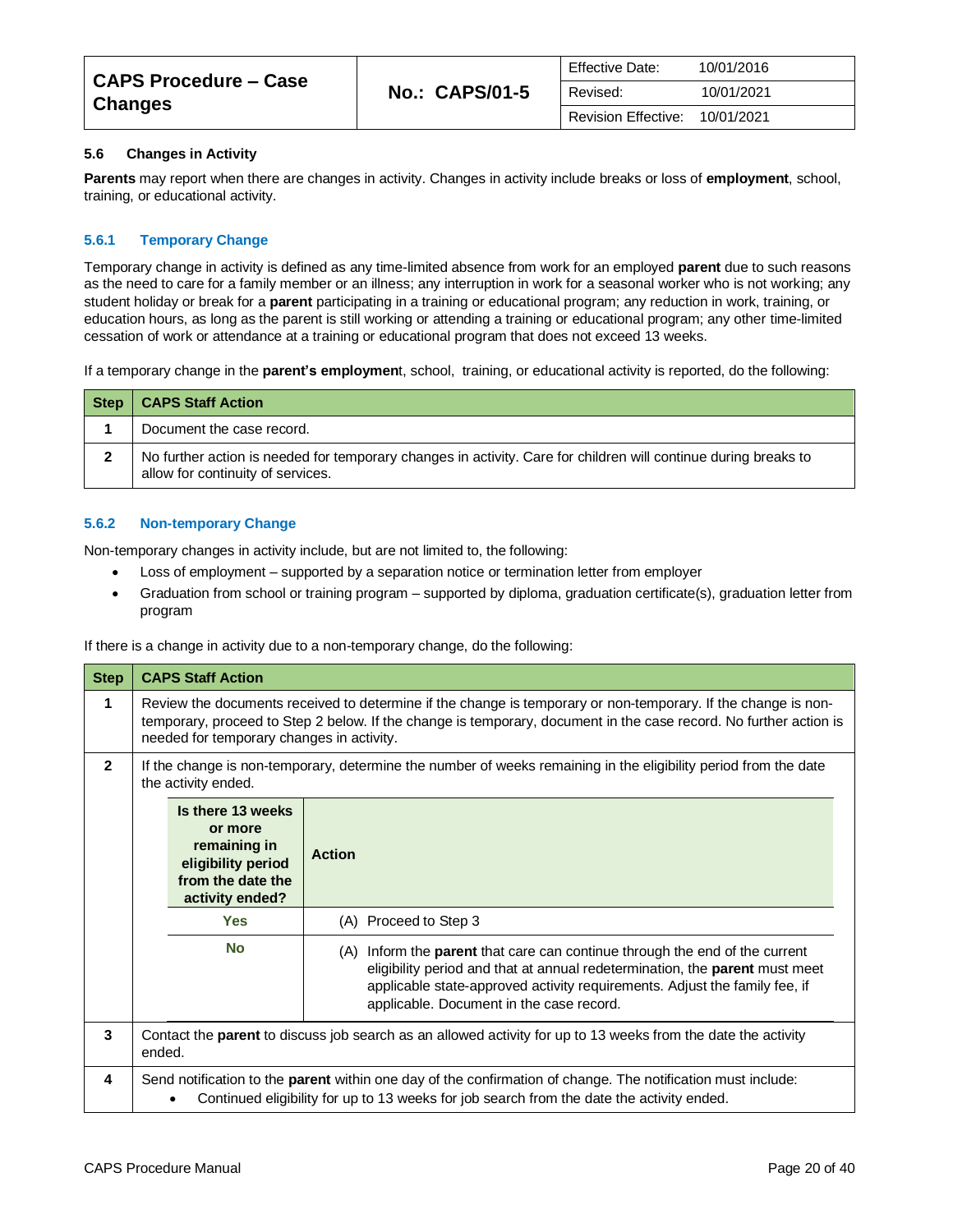| <b>CAPS Procedure - Case</b> |                       | <b>Effective Date:</b> | 10/01/2016 |
|------------------------------|-----------------------|------------------------|------------|
| <b>Changes</b>               | <b>No.: CAPS/01-5</b> | Revised:               | 10/01/2021 |
|                              |                       | Revision Effective:    | 10/01/2021 |

| <b>Step</b> | <b>CAPS Staff Action</b>                                                               |                                                                                                                                                                                                                                                                                                                                                                                                                                                                                                                                                                                                                                                                                                                                                                 |
|-------------|----------------------------------------------------------------------------------------|-----------------------------------------------------------------------------------------------------------------------------------------------------------------------------------------------------------------------------------------------------------------------------------------------------------------------------------------------------------------------------------------------------------------------------------------------------------------------------------------------------------------------------------------------------------------------------------------------------------------------------------------------------------------------------------------------------------------------------------------------------------------|
|             | $\bullet$                                                                              | New scholarships detailing positive impacts to family's services (e.g., decrease in family fee allowing the<br>family to realize cost savings).                                                                                                                                                                                                                                                                                                                                                                                                                                                                                                                                                                                                                 |
|             | $\bullet$                                                                              | If the parent resumes participation in a state-approved activity at any level during the 13-week job<br>search period, on-going child care can continue for the duration of the eligibility period. If the parent<br>does not resume participation in a state-approved activity at any level during the 13-week job search<br>period, the case will close at the end of the 13-week job search period.                                                                                                                                                                                                                                                                                                                                                          |
| 5           | continue.                                                                              | Three weeks prior to the end of the 13-week job search period, contact the parent to determine if care can                                                                                                                                                                                                                                                                                                                                                                                                                                                                                                                                                                                                                                                      |
|             | <b>Participating in</b><br><b>Employment or</b><br><b>Approved</b><br><b>Training?</b> | <b>Action</b>                                                                                                                                                                                                                                                                                                                                                                                                                                                                                                                                                                                                                                                                                                                                                   |
|             | <b>Yes</b>                                                                             | (A) Request the parent provide verifying documentation.                                                                                                                                                                                                                                                                                                                                                                                                                                                                                                                                                                                                                                                                                                         |
|             |                                                                                        | (B) If the parent meets employment or training requirements, continue care at the<br>existing level until case redetermination                                                                                                                                                                                                                                                                                                                                                                                                                                                                                                                                                                                                                                  |
|             |                                                                                        | (C) If the parent does not meet employment or training requirements, proceed with<br>the steps in the No section.                                                                                                                                                                                                                                                                                                                                                                                                                                                                                                                                                                                                                                               |
|             | <b>No</b>                                                                              | (A) If the <b>parent</b> has not resumed participation in a state-approved activity at any<br>level during the 13-week job search period, the case should be closed. Notify the<br>parent and child care provider by sending the <b>Disposition and Parent</b><br>Information form (Appendix $L$ ) at least 14 calendar days prior to the effective<br>date of the adverse action. The case cannot be terminated earlier than the last<br>day of the service week following the end of the 14 <sup>th</sup> day. If the <b>parent</b> resumes<br>and reports participation in a state-approved activity at any level prior to the last<br>day of the 13-week job search period, on-going child care can continue for the<br>duration of the eligibility period. |
| 6           | Document the case record of all actions taken.                                         |                                                                                                                                                                                                                                                                                                                                                                                                                                                                                                                                                                                                                                                                                                                                                                 |

#### <span id="page-20-0"></span>**5.7 Changes in Family Unit**

**Parents** may report when there are changes in the family unit. Changes in the family unit may include:

- Addition of child(ren) (e.g., birth, adoption, or custody)
- Marriage
- Family unit member moves in or out of home
- Death of a member of the family unit

Changes in family unit composition can be supported by documents included but not limited to:

- birth certificates
- confirmation of birth from hospital
- adoption records
- death certificates
- marriage licenses
- divorce decrees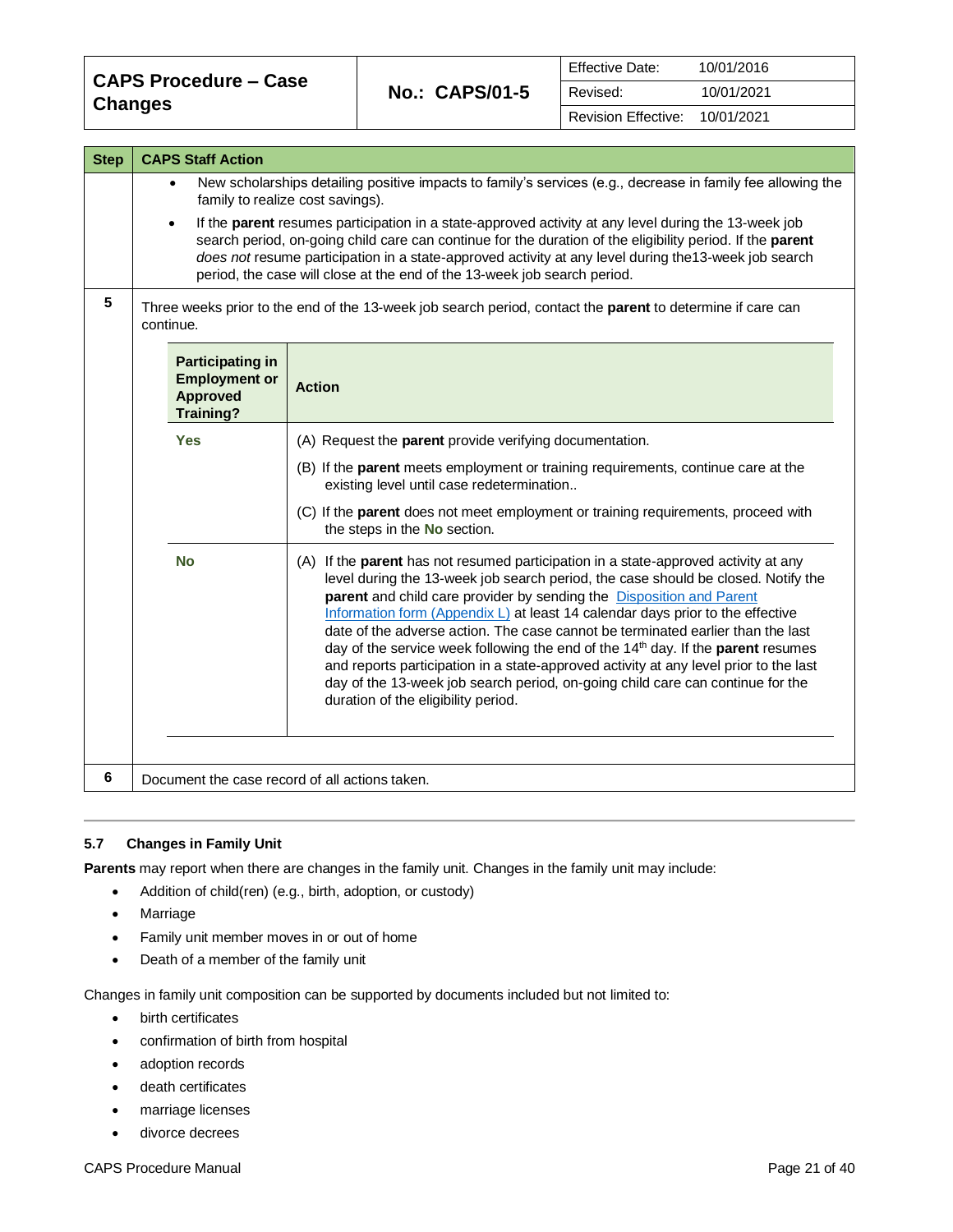| <b>CAPS Procedure - Case</b> | <b>No.: CAPS/01-5</b> | <b>Effective Date:</b>     | 10/01/2016 |
|------------------------------|-----------------------|----------------------------|------------|
| <b>Changes</b>               |                       | Revised:                   | 10/01/2021 |
|                              |                       | <b>Revision Effective:</b> | 10/01/2021 |

• court documents

#### **5.7.1 Change Resulting in a Positive Impact**

If there is a change in the family unit that results in an immediate impact in services (e.g., birth of child requires increase in services for family), do the following:

| <b>Step</b> | <b>CAPS Staff Action</b>                                                                                                                                                                           |
|-------------|----------------------------------------------------------------------------------------------------------------------------------------------------------------------------------------------------|
|             | Review the documents received to determine if the new income is correct. The case change must be made within<br>14 calendar days CAPS receipt of the change in the composition of the family unit. |
| 2           | Complete the eligibility for new services and send the Disposition and Parent Information form (Appendix L) to<br>the parent and child care provider within one business day of the determination. |
| 3           | Change that positively impact families should be effective the first day of the new service week following the<br>determination.                                                                   |
| 4           | Document the case record of all actions taken.                                                                                                                                                     |

#### **5.7.2 Change Resulting in Negative Impact**

If there is a change that results in a negative impact in services (e.g., increase in family fees may cause more out of pocket expense to the family), the change must be reviewed. Complete the following steps:

| Step | <b>CAPS Staff Action</b>                    |
|------|---------------------------------------------|
|      | Document the new change in the case record. |
|      | No further action is needed.                |

**Note:** All additional actions will be reviewed and implemented at redetermination. Refer to the [CAPS Redetermination](https://caps.decal.ga.gov/assets/downloads/CAPS/06-CAPS_Procedures-Redetermination.pdf)  [Procedure \(CAPS/01-6\)](https://caps.decal.ga.gov/assets/downloads/CAPS/06-CAPS_Procedures-Redetermination.pdf) for more information.

#### <span id="page-21-0"></span>**5.8 Changes in Contact Information**

**Parents** must report when there are changes in their contact information. This will allow for seamless on-going communication between the **parent** and CAPS. Changes in contact information may include:

- Phone
- E-mail
- Address

When changes in contact information is reported, do the following:

| <b>Step</b> | <b>CAPS Staff Action</b>                                                                                                                                                                                                                                                                                                                                                                                                                                                               |  |  |
|-------------|----------------------------------------------------------------------------------------------------------------------------------------------------------------------------------------------------------------------------------------------------------------------------------------------------------------------------------------------------------------------------------------------------------------------------------------------------------------------------------------|--|--|
|             | Update the case record/system to reflect the new contact information (including address, e-mail and phone).                                                                                                                                                                                                                                                                                                                                                                            |  |  |
| 2           | If the family no longer resides in the state of Georgia:<br>(A) Close the case within one business day of the determination and expire all active scholarships.<br>(B) Notify the parent and child care provider by sending the Disposition and Parent Information form<br>(Appendix L) at least 14 calendar days prior to the effective date of the adverse action. The case cannot<br>be terminated earlier than the last day of the service week following the end of the 14th day. |  |  |
| 3           | Document the case record of all actions taken.                                                                                                                                                                                                                                                                                                                                                                                                                                         |  |  |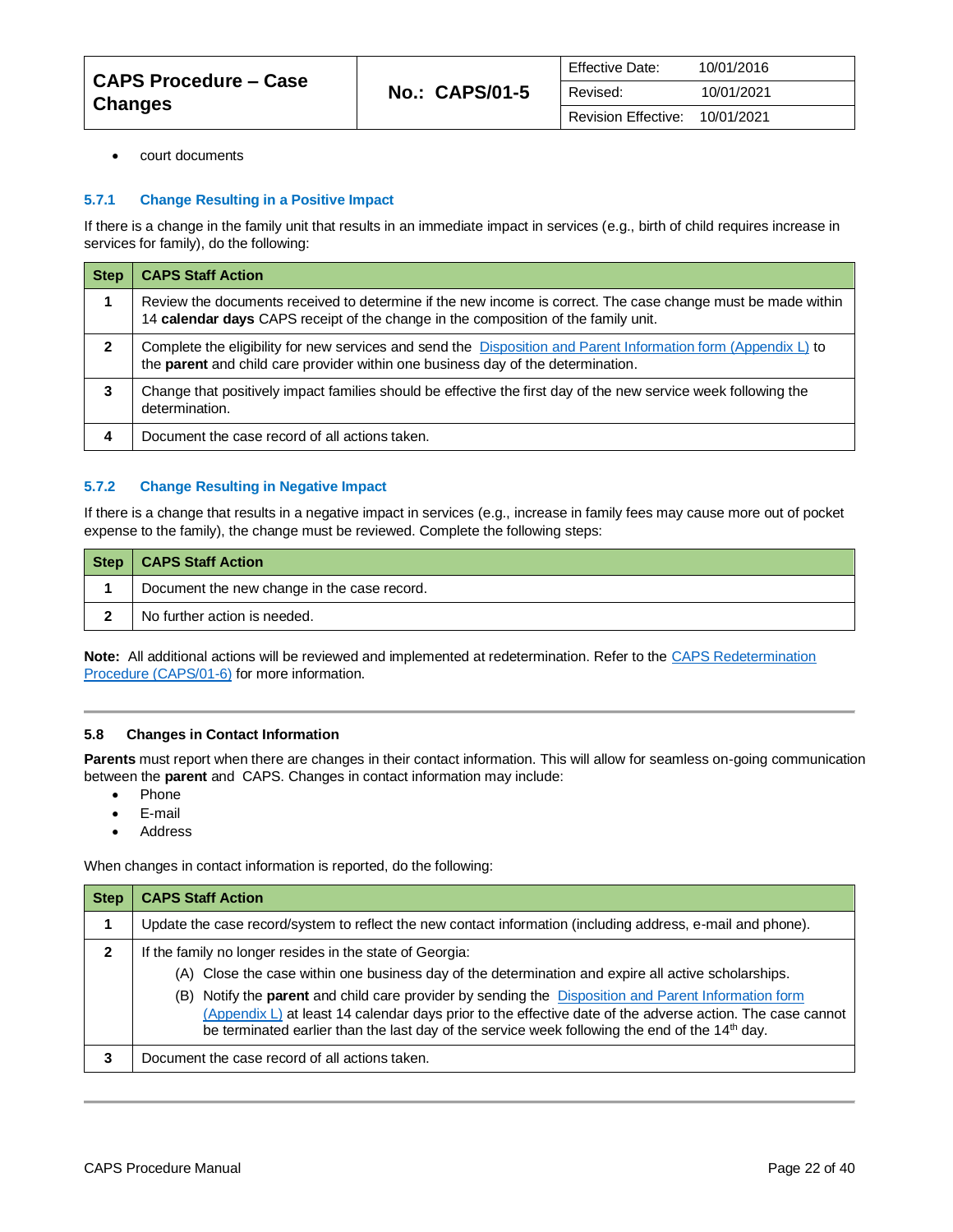| CAPS Procedure – Case | <b>No.: CAPS/01-5</b> | Effective Date:     | 10/01/2016 |
|-----------------------|-----------------------|---------------------|------------|
| <b>Changes</b>        |                       | Revised:            | 10/01/2021 |
|                       |                       | Revision Effective: | 10/01/2021 |

#### <span id="page-22-0"></span>**5.9 Voluntary Closures**

If the **parent** chooses to voluntarily withdraw from the CAPS program, written notification must be received. The *Voluntary* [Withdrawal Request \(Appendix M\),](https://caps.decal.ga.gov/assets/downloads/CAPS/AppendixM-Form%2064%20Voluntary%20Withdrawal.pdf) or any other written request for voluntary withdrawal should include:

- Date
- Name of the child care provider
- Name of child(ren)
- Last desired date of service
- Reason for the withdrawal

When closing the child care case if the **parent** voluntarily withdraws, CAPS staff must do the following:

| <b>Step</b>  | <b>CAPS Staff Action</b>                                                                                                                                                                                                                                                                                                                                                                                                                  |
|--------------|-------------------------------------------------------------------------------------------------------------------------------------------------------------------------------------------------------------------------------------------------------------------------------------------------------------------------------------------------------------------------------------------------------------------------------------------|
|              | Complete the Disposition and Parent Information form (Appendix L) or other state-approved letter to notify the<br>parent and child care provider of the case closure and indicate the last day CAPS will subsidize the cost of care.<br><b>Note:</b> The effective closure date on the Disposition and Parent Information form (Appendix L) or other state-<br>approved letter should be the same as the <b>parent's</b> written request. |
| $\mathbf{2}$ | Expire all active scholarships and close the case.                                                                                                                                                                                                                                                                                                                                                                                        |
| 3            | Document the case record of all actions taken.                                                                                                                                                                                                                                                                                                                                                                                            |

#### <span id="page-22-1"></span>**5.10 Excessive Unexplained Absences**

The following lists situations where excessive unexplained absences warrants action:

- A provider has provided information that a new **parent** has not utilized the child care scholarship within the first 30 calendar days of service.
- A provider has provided information that an existing child no longer attends the child care facility for a period of at least 30 calendar days.

When notification is received that a family has abandoned the CAPS program, do the following:

| <b>Step</b> | <b>CAPS Staff Action</b>                                                                                                                                  |                                                                                                                                                                                                                                                                                                                                                                                                                                                        |  |
|-------------|-----------------------------------------------------------------------------------------------------------------------------------------------------------|--------------------------------------------------------------------------------------------------------------------------------------------------------------------------------------------------------------------------------------------------------------------------------------------------------------------------------------------------------------------------------------------------------------------------------------------------------|--|
| 1           | Make at least two attempts to contact the parent using each available communication channel (phone, mail,<br>email) to determine if care is still needed. |                                                                                                                                                                                                                                                                                                                                                                                                                                                        |  |
|             | <b>Care Still</b><br><b>Needed</b>                                                                                                                        | <b>Action</b>                                                                                                                                                                                                                                                                                                                                                                                                                                          |  |
|             | <b>Yes</b>                                                                                                                                                | (A) Review scholarships and re-issue as needed based on new need for care<br>arrangement(s).                                                                                                                                                                                                                                                                                                                                                           |  |
|             |                                                                                                                                                           | (B) Provide notification to the <b>parent</b> and child care provider of new care<br>arrangements.                                                                                                                                                                                                                                                                                                                                                     |  |
|             |                                                                                                                                                           | Document the case record of all actions taken.<br>(C)                                                                                                                                                                                                                                                                                                                                                                                                  |  |
|             | <b>No</b>                                                                                                                                                 | (A) Notify the <b>parent</b> and child care provider by sending the <b>Disposition</b> and<br>Parent Information form (Appendix L) or other state-approved letter at least<br>14 calendar days prior to the effective date of the adverse action.<br>(B) Expire all active scholarships and close case no earlier than the last day of<br>the service week following the end of the 14th day.<br>Document the case record of all actions taken.<br>(C) |  |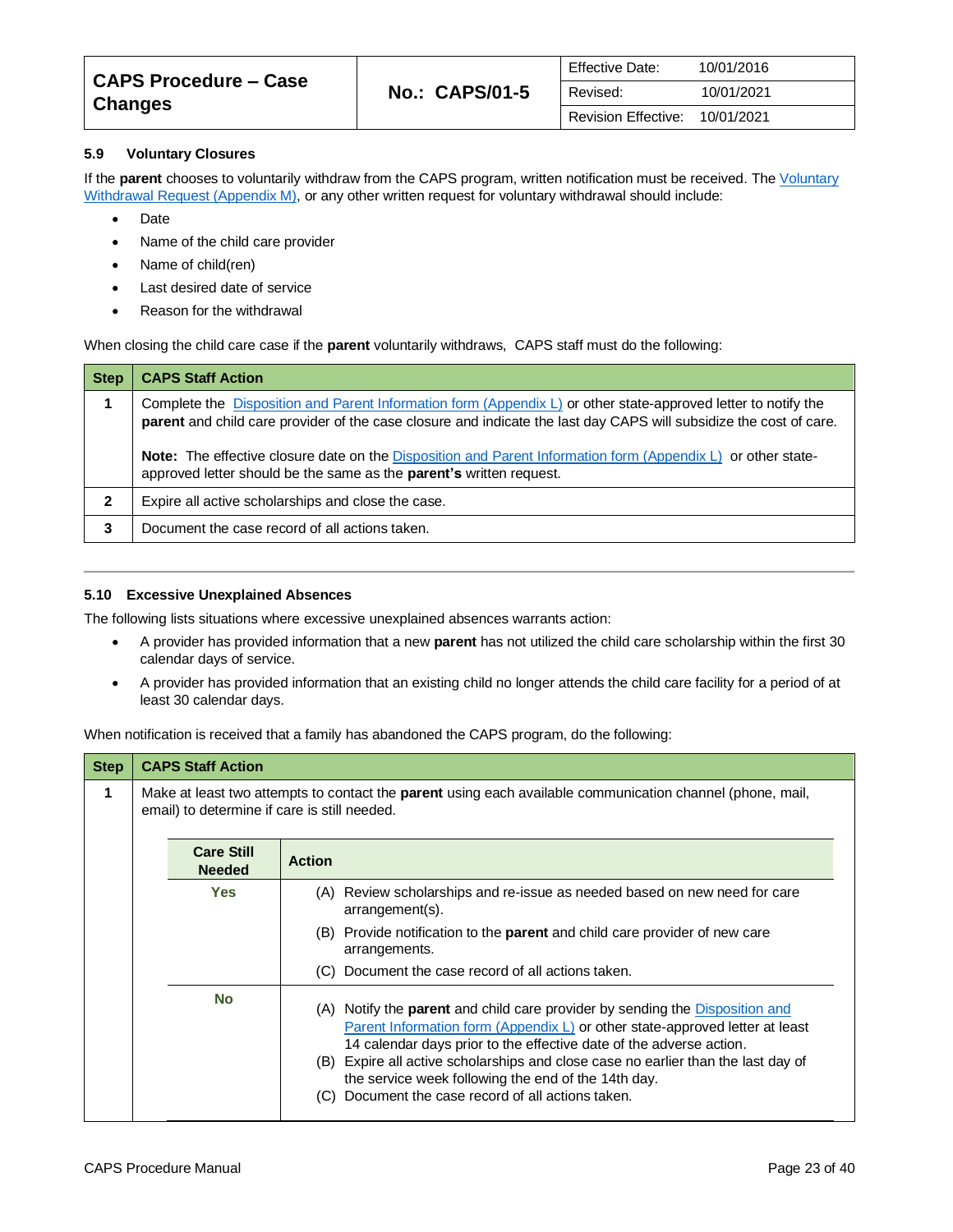## **PROCEDURE REVISION HISTORY**

| <b>Date</b> | <b>Description of Change</b>                                                                                                                                                                                                                                                                                                                       |
|-------------|----------------------------------------------------------------------------------------------------------------------------------------------------------------------------------------------------------------------------------------------------------------------------------------------------------------------------------------------------|
| 07/02/2018  | Revised section 5.5.1 to align with new definition of temporary change and section 5.9 to clarify that<br>CAPS will make at least two attempts to contact <b>parents</b> prior to closing cases for abandonment.                                                                                                                                   |
| 07/01/2019  | Revised language related to non-temporary changes in state-approved activity to limit job search as an<br>allowed activity to parents with more than 13 weeks remaining in their current eligibility period.<br>Removed the 13-week suspension period that previously followed job search for non-temporary<br>changes in state-approved activity. |
| 10/01/2019  | Revised language to note that CAPS will provide 14 days' notice of adverse actions.                                                                                                                                                                                                                                                                |
| 11/02/2020  | Renamed abandonment to excessive unexplained absences.                                                                                                                                                                                                                                                                                             |
| 07/01/2021  | Added language, effective August 1, 2021, licensed providers must be a Quality Rated Provider, which<br>includes providers who are Star Rated, in a Quality Rated Probationary Status, or in a Quality Rated<br>Provisional Status.                                                                                                                |
| 10/01/2021  | Added language on how to process changes. Removed milestone date regarding CAPS/Quality Rated<br>goal. Added additional information on Quality Rated can be viewed in the CAPS/Quality Rated<br>Guidelines and Requirements (Appendix II).                                                                                                         |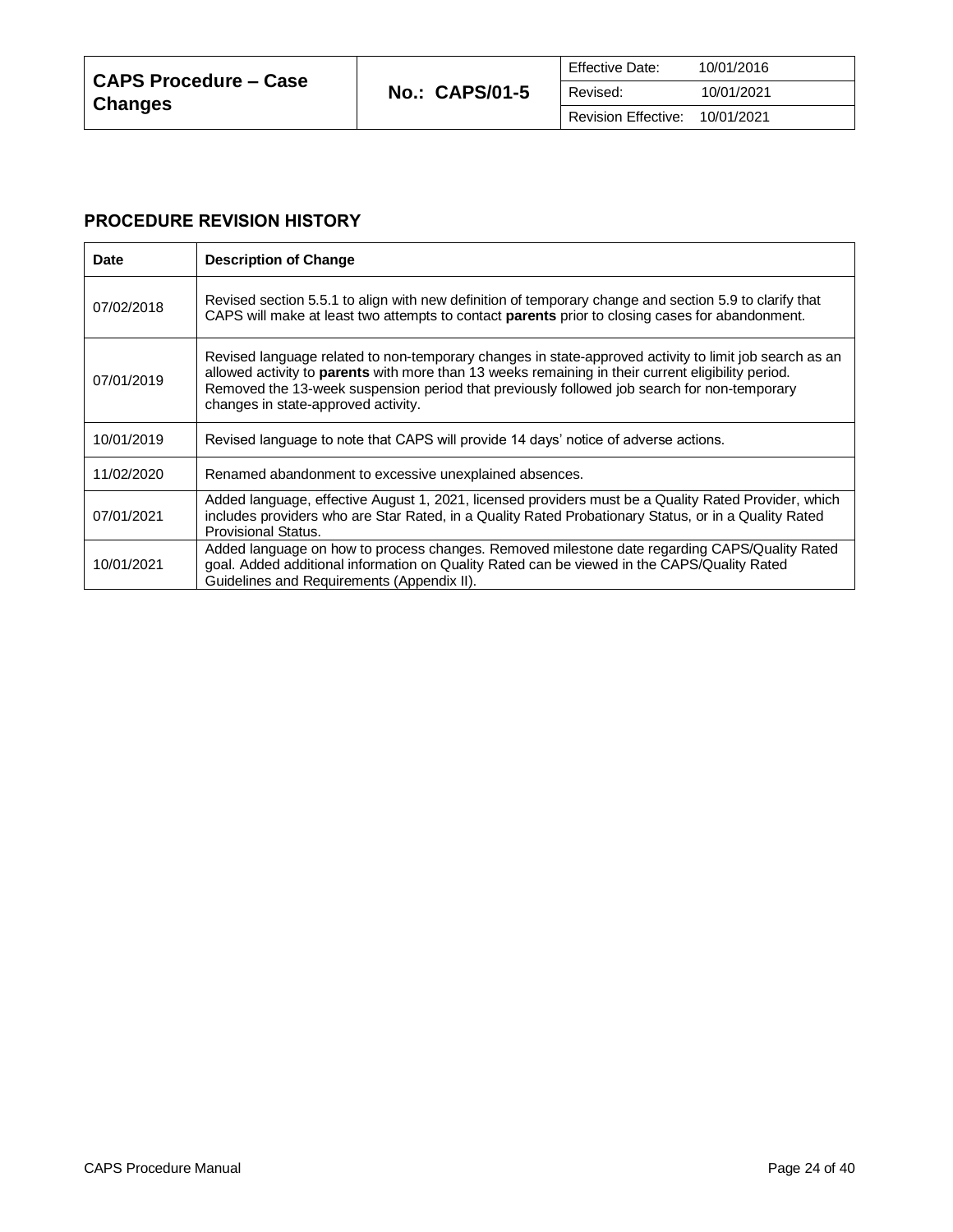| <b>CAPS Procedure –</b><br>Redetermination |                       | Effective Date:            | 10/01/2016 |
|--------------------------------------------|-----------------------|----------------------------|------------|
|                                            | <b>No.: CAPS/01-6</b> | Revised:                   | 10/01/2021 |
|                                            |                       | <b>Revision Effective:</b> | 10/01/2021 |

LEGAL AUTHORITY: Federal Register: 45 Code of Federal Regulation (CFR) 98 and 99

Cross Reference/See Also: CAPS Eligibility Requirements Policy (CAPS/00-6), CAPS Case Change and Documentation Policy (CAPS/00-13)

**Note:** Definitions of words or phrases in **bold** are located i[n Definitions and Acronyms.](https://caps.decal.ga.gov/assets/downloads/CAPS/02-CAPS_Policy-Definitions%20and%20Acronyms.pdf) Only the first occurrence of the defined words or phrases are bolded.

## <span id="page-24-0"></span>**6 REDETERMINATION**

#### <span id="page-24-1"></span>**6.1 Purpose**

The purpose of this document is to define the procedure for determining ongoing eligibility for the **Child Care and Parent Services (CAPS)** program.

#### <span id="page-24-2"></span>**6.2 Scope**

This policy applies to all employees of the **Department of Early Care and Learning (DECAL)**, all parties responsible for the administration of the CAPS program, **parents,** and child care **providers** who receive subsidies administered by DECAL, on behalf of **parents**.

#### <span id="page-24-3"></span>**6.3 Annual Redetermination**

- 6.3.1 As prescribed in [CAPS Priority Group Policy \(CAPS/00-7\),](https://caps.decal.ga.gov/assets/downloads/CAPS/07-CAPS_Policy-Priority%20Groups.pdf) priority group status is not required at annual redetermination. This applies to all children who receive CAPS, including those who were initially approved under the Children in DFCS custody priority group who have transitioned out of foster care during the eligibility period.
- 6.3.2 Although priority group status is not required at annual redetermination, all families should be screened for priority groups at annual redetermination to determine if the family qualifies for any applicable policy exceptions.

6.3.3 To complete the annual redetermination process, CAPS staff should do the following:

| <b>Step</b>  | <b>CAPS Staff Action</b>                                                                                                                                                                                                                                                                                       |
|--------------|----------------------------------------------------------------------------------------------------------------------------------------------------------------------------------------------------------------------------------------------------------------------------------------------------------------|
| 1            | Review applicable points of eligibility outlined in the CAPS Eligibility Requirements Policy (CAPS/00-6). Parents<br>shall not be required to re-verify circumstances that have already been verified and are not questionable or subject<br>to change (e.g., identity, citizenship, social security numbers). |
|              | (A) Families that identify with one of CAPS priority groups may need to provide supporting documentation to<br>meet program eligibility.                                                                                                                                                                       |
| $\mathbf{c}$ | Send the Appointment Letter and Verification Checklist (Appendix N) to the parent.                                                                                                                                                                                                                             |
|              | (A) Send the Appointment Letter and Verification Checklist (Appendix N) no later than 45 calendar days<br>before the end of the current eligibility period.                                                                                                                                                    |
|              | The Appointment Letter and Verification Checklist (Appendix N) must include all information needed by<br>(B)<br>CAPS to complete the parent's redetermination.                                                                                                                                                 |
| 3            | Give parent timely notice to comply with the requirements in the Appointment Letter and Verification Checklist<br>(Appendix N).                                                                                                                                                                                |
| 4            | If the parent complies with all requirements in the Appointment Letter and Verification Checklist (Appendix N),<br>proceed with interview (Step 6).                                                                                                                                                            |
| 5            | If the <b>parent</b> does not respond, or does not comply with all requirements of the <b>Appointment</b> Letter and Verification<br>Checklist (Appendix N), contact the parent and follow up with a Disposition and Parent Information form<br>(Appendix L) to the parent and child care provider.            |
|              | The Disposition and Parent Information form (Appendix $L$ ) should be sent no later than 14 calendar<br>(A)<br>days before the end of the current eligibility period.                                                                                                                                          |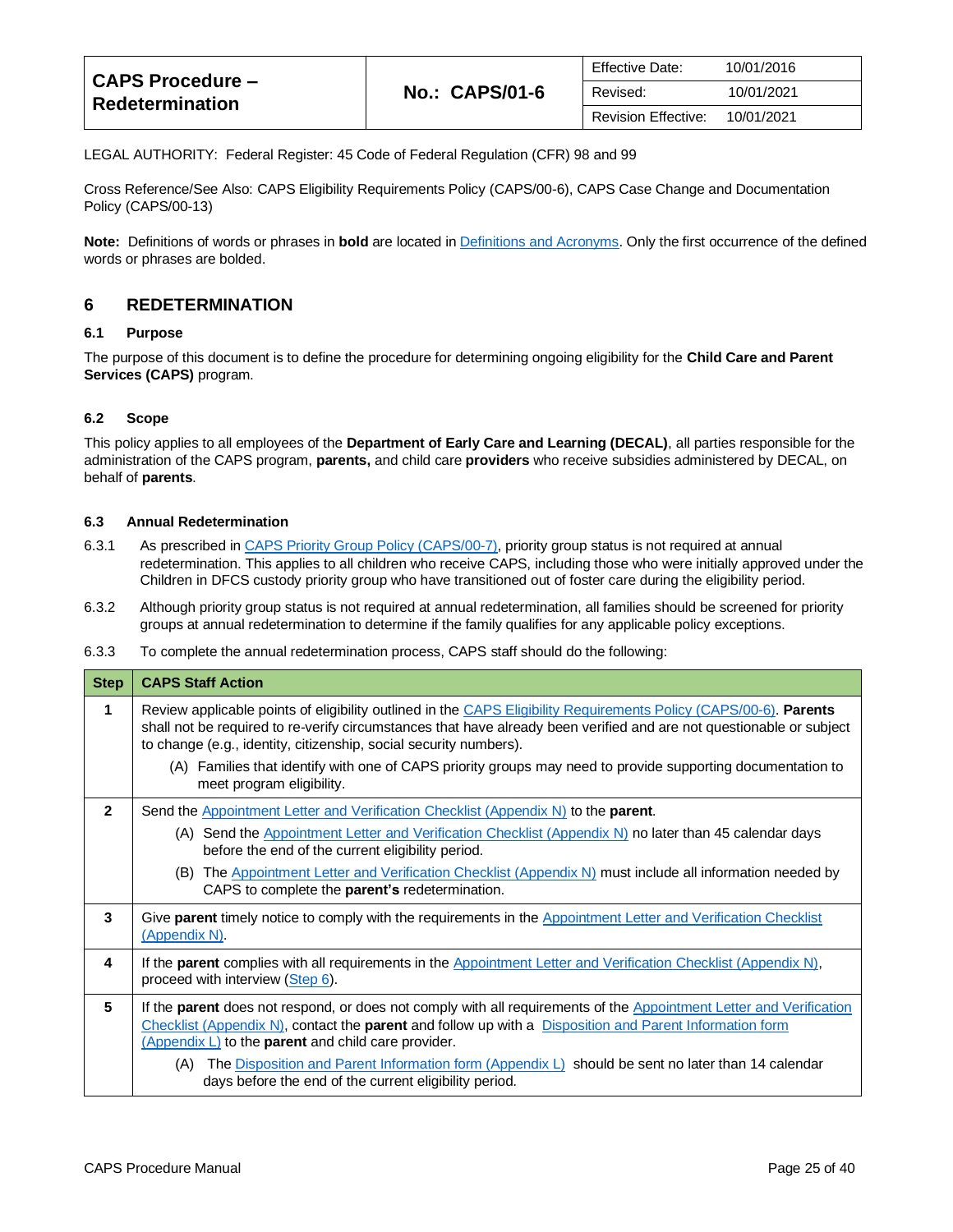| <b>CAPS Procedure –</b><br><b>Redetermination</b> | <b>No.: CAPS/01-6</b> | <b>Effective Date:</b>     | 10/01/2016 |
|---------------------------------------------------|-----------------------|----------------------------|------------|
|                                                   |                       | Revised:                   | 10/01/2021 |
|                                                   |                       | <b>Revision Effective:</b> | 10/01/2021 |

<span id="page-25-0"></span>

| <b>Step</b> | <b>CAPS Staff Action</b>                                                                                                                                                                                                            |
|-------------|-------------------------------------------------------------------------------------------------------------------------------------------------------------------------------------------------------------------------------------|
|             | The Disposition and Parent Information form (Appendix L) must include at a minimum, any missing<br>(B)<br>items needed to determine eligibility, the last date of CAPS service, and a request for administrative<br>hearing notice. |
| 6           | Conduct an interview either by phone, in person, or virtually. Review points required during an interview in the<br>CAPS Determination of Eligibility Procedures (CAPS/01-3).                                                       |
| 7           | Determine continued eligibility.                                                                                                                                                                                                    |
|             | (A) Complete on-going eligibility prior to the end of the current eligibility period to avoid disruption of<br>service/subsidy payments.                                                                                            |
|             | (B) New scholarships for on-going eligibility must be sent to the <b>parent</b> and child care provider.                                                                                                                            |
| 8           | Document the <b>case record</b> of all actions taken.                                                                                                                                                                               |

## 6.3.4 If the **parent** does not submit all required documentation before the end of the eligibility period, do the following:

| <b>Step</b> | <b>CAPS Staff Action</b>                                                                                                                      |
|-------------|-----------------------------------------------------------------------------------------------------------------------------------------------|
|             | Close the case when the eligibility period ends.                                                                                              |
|             | Send the Disposition and Parent Information form (Appendix L) or other state approved letter to the <b>parent</b> and<br>child care provider. |
| 3           | Document the case record of all actions taken.                                                                                                |

## 6.3.5 If the **parent** completes the interview process and it is determined that he/she remains **eligible**, do the following:

| <b>Step</b>    | <b>CAPS Staff Action</b>                                                                                                                                                                                                                                                                                                                                                                                                                                                                                                                                                                                                                                                                                                  |  |
|----------------|---------------------------------------------------------------------------------------------------------------------------------------------------------------------------------------------------------------------------------------------------------------------------------------------------------------------------------------------------------------------------------------------------------------------------------------------------------------------------------------------------------------------------------------------------------------------------------------------------------------------------------------------------------------------------------------------------------------------------|--|
| 1              | Update and document case record.                                                                                                                                                                                                                                                                                                                                                                                                                                                                                                                                                                                                                                                                                          |  |
| $\overline{2}$ | Create new scholarship that begins the Monday following the end of the previous scholarship.<br>Note: Existing licensed providers who are not a Quality Rated Provider, which includes providers who are Star<br>Rated, in CAPS/Quality Rated Probationary Status, or in CAPS/Quality Rated Provisional Status, cannot be<br>issued any new scholarships. Families with existing scholarships at a Non-Quality Rated Provider must select a<br>new provider. For additional information on Quality Rated refer to CAPS Quality Rated Guidelines and<br>Requirements (Appendix II).                                                                                                                                        |  |
| 3              | Provide the Disposition and Parent Information form (Appendix L) or other state-approved letter with a copy of the<br>scholarship to the parent and child care provider.                                                                                                                                                                                                                                                                                                                                                                                                                                                                                                                                                  |  |
| 4              | Provide consumer education information to the family. The consumer education information will consist of the<br>following:<br>Goals of the subsidy program<br>Parent rights and responsibilities<br>$\bullet$<br>Types of child care providers<br>$\bullet$<br>Child care options, assessing quality, and Quality Rated providers<br>٠<br>Health and safety information and how to make a complaint concerning a child care provider<br>$\bullet$<br>Developmental screenings<br>Child development<br>٠<br>Family engagement<br>$\bullet$<br>Healthy eating and physical activity<br>State supports for social, emotional, and behavioral health of children<br>Information about programs for children with disabilities |  |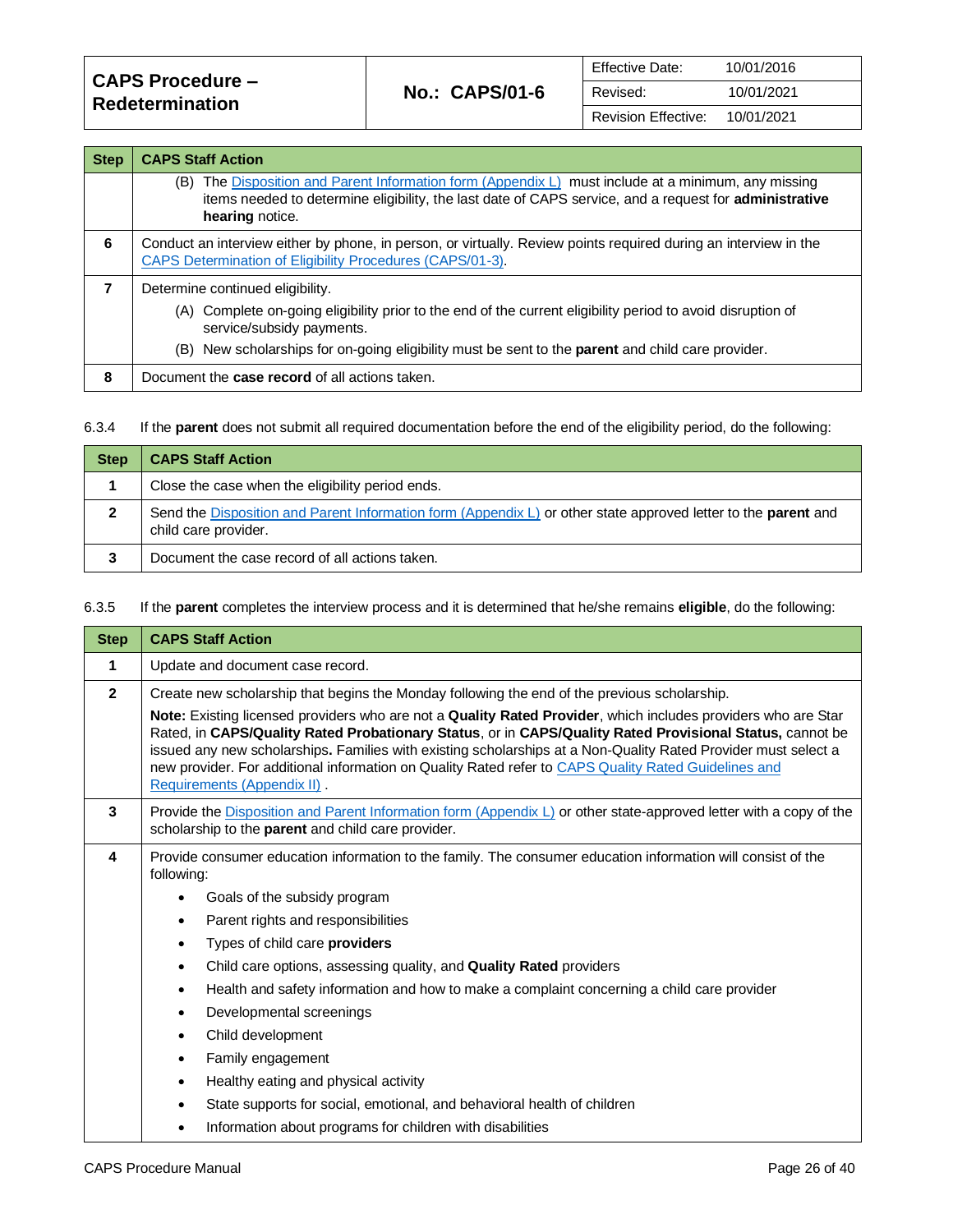| <b>CAPS Procedure -</b><br><b>Redetermination</b> | <b>No.: CAPS/01-6</b> | <b>Effective Date:</b>     | 10/01/2016 |
|---------------------------------------------------|-----------------------|----------------------------|------------|
|                                                   |                       | Revised:                   | 10/01/2021 |
|                                                   |                       | <b>Revision Effective:</b> | 10/01/2021 |

| <b>Step</b> | <b>CAPS Staff Action</b>                                                                     |
|-------------|----------------------------------------------------------------------------------------------|
|             | Information about preschool special education and early intervention programs<br>$\bullet$   |
|             | Other assistance programs for which families may be eligible<br>$\bullet$                    |
|             | Voter registration<br>$\bullet$                                                              |
|             | Family Support Guide (Appendix AA)<br>$\bullet$                                              |
|             | How to read a <b>child care scholarship</b><br>$\bullet$                                     |
|             | Requirements for signing their child in and out each day the child attends care<br>$\bullet$ |
|             | Other child care resources<br>$\bullet$                                                      |
| 5           | Document the <b>case record</b> of all actions taken.                                        |

#### <span id="page-26-0"></span>**6.4 Income at Redetermination**

At each annual redetermination period, the family income must be verified.

| <b>Step</b>  | <b>CAPS Staff Action</b>                                                                                                                                                                                                                                                                                                                        |
|--------------|-------------------------------------------------------------------------------------------------------------------------------------------------------------------------------------------------------------------------------------------------------------------------------------------------------------------------------------------------|
| 1            | Complete the same process for redetermination as for initial eligibility. Refer to the CAPS Eligibility Requirements<br>Policy (CAPS/00-6) for eligibility requirements. Refer to Appendix A for the CAPS maximum income chart to<br>ensure the family remains under the maximum income limit.                                                  |
| $\mathbf{c}$ | (A) Once calculated, the family's gross applicable income is compared to the maximum allowable income<br>chart (Appendix A).<br>(B) The family remains eligible if the gross applicable income does not exceed the maximum allowable<br>federal limit of 85% SMI for the family unit size. New scholarships can be issued for ongoing services. |
| 3            | If at any time during the eligibility period the family's gross applicable income exceeds 85% SMI for four<br>consecutive weeks, the case must be closed. Complete the following steps:                                                                                                                                                         |
|              | (A) Send the Disposition and Parent Information form (Appendix $L$ ) to the <b>parent</b> and the child care<br>provider within one day of the determination and at least 14 calendar days prior to the effective date of<br>the adverse action.                                                                                                |
|              | (B) The Disposition and Parent Information form (Appendix L) must contain, at a minimum, the reason for<br>closure, the last date of CAPS subsidies, and the request for administrative hearing notice.                                                                                                                                         |
| 4            | Document the case record of all actions taken.                                                                                                                                                                                                                                                                                                  |

## **PROCEDURE REVISION HISTORY**

| Date       | <b>Description of Change</b>                                                                                                                                                                                                                                                                                               |
|------------|----------------------------------------------------------------------------------------------------------------------------------------------------------------------------------------------------------------------------------------------------------------------------------------------------------------------------|
| 03/26/2018 | Removed reference to Graduated Phase-out and income limits in section 6.4.                                                                                                                                                                                                                                                 |
| 10/01/2018 | Added clarification that priority group status is not required at annual redetermination, but families should<br>still be screened for priority groups at annual redetermination to determine if they qualify for any<br>applicable policy exceptions.                                                                     |
| 10/01/2019 | Revised language to note that CAPS will provide 14 days' notice of adverse actions.                                                                                                                                                                                                                                        |
| 07/01/2021 | Added language, effective January 1, 2022, existing licensed providers who are not a Quality Rated<br>Provider, which includes providers who are Star Rated, in a CAPS/Quality Rated Probational Status, or<br>in a CAPS/Quality Rated Provisional Status, cannot be issued any new scholarships.                          |
| 10/01/2021 | Added language that families who identify with one of CAPS priority groups at redetermination may need<br>to provide supporting verification documents to meet program eligibility. Revised language to state the<br>interview can be conducted via phone, in person, or virtually. Added language to note the family must |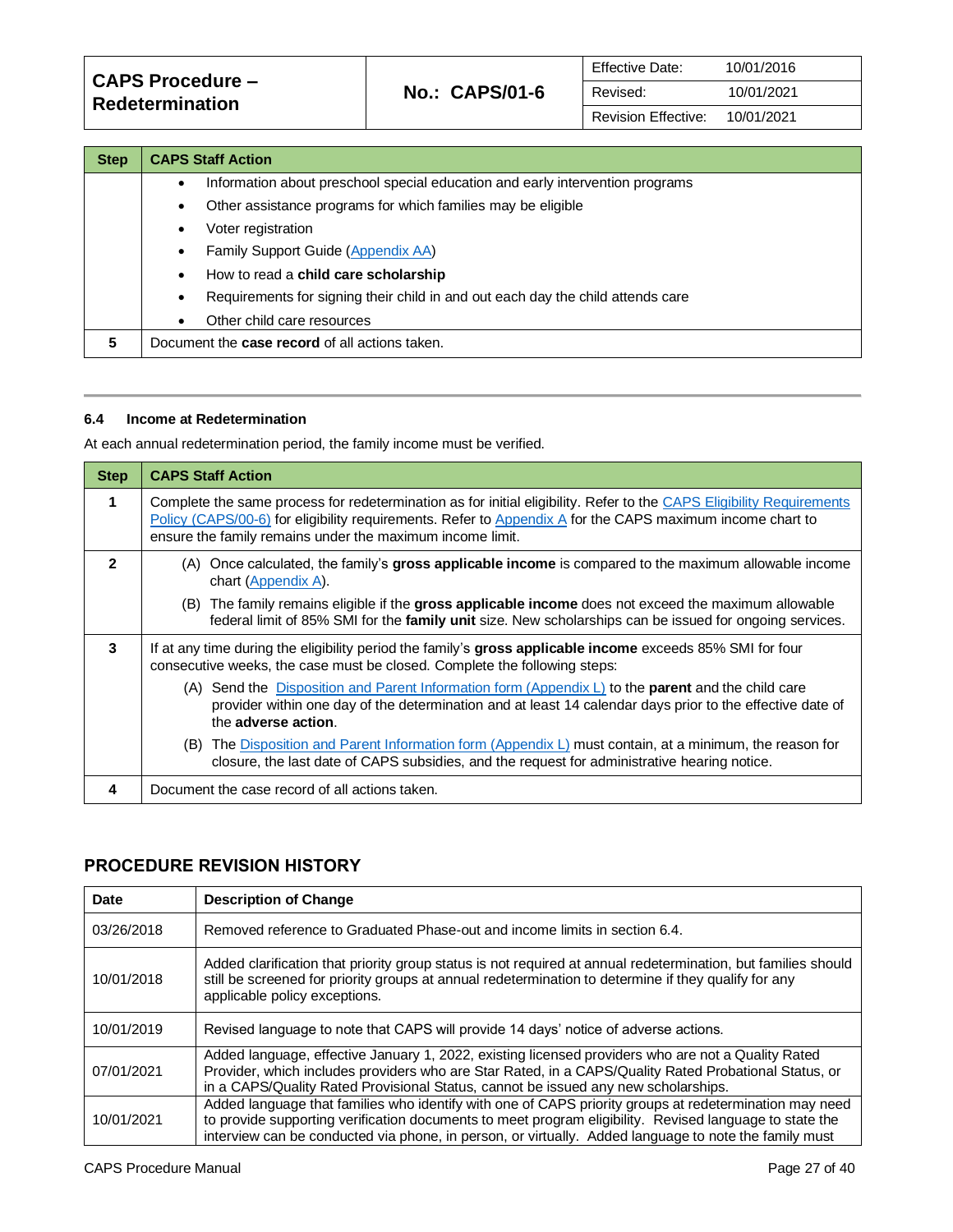| <b>CAPS Procedure –</b><br><b>Redetermination</b> | <b>No.: CAPS/01-6</b> | <b>Effective Date:</b>     | 10/01/2016 |
|---------------------------------------------------|-----------------------|----------------------------|------------|
|                                                   |                       | Revised:                   | 10/01/2021 |
|                                                   |                       | <b>Revision Effective:</b> | 10/01/2021 |

| <b>Date</b> | <b>Description of Change</b>                                                                                                                                                                                                                                                             |
|-------------|------------------------------------------------------------------------------------------------------------------------------------------------------------------------------------------------------------------------------------------------------------------------------------------|
|             | be provided consumer education information if determined eligible for ongoing services. Removed<br>milestone date regarding CAPS/Quality Rated goal. Added additional information on Quality Rated can<br>be viewed in the CAPS/Quality Rated Guidelines and Requirements (Appendix II). |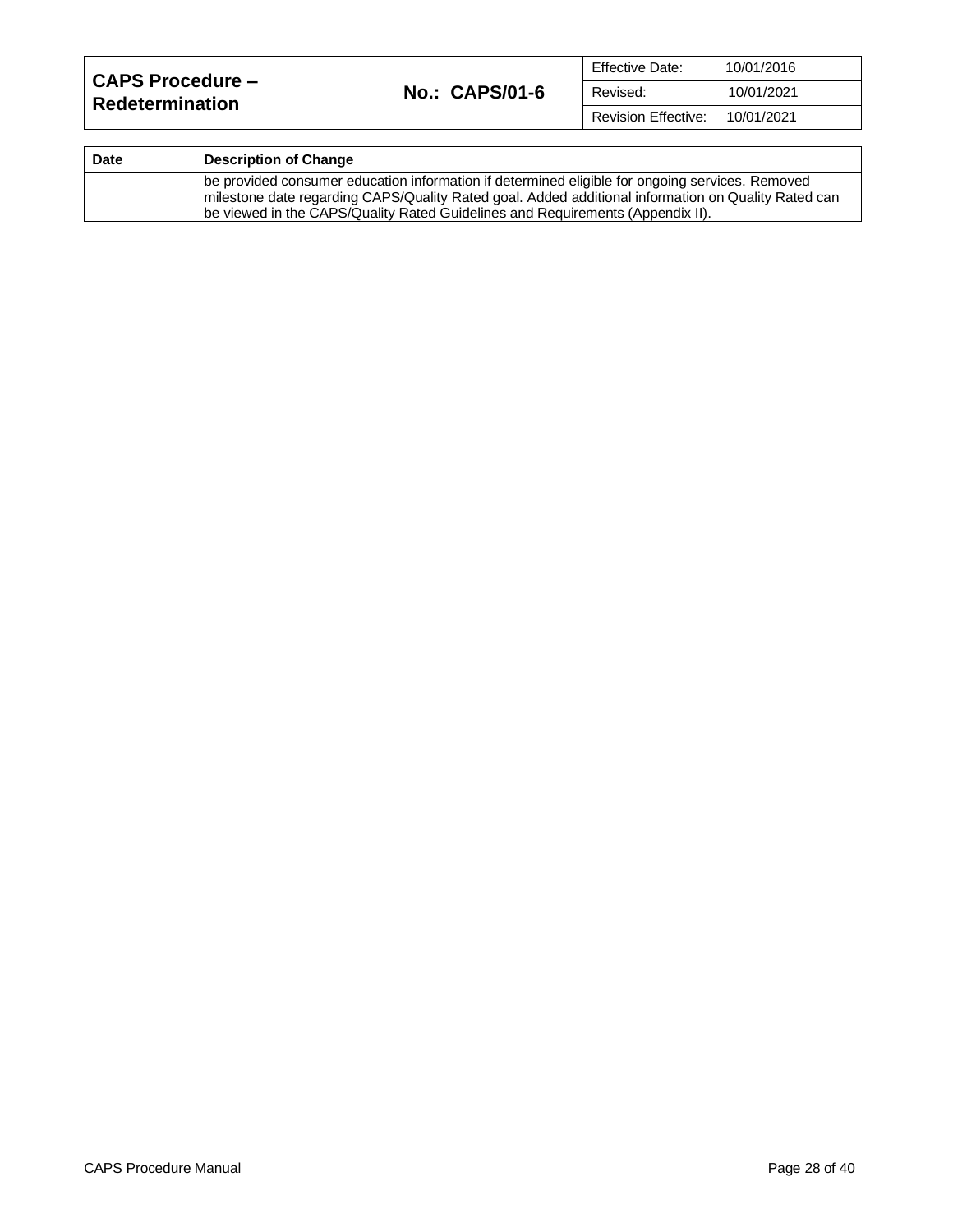| <b>CAPS Procedure - Hearing</b><br><b>Requests</b> |                       | <b>Effective Date:</b>     | 10/01/2016 |
|----------------------------------------------------|-----------------------|----------------------------|------------|
|                                                    | <b>No.: CAPS/01-7</b> | Revised:                   | 05/01/2022 |
|                                                    |                       | <b>Revision Effective:</b> | 05/01/2022 |

LEGAL AUTHORITY: OCGA § 50-13-1 et seq., 7 CFR 226.6(k); Federal Register: 45 Code of Federal Regulation (CFR) 98 and 99.

Cross Reference/See Also: CAPS Parent Rights and Responsibilities Policy (CAPS/00-3), CAPS Administrative Hearings Policy (CAPS/00-18), CAPS Determination of Eligibility Procedure (CAPS/01-3)

**Note:** Definitions of words or phrases in **bold** are located i[n Definitions and Acronyms.](https://caps.decal.ga.gov/assets/downloads/CAPS/02-CAPS_Policy-Definitions%20and%20Acronyms.pdf) Only the first occurrence of the defined words or phrases are bolded.

## <span id="page-28-0"></span>**7 HEARING REQUESTS FOR PARENTS**

#### <span id="page-28-1"></span>**7.1 Purpose**

Parents may disagree with eligibility determinations, income calculations, and/or claim establishments. In these instances, a **parent** may request an **administrative hearing** to allow an Administrative Law Judge to review the action and determine if the correct determination was reached. Certain actions are not subject to administrative hearings, including changes in federal law that affect entire populations, a **parent's** selection of a **provider** who has been dismissed from the **Childcare and Parent Services (CAPS)** program, or lack of available funding. For a complete list of circumstances not subject to the administrative hearing process, please review Section 18.4.1 of CAPS policy[, Administrative Hearings \(CAPS/00-18\).](https://caps.decal.ga.gov/assets/downloads/CAPS/18-CAPS_Policy-Administrative%20Hearings.pdf)

Each request for an administrative hearing by a **parent** must be submitted in writing to CAPS. The purpose of this document is to define the procedure to be followed by CAPS staff when responding to hearing requests.

**Note**: This procedures document must be used in conjunction with CAPS policies and may not include all applicable state and federal laws. All parties who wish to receive subsidies through CAPS and those who are acting on behalf of the CAPS program, are responsible for ensuring that they are compliant with all state and federal laws and regulations that govern this program.

#### <span id="page-28-2"></span>**7.2 Scope**

This procedure applies to all employees of the **Department of Early Care and Learning (DECAL)**, all parties responsible for the administration of the CAPS program, **parents,** and child care **providers** who receive subsidies administered by DECAL, on behalf of **parents**.

#### <span id="page-28-3"></span>**7.3 Procedure**

When a request for an administrative hearing by a **parent** is received, the CAPS staff will proceed with the following steps:

| <b>Step</b>    | <b>CAPS Staff Action</b>                                                                                                                                                                                                                                                                                                              |  |
|----------------|---------------------------------------------------------------------------------------------------------------------------------------------------------------------------------------------------------------------------------------------------------------------------------------------------------------------------------------|--|
|                | Contact the <b>parent</b> to determine if a resolution can be made prior to the hearing date.                                                                                                                                                                                                                                         |  |
| 1              | (A) If a resolution is reached, the <b>parent</b> must submit a written statement to withdraw the hearing request.<br>Once the written statement is received, send it to Legal to continue hearing process.                                                                                                                           |  |
|                | If a resolution is not reached, inform the <b>parent</b> the administrative hearing will proceed as requested.                                                                                                                                                                                                                        |  |
| $\overline{2}$ | When <b>parents</b> receive notification of an <b>adverse action</b> , they are allowed 14 <b>calendar days</b> to request an<br>administrative hearing. If the <b>parent</b> has requested continued eligibility within the 14 calendar days, create<br>scholarships of on-going eligibility until there is a disposition from OSAH. |  |
| 3              | File all documents in the <b>case record</b> .                                                                                                                                                                                                                                                                                        |  |
| 4              | Take no further action until notification or a decision from OSAH is received.                                                                                                                                                                                                                                                        |  |
| 5              | Update the case according of the decision from OSAH and provide notification to the <b>parent</b> of the hearing<br>decision and agency action.                                                                                                                                                                                       |  |
|                | (A) If the hearing results in closure of the case, provide timely notice to the <b>parent</b> and child care provider<br>of the action taken.                                                                                                                                                                                         |  |
|                | If the hearing results in continued eligibility, provide notification, and scholarships of on-going services<br>(B)<br>to the appropriate parties.                                                                                                                                                                                    |  |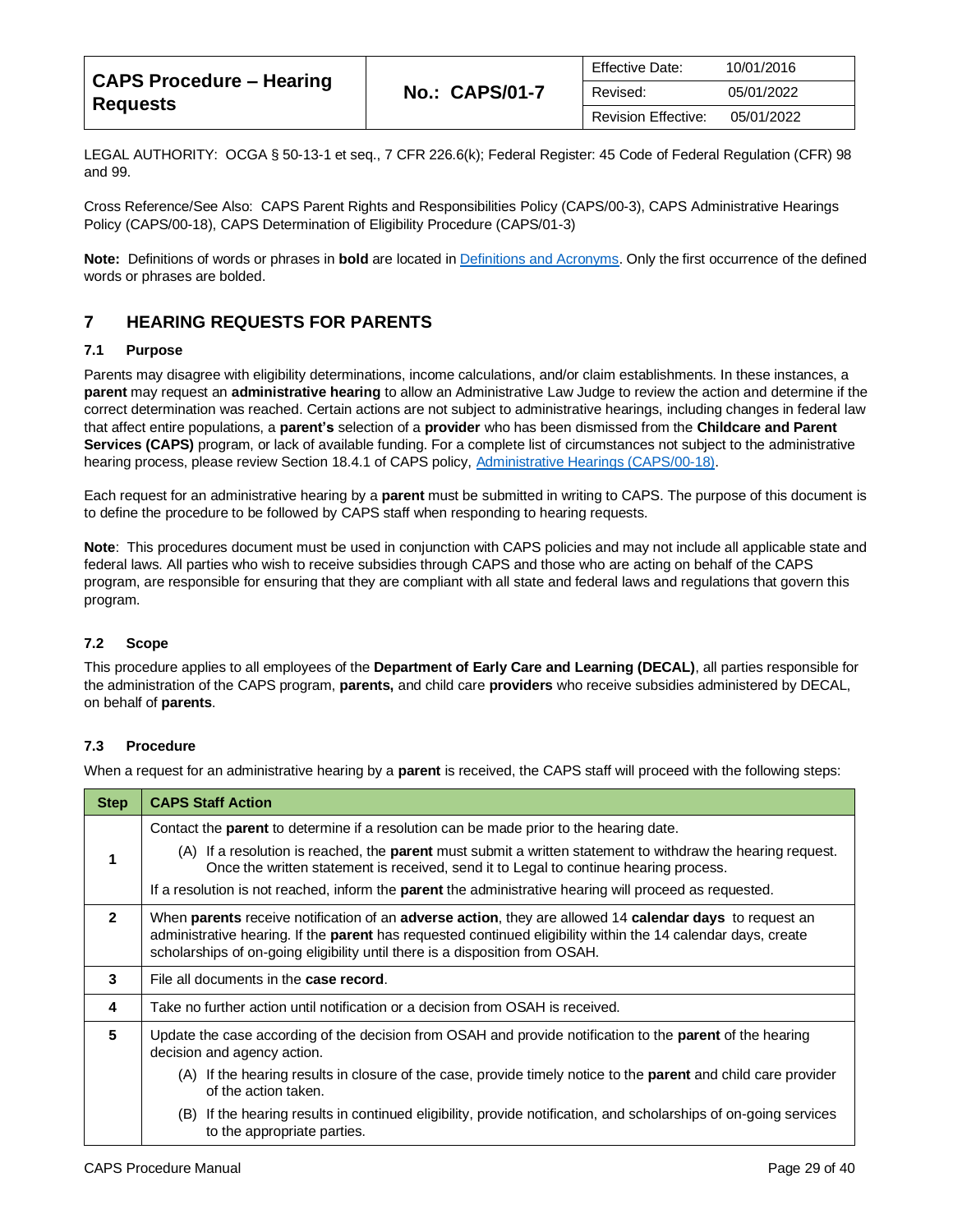## **PROCEDURE REVISION HISTORY**

| <b>Date</b> | <b>Description of Change</b>                                                                                                                                     |
|-------------|------------------------------------------------------------------------------------------------------------------------------------------------------------------|
| 10/01/2019  | Revised language to note that CAPS will provide 14 days' notice of adverse actions.                                                                              |
| 05/01/2022  | Removed language stating CAPS staff will complete and send the Office of State Administrative<br>Hearing (OSAH) Form 1. This action is completed by DECAL Legal. |
|             |                                                                                                                                                                  |
|             |                                                                                                                                                                  |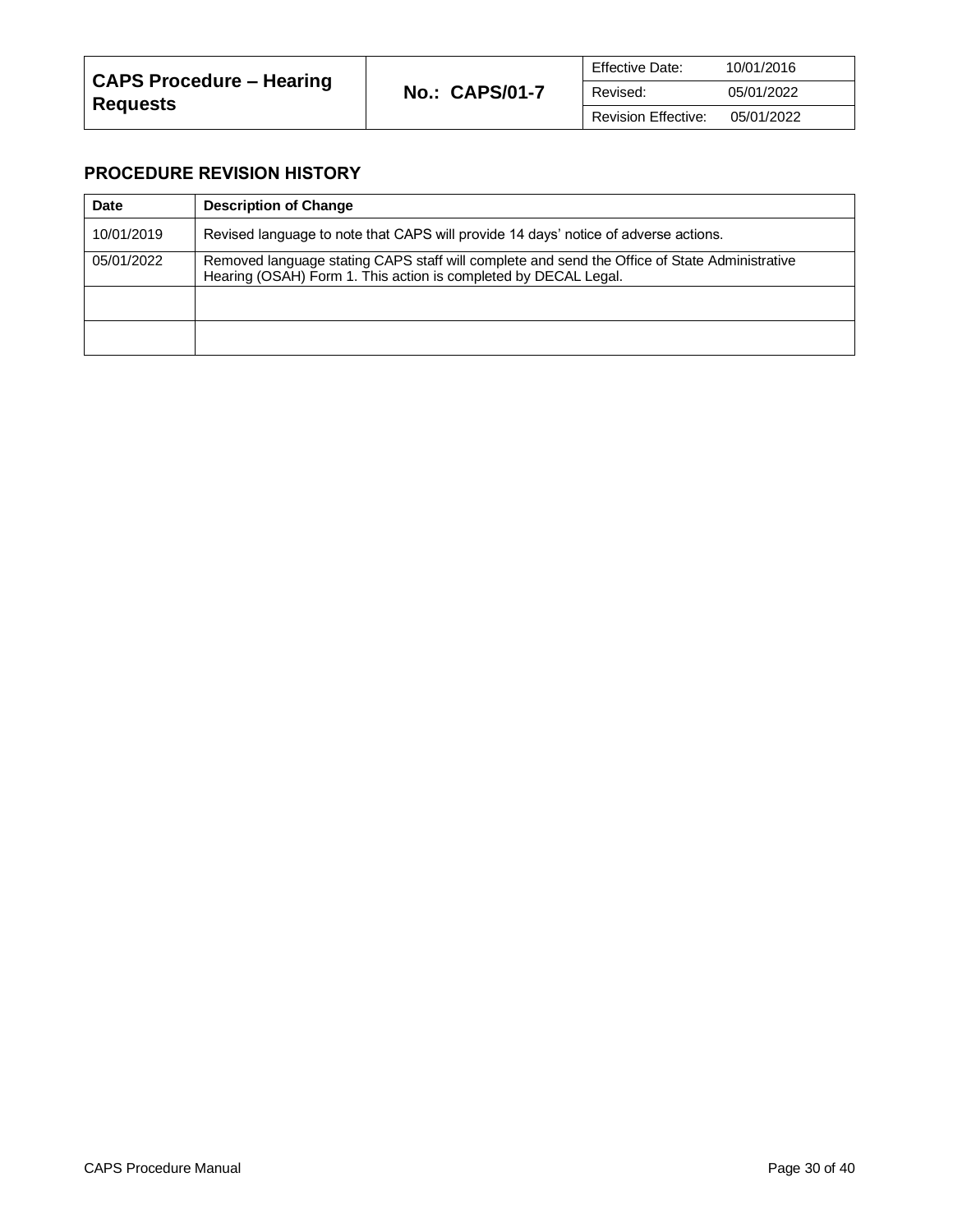| <b>CAPS Procedure - Managing</b><br><b>Program Integrity</b> | <b>Effective Date:</b><br><b>No.: CAPS/01-8</b><br>Revised: | 10/01/2016                 |            |
|--------------------------------------------------------------|-------------------------------------------------------------|----------------------------|------------|
|                                                              |                                                             |                            | 10/01/2019 |
|                                                              |                                                             | <b>Revision Effective:</b> | 10/01/2019 |

LEGAL AUTHORITY: Federal Register: 45 Code of Federal Regulation (CFR) 98 and 99

Cross Reference/See Also: CAPS Parent Rights and Responsibilities Policy (CAPS/00-3), CAPS Application Process Policy (CAPS/00-4), CAPS Child Care Provider Rights and Responsibilities Policy (CAPS/00-12), CAPS Program Integrity Policy (CAPS/00-16), CAPS Administrative Hearings Policy (CAPS/00-18)

**Note:** Definitions of words or phrases in **bold** are located i[n Definitions and Acronyms.](https://caps.decal.ga.gov/assets/downloads/CAPS/02-CAPS_Policy-Definitions%20and%20Acronyms.pdf) Only the first occurrence of the defined words or phrases are bolded.

## <span id="page-30-0"></span>**8 MANAGING PROGRAM INTEGRITY**

#### <span id="page-30-1"></span>**8.1 Purpose**

The purpose of this document is to define the procedures to be followed by CAPS staff related to ensuring program integrity. CAPS staff must ensure that eligibility is determined correctly for families receiving **Childcare and Parent Services (CAPS)** subsidies. This is the first step in the prevention of improper payments. As the first line of contact for families, CAPS staff are vital in the prevention, detection, and reporting of activities that appear to be in violation of CAPS policy and **Child Care and Development Fund (CCDF)** regulations to ensure program integrity and the utilization of funds to families for which the program is intended to serve.

**Note**: This procedures document must be used in conjunction with CAPS policies and may not include all applicable state and federal laws, regulations, and policies. All parties who wish to receive subsidies through CAPS and any party responsible for the administration of the CAPS program are responsible for ensuring that they are compliant with all state and federal laws and regulations, including those found in the Code of Federal Regulations (CFR § 98) and policies that govern this program.

#### <span id="page-30-2"></span>**8.2 Scope**

This procedure applies to all employees of the **Department of Early Care and Learning (DECAL)**, all parties responsible for the administration of the CAPS program, **parents,** and child care **providers** who receive subsidies administered by DECAL, on behalf of **parents**.

#### <span id="page-30-3"></span>**8.3 Types of Improper Payments**

There are four types of errors which lead to improper payments: **administrative error (AE)**, **client error (CE)**, **provider error (PE),** and **program violation (PV)**.

- Administrative errors (AE) are a result of an agency discrepancy where eligibility was determined incorrectly. In cases where the improper payment is completely based on an AE, the agency will not seek recoupment.
- Client errors (CE) are a result of the **parent's** unintentional submission or omission of documentation/verification that led to inaccurate determination of eligibility resulting in an improper payment. CEs may be pursued for recoupment.
- Provider errors (PE) are a result of the child care provider's unintentional submission or omission of documentation/verification that led to incorrect payment issuance resulting in an improper payment. PEs may be pursued for recoupment.
- Program violations (PV) are the result of an intentional act by the **parent** or child care provider to misrepresent/mislead by providing false documentation/verification or intentionally omitting documentation/verification in an effort to be determined **eligible** for services or payment. PVs may be considered **fraud** if established by a court of jurisdiction and DECAL may pursue any and all legal or equitable remedies available to the CAPS program in accordance with applicable state and federal laws or regulations to collect **overpayments** in full from **parents** and child care providers.

#### <span id="page-30-4"></span>**8.4 Maintaining Program Integrity**

It is the responsibility of every CAPS staff member to minimize the opportunity for improper payments by performing their duties as outlined in CAPS policies and procedures. It is essential that staff fully understand these policies and procedures. Staff must make sure that **applications** and supporting documents (used to verify the information in the application) have been fully completed, properly signed, and dated. Any conflicting or missing information must be brought to the attention of the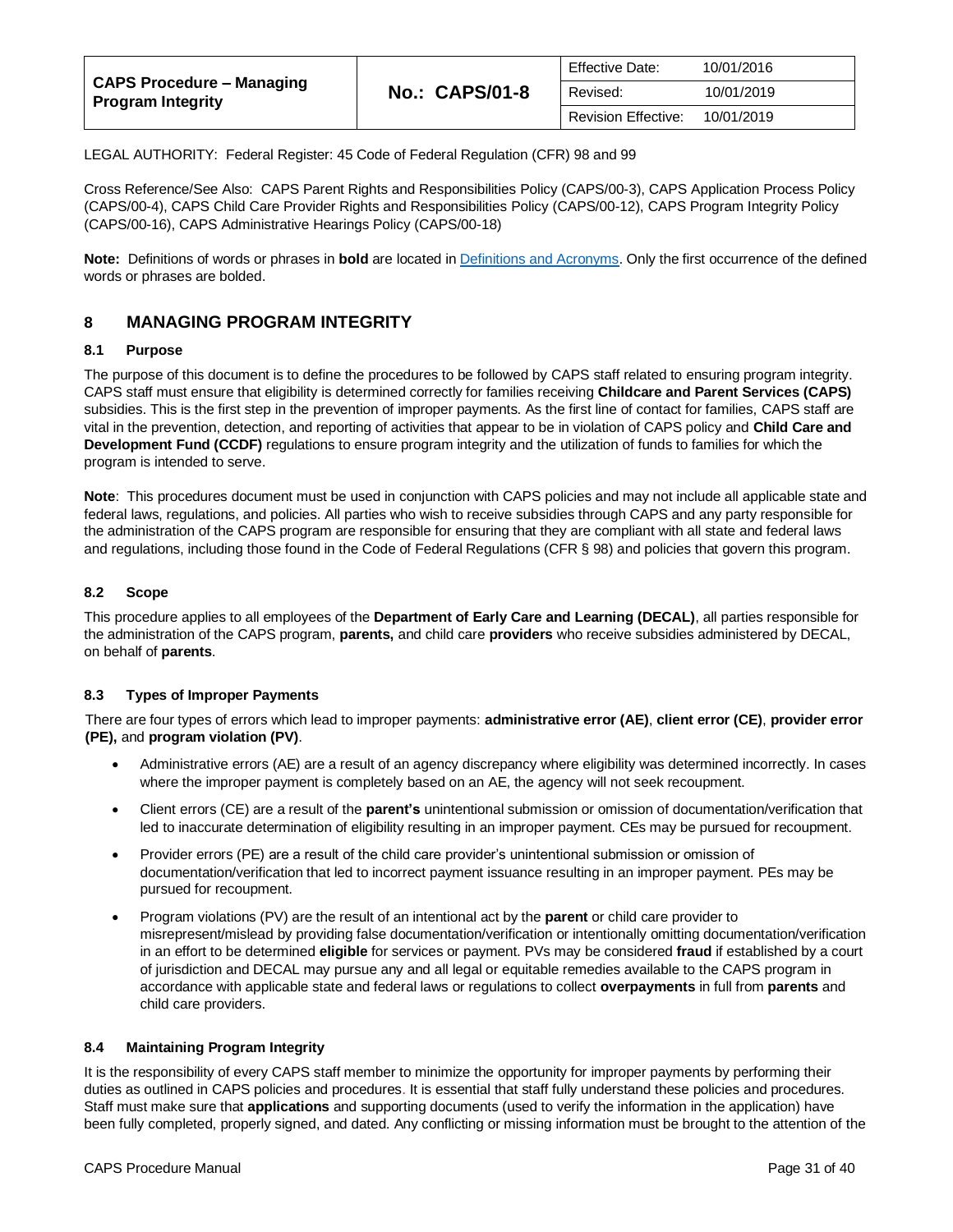| CAPS Procedure – Managing<br><b>Program Integrity</b> |                       | <b>Effective Date:</b>     | 10/01/2016 |
|-------------------------------------------------------|-----------------------|----------------------------|------------|
|                                                       | <b>No.: CAPS/01-8</b> | Revised:                   | 10/01/2019 |
|                                                       |                       | <b>Revision Effective:</b> | 10/01/2019 |

**parent** or child care **provider** for clarification or completion. Thoroughly reviewing the **case record** and documents that verify the information in the case record prior to issuing a scholarship will aid CAPS in reducing errors and preventing misrepresentation.

CAPS staff will review the **parent's** rights and responsibilities during the interview for initial enrollment and for each subsequent **eligibility period**, ensure the **parent** fully understands their rights and responsibilities as subsidy program participants, and document confirmation in the case activity log. The **parent's** rights can be found in the [CAPS Parent Rights](https://caps.decal.ga.gov/assets/downloads/CAPS/03-CAPS_Policy-Parental%20Authority%20Rights%20&%20Responsibilities.pdf)  [and Responsibilities Policy \(CAPS/00-3\).](https://caps.decal.ga.gov/assets/downloads/CAPS/03-CAPS_Policy-Parental%20Authority%20Rights%20&%20Responsibilities.pdf)

The **parent** provides information on the child care application as well as supporting documentation. Although the **parent** is the primary source of information and is fully responsible for it, verification of the information and documentation provided is sometimes necessary. Staff should verify questionable or inconsistent information when reviewing the child care application and supporting documentation. The signature page of the child care application gives CAPS the authority to investigate discrepancies. Internal methods of verification that may be used by CAPS staff include, but are not limited to: the Work Number [\(https://www.theworknumber.com/\)](https://www.theworknumber.com/), Georgia Department of Labor **wage** and benefit information, available eligibility systems, or direct contact with the listed employer. Refer to the verification section of th[e CAPS Application Process Policy](https://caps.decal.ga.gov/assets/downloads/CAPS/04-CAPS_Policy-Application%20Process.pdf)  [\(CAPS/00-4\)](https://caps.decal.ga.gov/assets/downloads/CAPS/04-CAPS_Policy-Application%20Process.pdf) for additional information.

If there are inconsistencies in the verification submitted by the **parent** and the employer, educational institution, or internal methods of verification, the CAPS staff should take the following steps:

| <b>Step</b> | <b>CAPS Staff Action</b>                                                                                                                                                                                                                                                                                                                     |
|-------------|----------------------------------------------------------------------------------------------------------------------------------------------------------------------------------------------------------------------------------------------------------------------------------------------------------------------------------------------|
|             | Contact the employer or educational institution to verify what was received.                                                                                                                                                                                                                                                                 |
| 2           | Contact the <b>parent</b> to determine if additional documentation is needed to support documentation.<br>If documentation/verification continues to be inconsistent and eligibility cannot be verified, deny<br>(A)<br>application for eligibility.<br>(B) If documentation/verification can be confirmed, continue to process eligibility. |
|             | File all document and record all actions taken in the case record.                                                                                                                                                                                                                                                                           |

CAPS should ensure that child care providers fully understand their rights and responsibilities as subsidy program participants and this should be documented in the provider profile. Rights and responsibilities for child care providers are included throughout the CAPS policy and are listed in the [CAPS Child Care Provider Rights and Responsibilities](https://caps.decal.ga.gov/assets/downloads/CAPS/12-CAPS_Policy-Child%20Care%20Provider%20Rights%20&%20Responsibilities.pdf) Policy (CAPS/00-12). It is the responsibility of the **State Provider Management Agent (SPMA)** to ensure that the provider understands and complies with the Provider Agreement as well as **sanctions** associated with non-compliance.

Program integrity also includes instances where intentional program violations are committed by CAPS staff or contractor staff. Every effort will be made to identify, detect, report, and take action against any individual found to have committed intentional violations against the CAPS program, up to and including, investigation, termination, and prosecution.

As prescribed in the Code of Ethics for Executive Branch Officers and Employees, all CAPS staff must make every effort to avoid even the appearance of a conflict of interest. An appearance of conflict exists when a reasonable person would conclude from the circumstance that the employee's ability to perform their job responsibilities is compromised by personal interests. An appearance of conflict could exist even in the absence of a true conflict.

To avoid the appearance of conflicts of interest, CAPS staff must recuse themselves from any proceeding in which the employee's impartiality might reasonably be questioned. If CAPS staff determine that they should recuse themselves from a proceeding, they must immediately inform their manager who will re-assign that work to another staff member.

To further avoid the appearance of conflicts of interest, all CAPS cases where a DECAL employee is a member of the family unit must be brought to the attention of and overseen by a CAPS Manager. The CAPS Manager will assign the case to a CAPS Coordinator to process and the CAPS Manager will conduct a quality assurance review of that case to ensure accuracy.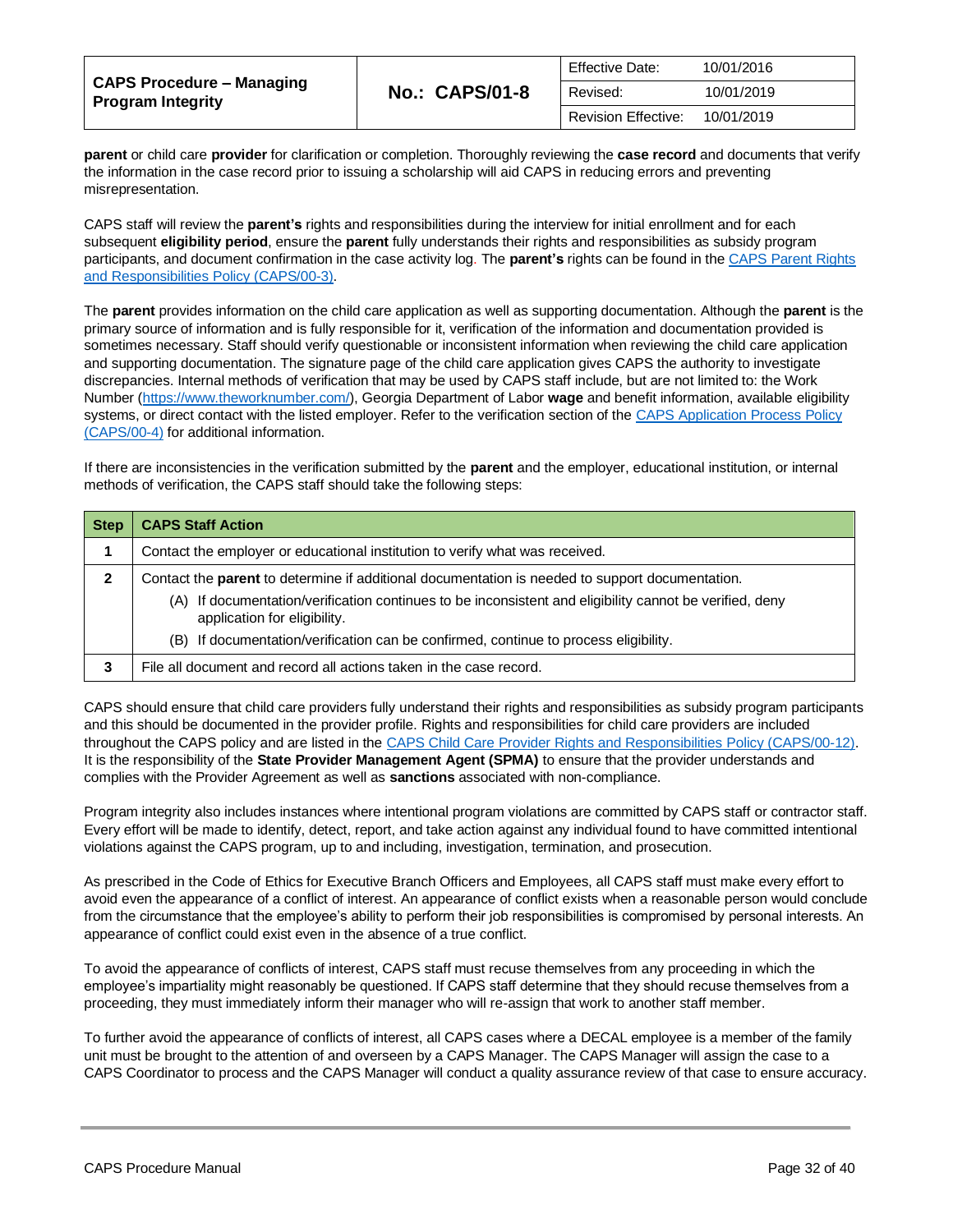## <span id="page-32-0"></span>**8.5 Managing Program Integrity for Parents**

#### <span id="page-32-1"></span>**8.5.1 Processing of Overpayments caused by Parents**

CAPS staff will use guidelines above to determine errors that lead to improper payments in order to process overpayments when **parents** receive subsidy payments for which they were not eligible.

When an overpayment is identified for a **parent**, proceed with the following steps:

| <b>Step</b>             | <b>CAPS Staff Action for AE and CE Overpayments</b>                                                                                                                                                                                                                                                                                                                                             |                                     |                                                                                                                                                                                                                                                                                                   |
|-------------------------|-------------------------------------------------------------------------------------------------------------------------------------------------------------------------------------------------------------------------------------------------------------------------------------------------------------------------------------------------------------------------------------------------|-------------------------------------|---------------------------------------------------------------------------------------------------------------------------------------------------------------------------------------------------------------------------------------------------------------------------------------------------|
| $\mathbf{1}$            | After determining an overpayment has occurred due to an administrative error (AE) or client error (CE), use the<br>Report of Claim Determination (Appendix P) and the Claims Determination Worksheet (Form 112A - 2 <sup>nd</sup> page) to<br>calculate the total amount of the overpayment.<br>(A) If the overpayment results from an AE, document the case record and take no further action. |                                     |                                                                                                                                                                                                                                                                                                   |
|                         |                                                                                                                                                                                                                                                                                                                                                                                                 |                                     | (B) If the overpayment results from a CE and is:                                                                                                                                                                                                                                                  |
|                         |                                                                                                                                                                                                                                                                                                                                                                                                 | <b>Amount</b>                       | <b>CAPS Staff Action</b>                                                                                                                                                                                                                                                                          |
|                         |                                                                                                                                                                                                                                                                                                                                                                                                 | Less than \$600                     | Proceed to Step 2.                                                                                                                                                                                                                                                                                |
|                         |                                                                                                                                                                                                                                                                                                                                                                                                 | \$600 or greater                    | Refer the case to DECAL Audits and Compliance (See procedure 8.5.2 for the<br>referral process).                                                                                                                                                                                                  |
| $\mathbf{2}$            |                                                                                                                                                                                                                                                                                                                                                                                                 |                                     | Review with your supervisor as to the accuracy of the overpayment determination.                                                                                                                                                                                                                  |
| 3                       |                                                                                                                                                                                                                                                                                                                                                                                                 |                                     | Send the approved Child Care Repayment Statement - Parent (Appendix O) or other system-generated notice to<br>the parent notifying him/her of the established claim. Document the case record of actions taken.                                                                                   |
| $\overline{\mathbf{4}}$ |                                                                                                                                                                                                                                                                                                                                                                                                 | calendar days, the CAPS staff must: | If the parent does not complete and return the Child Care Repayment Statement - Parent (Appendix O) within 10                                                                                                                                                                                     |
|                         | (A) Contact the parent to ensure the Child Care Repayment Statement - Parent (Appendix O) was<br>received. If not received, verify current contact information and inform the parent of the information<br>contained in the Child Care Repayment Statement - Parent (Appendix O).                                                                                                               |                                     |                                                                                                                                                                                                                                                                                                   |
|                         | (B) If the Child Care Repayment Statement - Parent (Appendix O) was received and not submitted within<br>10 calendar days, take action to close the child care case:                                                                                                                                                                                                                            |                                     |                                                                                                                                                                                                                                                                                                   |
|                         |                                                                                                                                                                                                                                                                                                                                                                                                 |                                     | Mail the Disposition and Parent Information form (Appendix L), along with the original Form<br>111C or system-generated notice to the parent including 14 calendar days for adverse action.                                                                                                       |
|                         |                                                                                                                                                                                                                                                                                                                                                                                                 | $\bullet$                           | Include rights to an administrative hearing of the overpayment amount. Refer to Administrative<br>Hearings Policy (CAPS/00-18) for procedures governing the administrative hearing process.                                                                                                       |
| 5                       |                                                                                                                                                                                                                                                                                                                                                                                                 |                                     | If the parent responds within 14 calendar days disputing the agency's findings, review the information provided<br>and make a determination within 10 calendar days. Send the Child Care Claims and Collection Notice - Parent<br>(Appendix Q) or system-generated notice to the parent.          |
| 6                       |                                                                                                                                                                                                                                                                                                                                                                                                 |                                     | If the parent is a Temporary Assistance for Needy Families (TANF) applicant/recipient, inform the TANF<br>Family Independence CAPS staff that the <b>parent</b> is required to repay a claim for child care.                                                                                      |
| 7                       |                                                                                                                                                                                                                                                                                                                                                                                                 |                                     | Calculate the minimum amount the parent must pay each month by dividing the total claim amount by 12. The<br>resulting amount is the minimum monthly payment owed by the parent.                                                                                                                  |
| 8                       | If the resulting amount poses a hardship on the parent, consult with your manager to determine if a renegotiation<br>of the repayment statement to a lower amount can occur. Renegotiations can occur as long as the claim is paid in<br>full within 24 months.                                                                                                                                 |                                     |                                                                                                                                                                                                                                                                                                   |
| $\boldsymbol{9}$        |                                                                                                                                                                                                                                                                                                                                                                                                 |                                     | By the 5 <sup>th</sup> business day after the claim has been processed, send completed copies of Child Care Repayment<br>Statement - Parent (Appendix O), Report of Claim Determination (Appendix P), and the CAPS Claims<br>Determination Worksheet (112A) or system-generated notice to DECAL : |
|                         |                                                                                                                                                                                                                                                                                                                                                                                                 | Financial Services - CAPS Claims    | Georgia Department of Early Care and Learning                                                                                                                                                                                                                                                     |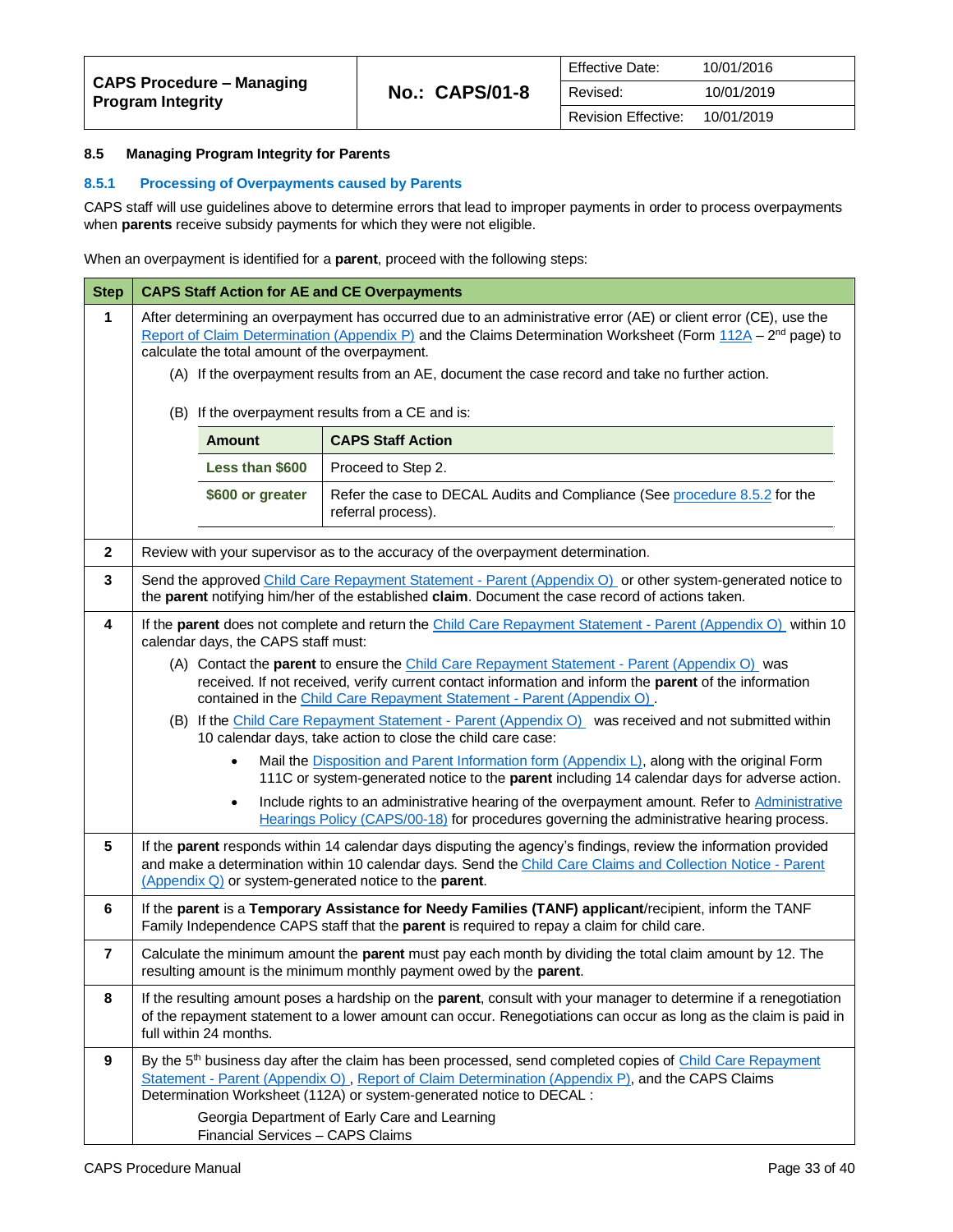| <b>Step</b> | <b>CAPS Staff Action for AE and CE Overpayments</b>                                        |
|-------------|--------------------------------------------------------------------------------------------|
|             | 2 Martin Luther King Jr. Drive, East Tower, Suite 670<br>Atlanta, GA 30334                 |
| 10          | File a copy of each form in the parent's electronic record and document all actions taken. |

**Note**: If a **parent** files bankruptcy any notification of the bankruptcy must be sent to the DECAL legal staff responsible for processing.

#### <span id="page-33-0"></span>**8.5.2 Parent Referrals for Investigations and Program Violations**

If the **parent** is suspected of a **program violation**, a determination of on-going eligibility must be made prior to referring the case to DECAL's Audits and Compliance Division. All suspected program violations involving the **parent** must be referred to DECAL's Audits and Compliance Division regardless of continued eligibility status and amount of the improper payment.

If it is determined that the **parent** is suspected of a CAPS program violation, complete the following steps:

| <b>Step</b>  | <b>CAPS Staff Action for PV Parent Overpayments</b>                                                                                                                                                     |                                                                                                                                                                                                         |  |
|--------------|---------------------------------------------------------------------------------------------------------------------------------------------------------------------------------------------------------|---------------------------------------------------------------------------------------------------------------------------------------------------------------------------------------------------------|--|
| 1            | Submit a completed referral to the DECAL Request for Investigation (Form 5667) to:                                                                                                                      |                                                                                                                                                                                                         |  |
|              | Georgia Department of Early Care and Learning<br>Office of Audits and Compliance<br>2 Martin Luther King Jr. Drive, SE<br>Suite 754-East Tower<br>Atlanta, GA 30334<br>CAPS.Investigations@decal.ga.gov |                                                                                                                                                                                                         |  |
| $\mathbf{2}$ | Document the case record including the date of referral.                                                                                                                                                |                                                                                                                                                                                                         |  |
| 3            |                                                                                                                                                                                                         | Take no further action until notification of a decision from the investigation is received.                                                                                                             |  |
| 4            |                                                                                                                                                                                                         | Update the case according to investigation results and provide notification to parent of the agency action.                                                                                             |  |
|              | <b>Investigation Result</b>                                                                                                                                                                             | <b>CAPS Staff Action</b>                                                                                                                                                                                |  |
|              | <b>Establish claim</b>                                                                                                                                                                                  | Follow procedures outlined in procedure 8.5.1 (Processing of Overpayments<br>caused by Parents) to establish the claim.                                                                                 |  |
|              | <b>Continue Eligibility</b>                                                                                                                                                                             | Provide the <b>parent</b> notification of on-going services.                                                                                                                                            |  |
|              | <b>Notice of Non-</b>                                                                                                                                                                                   | (A) Close the case.                                                                                                                                                                                     |  |
|              | <b>Compliance</b>                                                                                                                                                                                       | (B) Complete Disposition and Parent Information form (Appendix L) and notify<br>the parent and child care program, providing timely notice of case<br>termination and last date of authorized services. |  |
| 5            | Document the case record of all actions taken.                                                                                                                                                          |                                                                                                                                                                                                         |  |
| 6            | <b>Compliance Division.</b>                                                                                                                                                                             | DO NOT attempt to re-negotiate consent agreements or court orders obtained by DECAL's Audits and                                                                                                        |  |

#### **8.5.3 On-going Case Management for Active Cases with Claims**

DECAL Financial Services office will recoup and track repayment of active cases with claims for CAPS **parents**. The **parent** may continue to receive services as long as agreed upon payments are received. If the **parent** stops making payments and the claim is not paid in full, he/she may be subject to sanctions, up to and including **suspension** and termination of child care services. Refer t[o CAPS Program Integrity Policy \(CAPS/00-16\)](https://caps.decal.ga.gov/assets/downloads/CAPS/16-CAPS_Policy-Program%20Integrity.pdf) for additional information regarding sanctions for **parents**.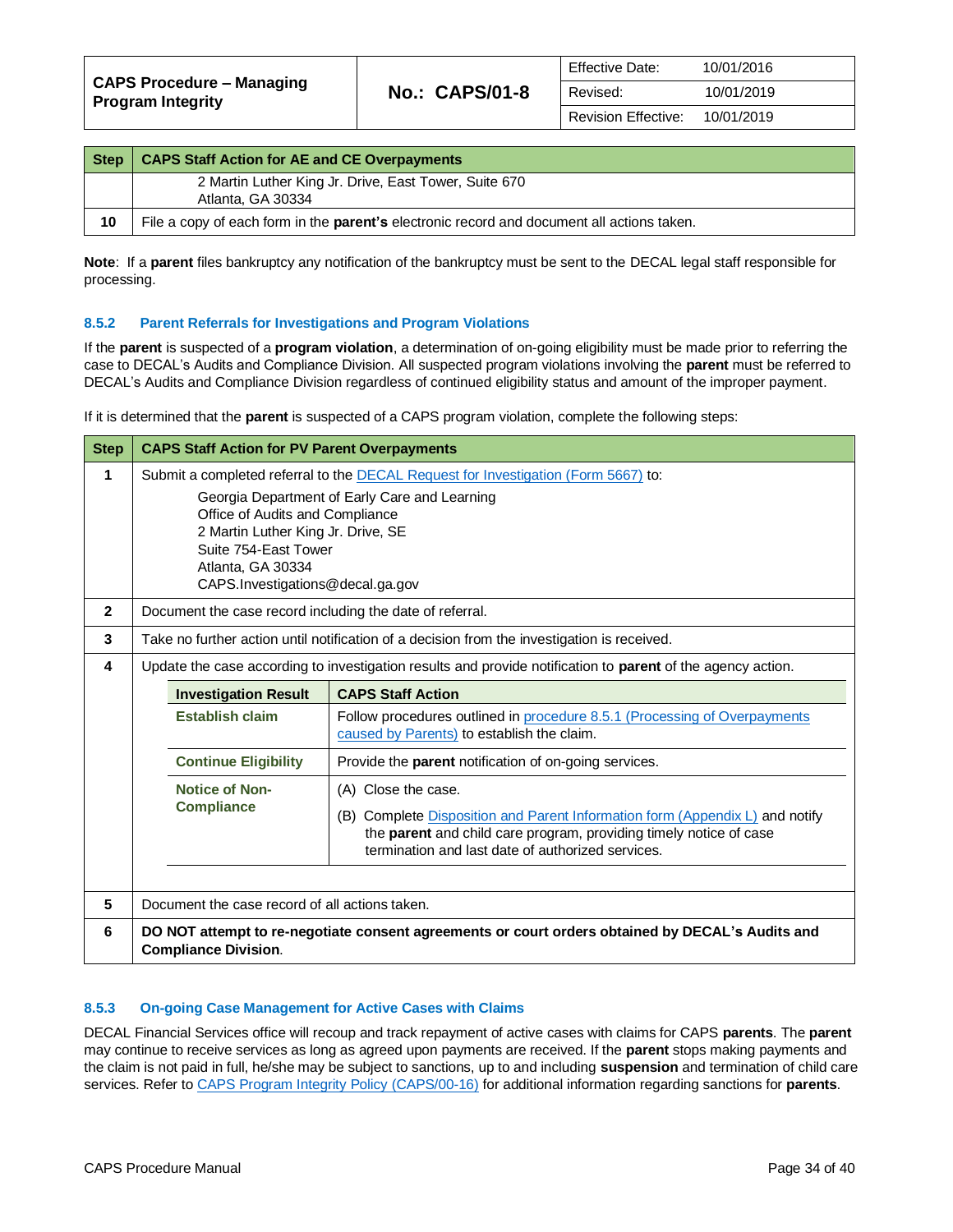#### **8.5.4 Collection Procedures for Closed Parent Cases**

If staff closes a CAPS case that has an outstanding claim, the **parent** maintains responsibility for repayment of the balance. CAPS staff must complete the following steps:

| <b>Step</b> | <b>CAPS Staff Action</b>                                                                                                                                                  |
|-------------|---------------------------------------------------------------------------------------------------------------------------------------------------------------------------|
|             | Send the Child Care Repayment Statement - Parent (Appendix O) to the parent for three consecutive months<br>when the <b>parent</b> fails to make a payment on the claim.  |
| 2           | No further collection attempts are necessary unless the <b>parent</b> reapplies for CAPS.                                                                                 |
| 3           | File any mail returned by the postal services in the <b>parent's</b> case record.<br><b>Note:</b> No further letters are to be sent unless a current address is obtained. |
|             | Document all actions taken in the case record.                                                                                                                            |

If a new application is received from a **parent** with a previously established overpayment claim, staff must complete the following steps:

| <b>Step</b>  | <b>CAPS Staff Action</b>                                                                                                                                                                                                                                                                                                |
|--------------|-------------------------------------------------------------------------------------------------------------------------------------------------------------------------------------------------------------------------------------------------------------------------------------------------------------------------|
|              | Contact and inform the <b>parent</b> of the outstanding balance of the previous claim.                                                                                                                                                                                                                                  |
| $\mathbf{2}$ | If payments are not current, a new application should not be approved until all sanctions have been resolved and<br>a new repayment agreement has been signed. Work with the parent to obtain a completed repayment<br>agreement.                                                                                       |
| 3            | Instruct the <b>parents</b> to submit all payments for claims in the form of a cashier's check or money order to:<br>Georgia Department of Early Care and Learning<br>Financial Services - CAPS Claims<br>2 Martin Luther King Jr. Drive<br>East Tower, Suite 670<br>Atlanta, GA 30334                                  |
| 4            | Submit all forms (Child Care Repayment Statement - Parent (Appendix O), Report of Claim Determination<br>(Appendix P), and CC Claims and Collection Notice Parental Authority (Appendix Q) or system generated notice)<br>to the above address within five calendar days after the claim documents have been processed. |

#### **8.5.5 Procedure for Underpayments for Parents**

When an **underpayment** for a **parent** is determined, complete the following steps:

| <b>Step</b>  | <b>CAPS Staff Action</b>                                                                                                                                                                                                                                  |
|--------------|-----------------------------------------------------------------------------------------------------------------------------------------------------------------------------------------------------------------------------------------------------------|
| 1            | Determine what change caused the underpayment and make any necessary changes to prevent the continuance<br>of an underpayment.                                                                                                                            |
| $\mathbf{z}$ | Determine the date the underpayment first occurred.<br>(A) If the underpayment occurred more than 90 calendar days before discovery, take no further action.<br>(B) If the underpayment occurred within 90 calendar days of discovery, proceed to Step 3. |
| 3            | Calculate the underpayment using CAPS Claims Determination Worksheet (Form 112A) or system-generated<br>notice starting with the first week it occurred.                                                                                                  |
| 4            | Authorize reimbursement of the underpayment using CAPS Claims Determination Worksheet (Form 112) or<br>system-generated notice.                                                                                                                           |
| 5            | By the 5 <sup>th</sup> calendar day after the underpayment has been established, send completed copies of CAPS Claims<br>Determination Worksheet (Form 112 & 112A) or system-generated notice to DECAL:                                                   |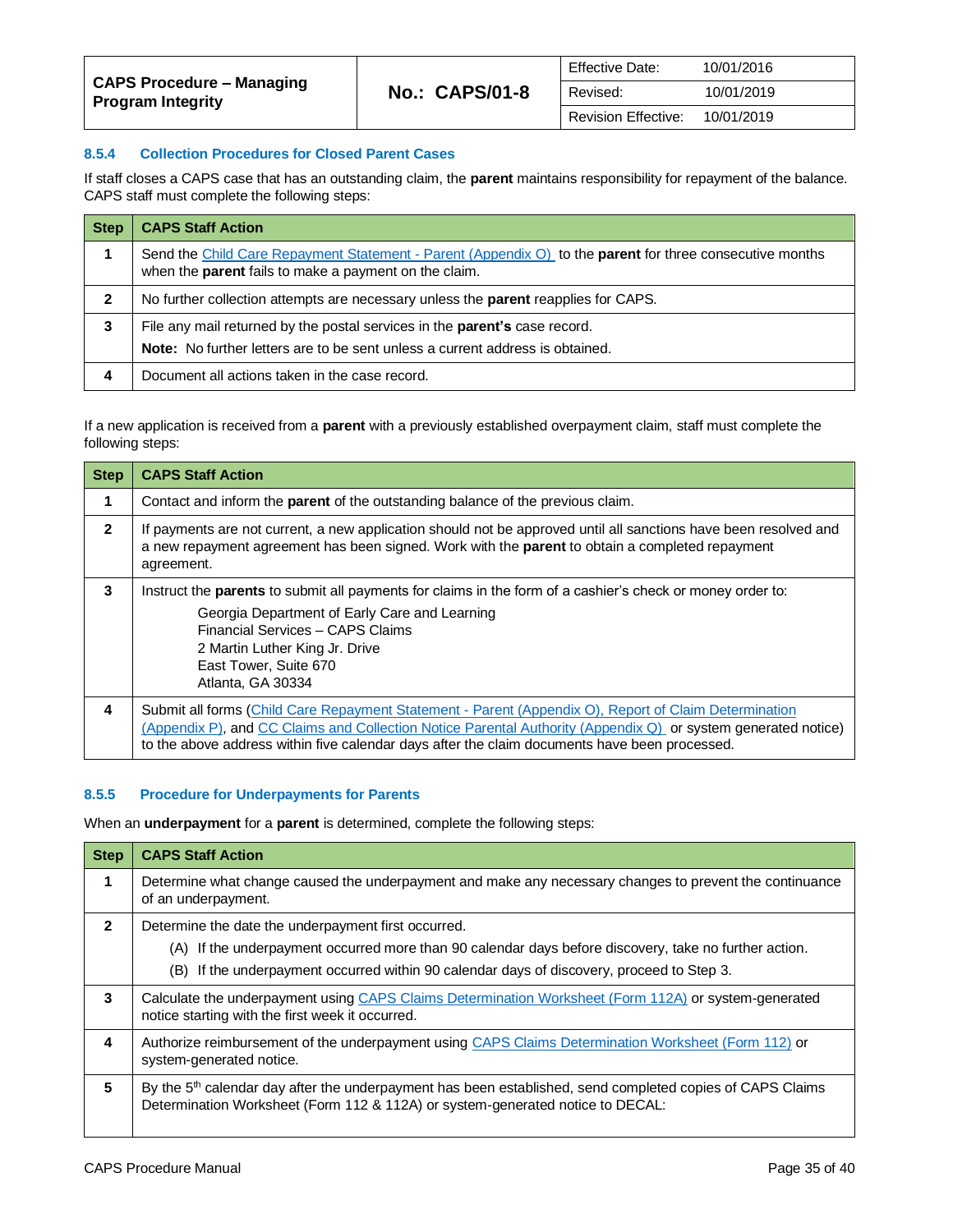| CAPS Procedure – Managing<br><b>Program Integrity</b> | <b>No.: CAPS/01-8</b> | <b>Effective Date:</b>     | 10/01/2016 |
|-------------------------------------------------------|-----------------------|----------------------------|------------|
|                                                       |                       | Revised:                   | 10/01/2019 |
|                                                       |                       | <b>Revision Effective:</b> | 10/01/2019 |

| <b>Step</b> | <b>CAPS Staff Action</b>                                                                                                                                          |
|-------------|-------------------------------------------------------------------------------------------------------------------------------------------------------------------|
|             | Georgia Department of Early Care and Learning<br>Financial Services - CAPS Claims<br>2 Martin Luther King Jr. Drive<br>East Tower, Suite 670<br>Atlanta, GA 30334 |
| 6           | File a copy of each form in the <b>parent's</b> case record.                                                                                                      |
| 7           | Send CC Claims and Collection Notice Parental Authority (Appendix Q) or system-generated notice to the parent<br>to notify him/her of the underpayment.           |
| 8           | Document all actions taken in the case record.                                                                                                                    |

#### <span id="page-35-0"></span>**8.6 Managing Program Integrity for Child Care Providers**

#### **8.6.1 Processing Improper Payments for Providers**

Improper payments (overpayments and underpayments) may be discovered at multiple levels, either by DECAL staff, contractor staff, or may be reported by the general public. Child care provider overpayments can include administrative errors (AE), provider errors (PE), or program violations (PV). Upon receipt of information related to a possible improper payment or to determine if an improper payment has occurred, CAPS staff must determine whether the claim is an underpayment or overpayment and the type of error (AE, PE, or PV) that exists.

When there is an Administrative Error (AE) or Provider Error (PE) against a child care provider and the total of the claim is determined to be less than \$600, staff should complete the following steps:

| <b>Step</b>    | <b>CAPS Staff Action for AE and PE Overpayments</b>                                                     |                                 |                                                                                                                 |
|----------------|---------------------------------------------------------------------------------------------------------|---------------------------------|-----------------------------------------------------------------------------------------------------------------|
| 1              | Expire the incorrect scholarship.                                                                       |                                 |                                                                                                                 |
| $\overline{2}$ |                                                                                                         | eligible for on-going services. | Create a scholarship with the correct payment amount for the remaining eligibility period if the parent remains |
| 3              |                                                                                                         |                                 | Determine the amount of the provider overpayment.                                                               |
| 4              |                                                                                                         |                                 | (A) If the overpayment results from an AE, document the case record and take no further action.                 |
|                | (B)                                                                                                     |                                 | If the overpayment results from a PE and is:                                                                    |
|                |                                                                                                         | <b>Amount</b>                   | <b>CAPS Staff Action</b>                                                                                        |
|                |                                                                                                         | Less than \$600                 | Proceed to Step 5.                                                                                              |
|                |                                                                                                         | \$600 or greater                | Refer the case to DECAL Audits and Compliance Unit (See procedure 8.6.2 for<br>the provider referral process).  |
| 5              | Send notification using the system functionality to the SPMA detailing:                                 |                                 |                                                                                                                 |
|                | Name and demographic information of child care provider<br>$\bullet$                                    |                                 |                                                                                                                 |
|                | Type of improper payment (PE)                                                                           |                                 |                                                                                                                 |
|                | Amount of improper payment                                                                              |                                 |                                                                                                                 |
|                | Dates improper payment occurred                                                                         |                                 |                                                                                                                 |
|                | Certificate/child demographic information included in the improper payment                              |                                 |                                                                                                                 |
| 6              | Submit copies of all documentation that supports the findings and cause of the overpayment to the SPMA. |                                 |                                                                                                                 |
| <b>Step</b>    | State Provider Management Agent (SPMA) Action for PE less than \$600                                    |                                 |                                                                                                                 |
| 1              |                                                                                                         |                                 | The SPMA will review notification received from CAPS to determine claim and supporting information.             |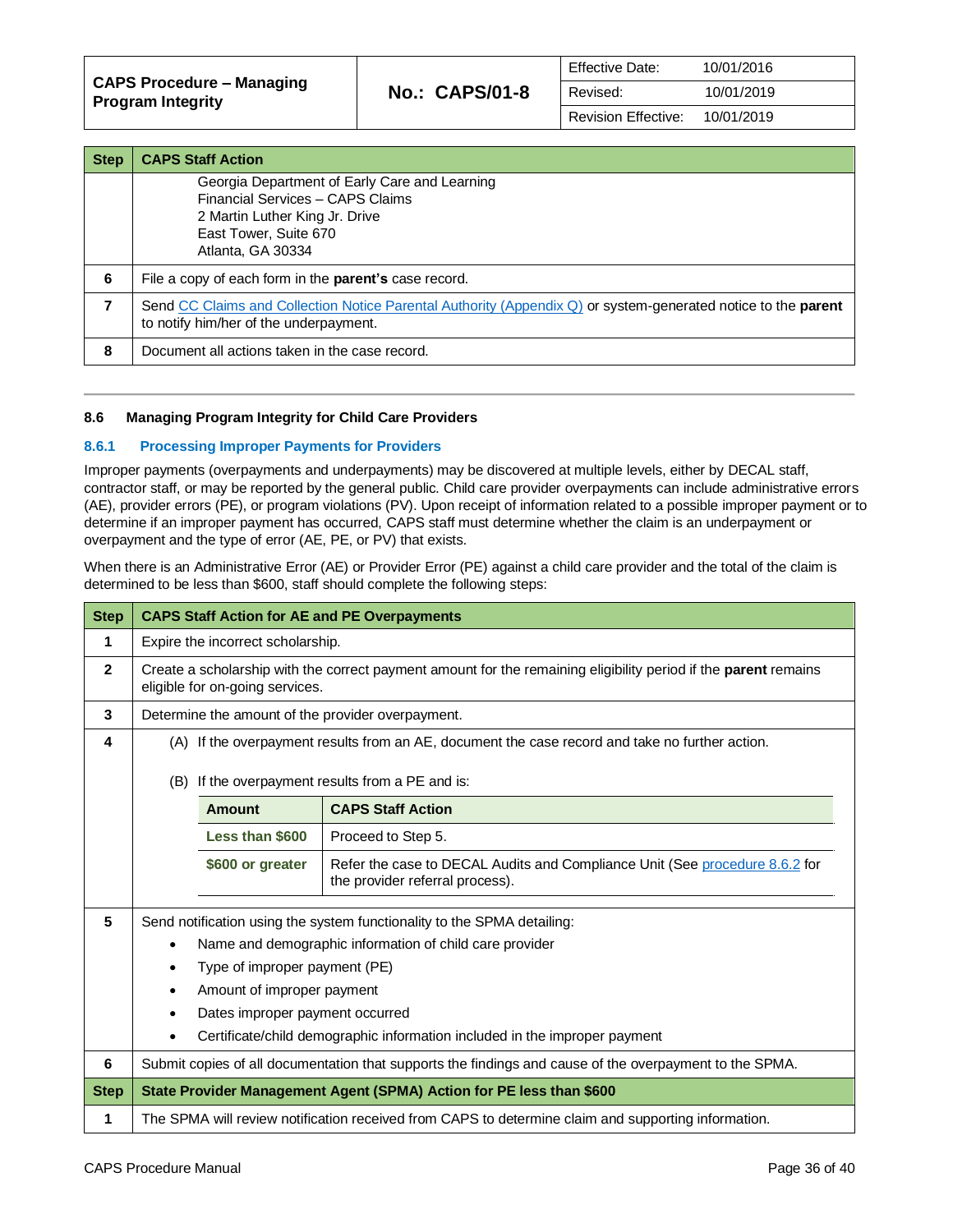| <b>Effective Date:</b>         | 10/01/2016 |
|--------------------------------|------------|
| Revised:                       | 10/01/2019 |
| Revision Effective: 10/01/2019 |            |

| <b>Step</b>  | <b>CAPS Staff Action for AE and PE Overpayments</b>                                                                                                                          |  |  |  |  |
|--------------|------------------------------------------------------------------------------------------------------------------------------------------------------------------------------|--|--|--|--|
| $\mathbf{2}$ | Send notice to child care provider detailing the claim amount, repayment options, and right for an administrative<br>hearing.                                                |  |  |  |  |
|              | If the provider does not return the request for appeal within ten calendar days, the SPMA will take<br>(A)<br>actions to begin recoupments of future payments.               |  |  |  |  |
|              | (B) If the provider submits request for appeal, the SPMA will forward hearing request to:                                                                                    |  |  |  |  |
|              | Georgia Department of Early Care and Learning<br>Ira Sudman, Chief Legal Officer<br>2 Martin Luther King Jr. Drive, East Tower, Suite 754                                    |  |  |  |  |
|              | Atlanta, GA 30334                                                                                                                                                            |  |  |  |  |
| 3            | If the child care provider agrees with the determination of the improper payment, the SPMA will begin processing<br>recoupment and collection of funds from future payments. |  |  |  |  |

#### <span id="page-36-0"></span>**8.6.2 Child Care Provider Referrals for Investigations and Program Violations (PV)**

A referral to DECAL Audits and Compliance Unit will be made in the following instances:

- When a PE results in an overpayment of \$600 or more within a three-year period or less
- Any and all program violations

When it appears that a child care provider may have provided false or misleading information in order to receive funds or that there has been a program violation involving CAPS, staff complete the following steps:

| <b>Step</b>  | <b>CAPS Staff Action</b>                                                                                                                                                                                                                                                                                                                                                         |
|--------------|----------------------------------------------------------------------------------------------------------------------------------------------------------------------------------------------------------------------------------------------------------------------------------------------------------------------------------------------------------------------------------|
| 1            | If the violation involves a CAPS, DFCS or DECAL staff member, contact must be made to CAPS within one<br>business day of determination. Information can be provided via email to caps.complaints@decal.ga.gov or by<br>calling 1-833-4GACAPS (1-833-442-2277). All information received will remain confidential.                                                                |
| $\mathbf{2}$ | Send a referral to the DECAL Audits and Compliance Unit by completing the Request for Child Care Provider<br>Investigation Form (Appendix V) and routing the form to:<br>Georgia Department of Early Care and Learning<br>Office of Audits and Compliance<br>2 Martin Luther King Jr. Drive, SE<br>Suite 754-East Tower<br>Atlanta, GA 30334<br>CAPS.Investigations@decal.ga.gov |
| 3            | Document the provider activity log and include the date of referral.                                                                                                                                                                                                                                                                                                             |
| 4            | If the case is being referred to DECAL's Audits and Compliance Division, there should be no attempt to<br>negotiate a repayment agreement or contact the parent or child care provider regarding the investigation.                                                                                                                                                              |

During a DECAL Audits and Compliance investigation:

- The Audits and Compliance Examiner will give the child care provider 15 calendar days from receipt of notice to respond to any request for records via mail. The examiner will review all requested documents and determine if a claim exists.
- If the child care provider does not comply with any requests or fails to provide documents to support requests for payment, the DECAL Audits and Compliance Examiner will notify them of the repayment options and any future sanctions that may be imposed.
- The results of the investigation will be sent to the SPMA and copied to the DECAL Adverse Action and Claims unit. The SPMA is responsible for pursuing, collecting, tracking, and reporting claims negotiated by DECAL Audits and Compliance for child care program violations.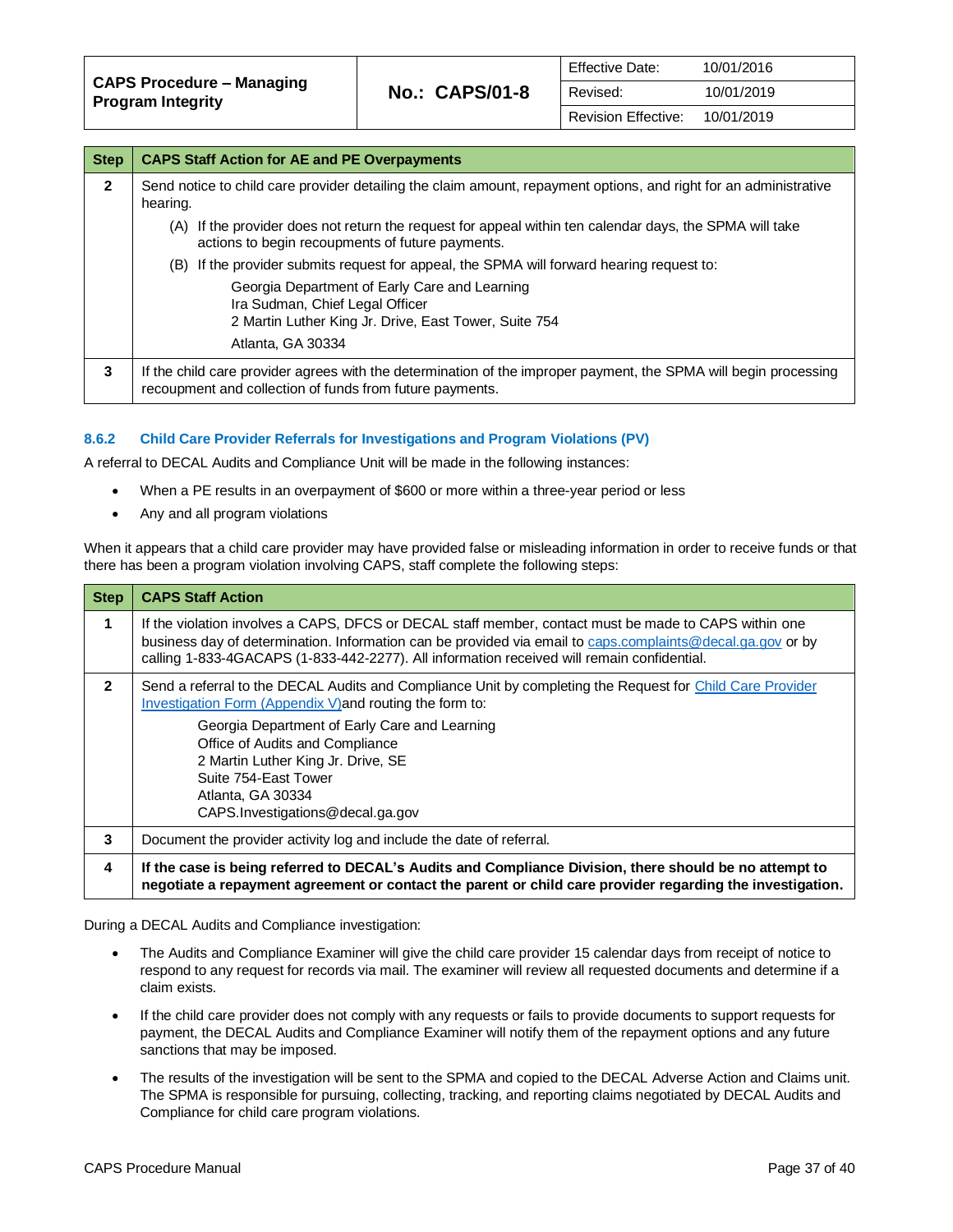| CAPS Procedure – Managing<br><b>Program Integrity</b> | <b>No.: CAPS/01-8</b> | <b>Effective Date:</b>     | 10/01/2016 |
|-------------------------------------------------------|-----------------------|----------------------------|------------|
|                                                       |                       | Revised:                   | 10/01/2019 |
|                                                       |                       | <b>Revision Effective:</b> | 10/01/2019 |

Failure to comply with an investigation may result in further sanctions imposed by the CAPS program, up to and including any and all legal remedies available to DECAL.

**Note**: Claims brought against child care providers due to program violations should not be terminated until the claim is paid in full. Claims should be documented in the child care provider's record for collection processes even if the provider no longer receives CAPS subsidies or is no longer operating. In these cases, payments for claims can be processed manually. Cases for child care providers should not be closed until the investigations have been completed and all overpayments are paid in full.

#### **8.6.3 Processing Claims for Child Care Provider Repayment Agreements**

The SPMA is responsible for recouping claims and managing any monies related to an improper payment when the claim is the result of a PE or PV of a child care provider.

Child Care Claims and Repayment Statement, CAPS Claims Determination Worksheet, Child Care Claims, and Collection Notice, or system-generated forms/notices are required for claims entered in the **State Provider Management System (SPMS)**.

The SPMA is responsible for:

- Negotiating a repayment agreement for claims not processed through Audits and Compliance
- Conveying a child care provider's right to an appeal of the claim amount
- Establishing offsets for child care provider claims that are substantiated (either through the appeals process or by voluntary participation by the child care provider)
- Notifying the child care provider of any action taken on the claim (e.g., claims notification, payment schedule, claim balance, etc.)
- Collecting claims and tracking the amount paid and balance due for each Claim
- Notifying inactive child care providers of requirements for on-going manual payments
- Reporting the status of the claim

**Note**: If the child care provider stops caring for children receiving CAPS subsidies, the state SPMA will send Child Care Claims and Collection Notice or system-generated letter to the child care provider to pursue the claim for three consecutive months, at which time DECAL will seek all available legal remedies to pursue collections. The child care provider will be flagged in the system to trigger offsets of substantiated claims if the child care provider becomes active in the future.

#### **8.6.4 Procedure for Underpayments for Child Care Providers**

Underpayments to child care providers may occur for various reasons, including but not limited to data entry errors, incorrect assessment in the level of the need for care, incorrect start dates for care, and incorrect type of care authorized. Reasons for underpayment will result in an incorrect amount authorized or an issue with the child care provider's submission of underbilled **service weeks**.

There are two possible scenarios where a child care provider may be under paid.

<span id="page-37-0"></span>

| Scenario 1                                        | <b>Step</b> | <b>CAPS Staff Action</b>                                                                                                                                                                                                                                           |
|---------------------------------------------------|-------------|--------------------------------------------------------------------------------------------------------------------------------------------------------------------------------------------------------------------------------------------------------------------|
| Incorrect amount<br>authorized on<br>scholarship. |             | Determine the date the underpayment first occurred.<br>(A) If the underpayment occurred more than 90 calendar days before discovery,<br>take no further action.<br>If the underpayment occurred within 90 calendar days of discovery, proceed to<br>(B)<br>Step 2. |
|                                                   |             | Expire the first scholarship using the Sunday of the last paid service week.                                                                                                                                                                                       |
|                                                   | 3           | Send a system alert or e-mail to the SPMA that indicates the child care provider was<br>underpaid for service week(s) and the amount underpaid for each week. (This should be<br>the difference between old and new amounts to provider.)                          |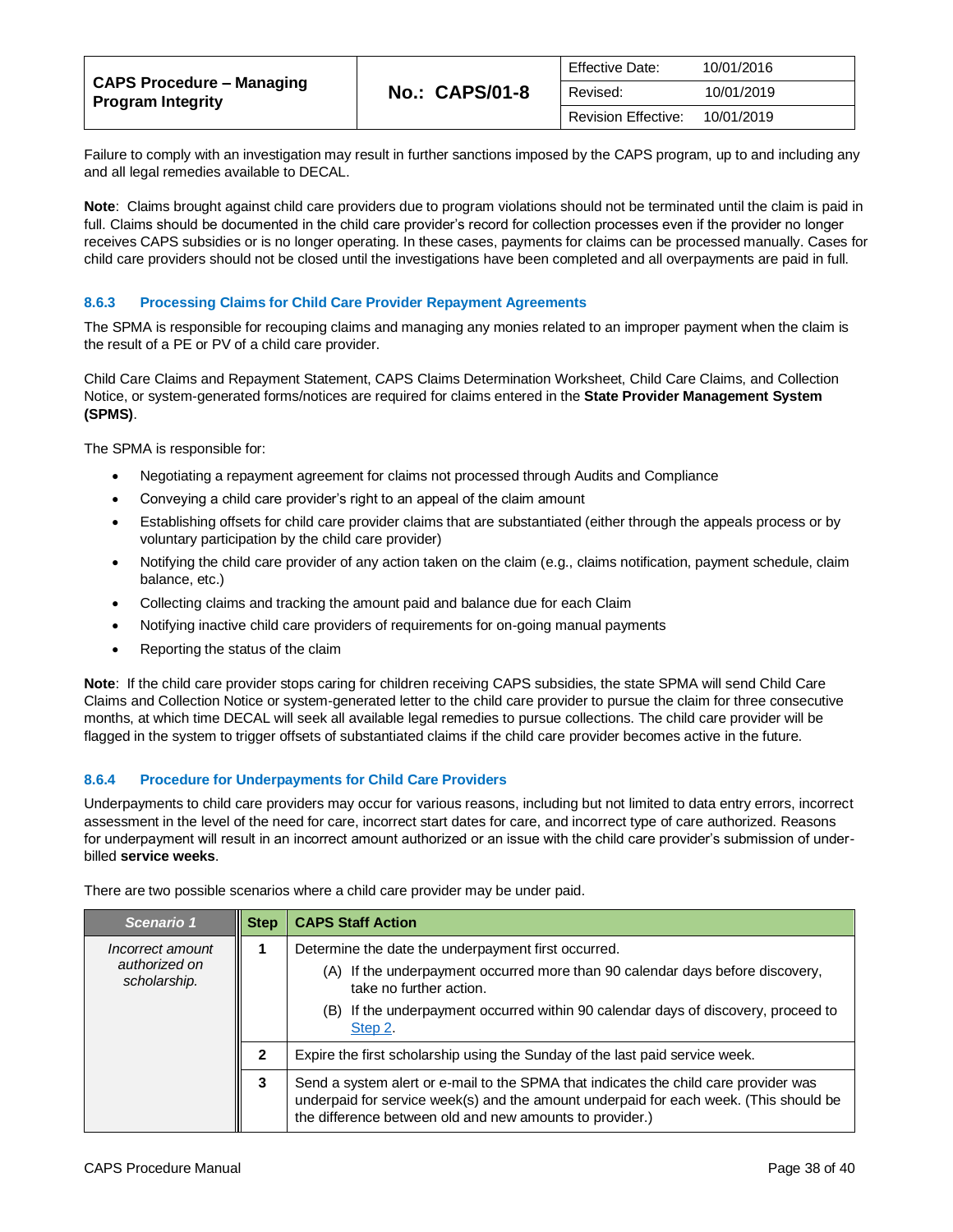| CAPS Procedure – Managing<br><b>Program Integrity</b> | <b>No.: CAPS/01-8</b> | <b>Effective Date:</b>     | 10/01/2016 |
|-------------------------------------------------------|-----------------------|----------------------------|------------|
|                                                       |                       | Revised:                   | 10/01/2019 |
|                                                       |                       | <b>Revision Effective:</b> | 10/01/2019 |

| Scenario 1 | III Step | <b>CAPS Staff Action</b>                                                              |
|------------|----------|---------------------------------------------------------------------------------------|
|            |          | Create a new scholarship for eligibility for on-going services with the correct rate. |
|            |          | Document all actions taken in the case record.                                        |

<span id="page-38-0"></span>

| Scenario 2                                                                                                                                                                                                    | <b>Step</b> | <b>CAPS Staff Action</b>                                                                                                                                                                                                                                        |
|---------------------------------------------------------------------------------------------------------------------------------------------------------------------------------------------------------------|-------------|-----------------------------------------------------------------------------------------------------------------------------------------------------------------------------------------------------------------------------------------------------------------|
| Provider A submitted<br>invoice for "No Care"<br>because child was<br>actually attending at<br>Program B. Provider<br><b>B</b> never received<br>payment for services<br>and the family<br>remained eligible. |             | Determine the date the underpayment first occurred.<br>(A) If the underpayment occurred more than 90 calendar days before discovery,<br>take no further action.<br>(B) If the underpayment occurred within 90 calendar days of discovery, proceed to<br>Step 2. |
|                                                                                                                                                                                                               |             | Expire the scholarship for Provider A using the Sunday of the last paid service week.                                                                                                                                                                           |
|                                                                                                                                                                                                               | 3           | Create scholarship for Provider B for the correct eligibility period.                                                                                                                                                                                           |
|                                                                                                                                                                                                               | 4           | Send a system alert to the SPMS to inform them of the need for review and payment<br>processing on the occasional scholarship.                                                                                                                                  |
|                                                                                                                                                                                                               | 5           | Document all actions taken in the case record.                                                                                                                                                                                                                  |

**Note:** The SPMA will review and issue underpayment for the service week(s) to Provider B.

## **PROCEDURE REVISION HISTORY**

| Date       | <b>Description of Change</b>                                                                                                                                                                                                         |
|------------|--------------------------------------------------------------------------------------------------------------------------------------------------------------------------------------------------------------------------------------|
| 07/02/2018 | Revised to indicate that DECAL will not seek recoupment for any claims based completely on<br>administrative error. Previously, DECAL would seek recoupment if the claim based completely on<br>administrative error exceeded \$600. |
| 02/01/2019 | Changed the name of this policy from "Managing Improper Payments and Program Violations" to<br>"Managing Program Integrity."                                                                                                         |
| 10/01/2019 | Added language related to conflicts of interest and revised language to note that CAPS will provide 14<br>days' notice of adverse actions.                                                                                           |